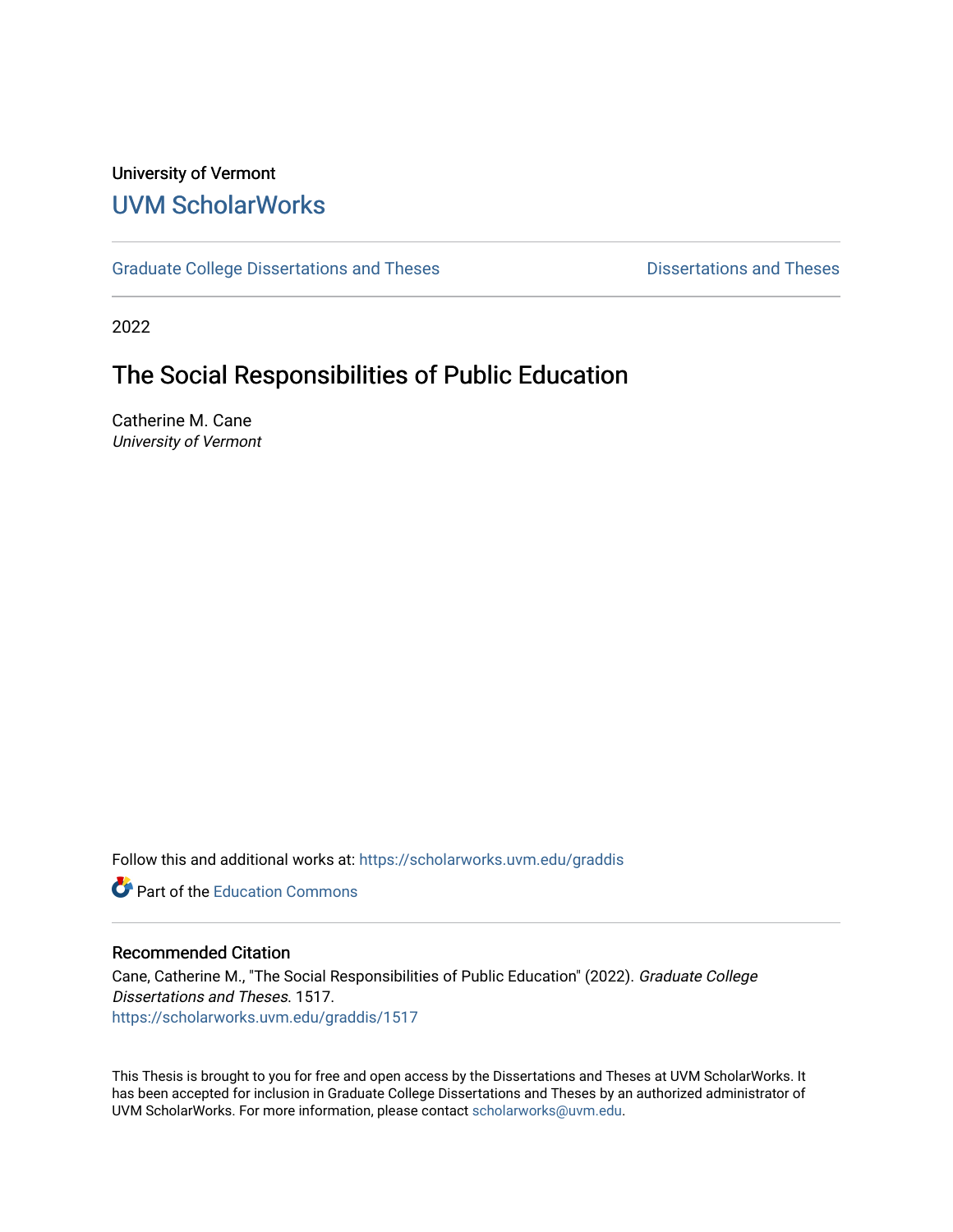# THE SOCIAL RESPONSIBILITIES OF PUBLIC EDUCATION

A Thesis Presented

by

Catherine McKenna Cane

to

The Faculty of the Graduate College

of

The University of Vermont

In Partial Fulfillment of the Requirements For the Degree of Master of Education Specializing in Interdisciplinary Studies

January, 2022

Defense Date: November 3, 2021 Thesis Examination Committee:

Cris Mayo, PhD., Advisor Melanie Gustafson, PhD., Chairperson Tammy Kolbe, Ed. D. Kieran Killeen, PhD. Cynthia J. Forehand, Ph.D., Dean of the Graduate College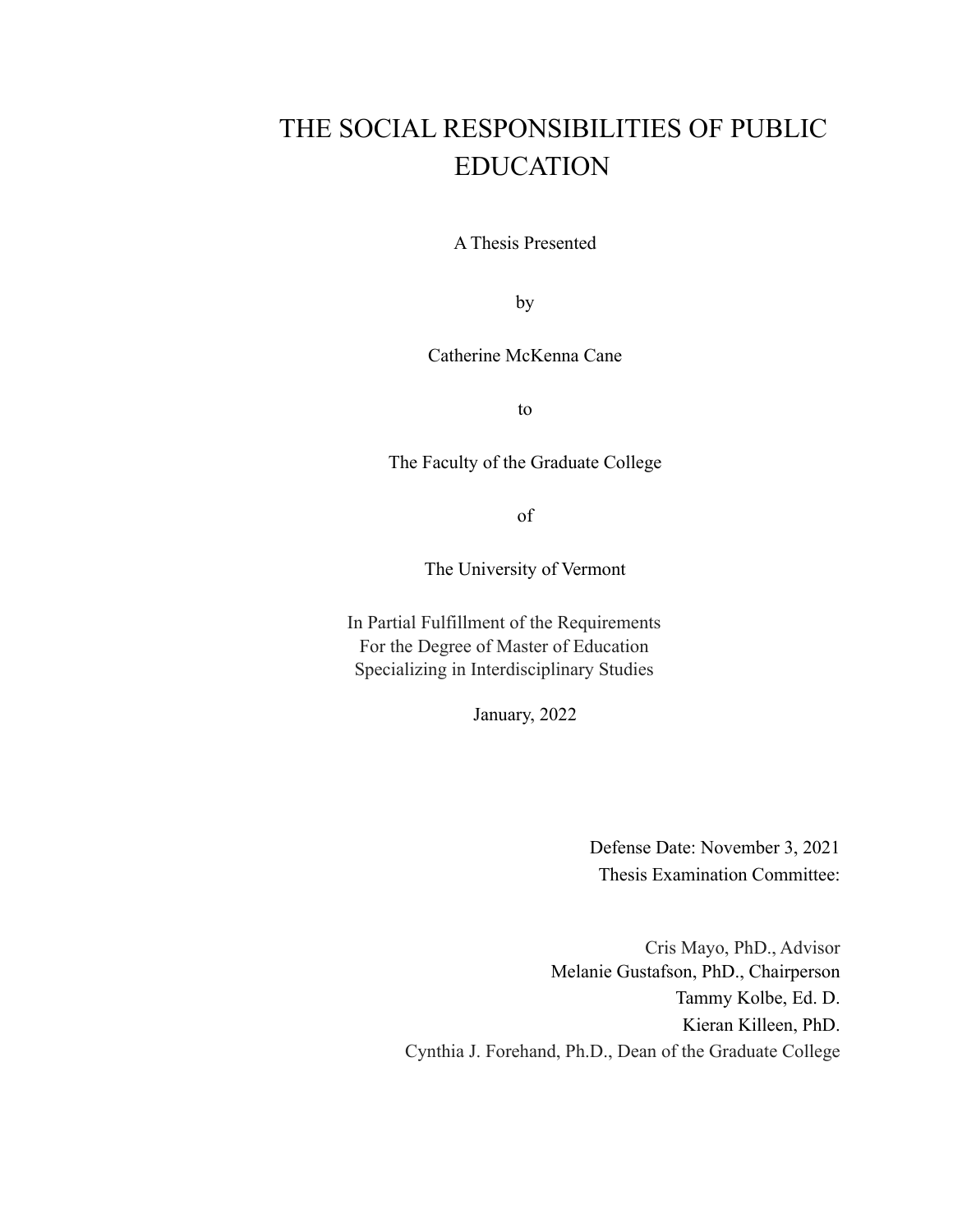#### **Abstract**

Teaching is a profession. Education is a social responsibility. The idea that teachers should be solely responsible for educating an entire population places a heavy burden on those who have chosen to dedicate their lives to a single profession. To create a more stable, successful, and socially conscious society it is imperative that every individual sees themselves as an educator; for, a socially neglected education system leads to weak socio-cultural ties, which results in social upheaval and heavily fractured social systems. This is not to say that we are all teachers, but rather to argue that because our education system is so tightly bound to our society's choices that it becomes imperative that we all understand our responsibility to our communities and get comfortable holding the title: educator. It is when the general public removes itself from understanding, valuing, and holding space in education that systems of education, especially public education, begin to fail.

The title "educator" is a social responsibility because education is tightly bound to a history embedded in socially constructed racial divisions. These racial divisions have created conditions within our society that have affected economics and steered political policy. By understanding that society as a whole is responsible for the conditions of education, it becomes clear that we, as a society, have placed unrealistic expectations on the teaching profession. The social, cultural, political, and economic systems within our society have directly shaped how education is administered and the varying types of educational instruction people receive. Especially based on race. Through race-based educational deprivation, which derives from socially constructed policies, our society has determined people's economic status and has perpetuated systemic racism. How are we, in today's world, able to argue that education is the sole responsibility of the *teacher* when the *education system* itself has been constructed on a foundation of socially supported discrimination?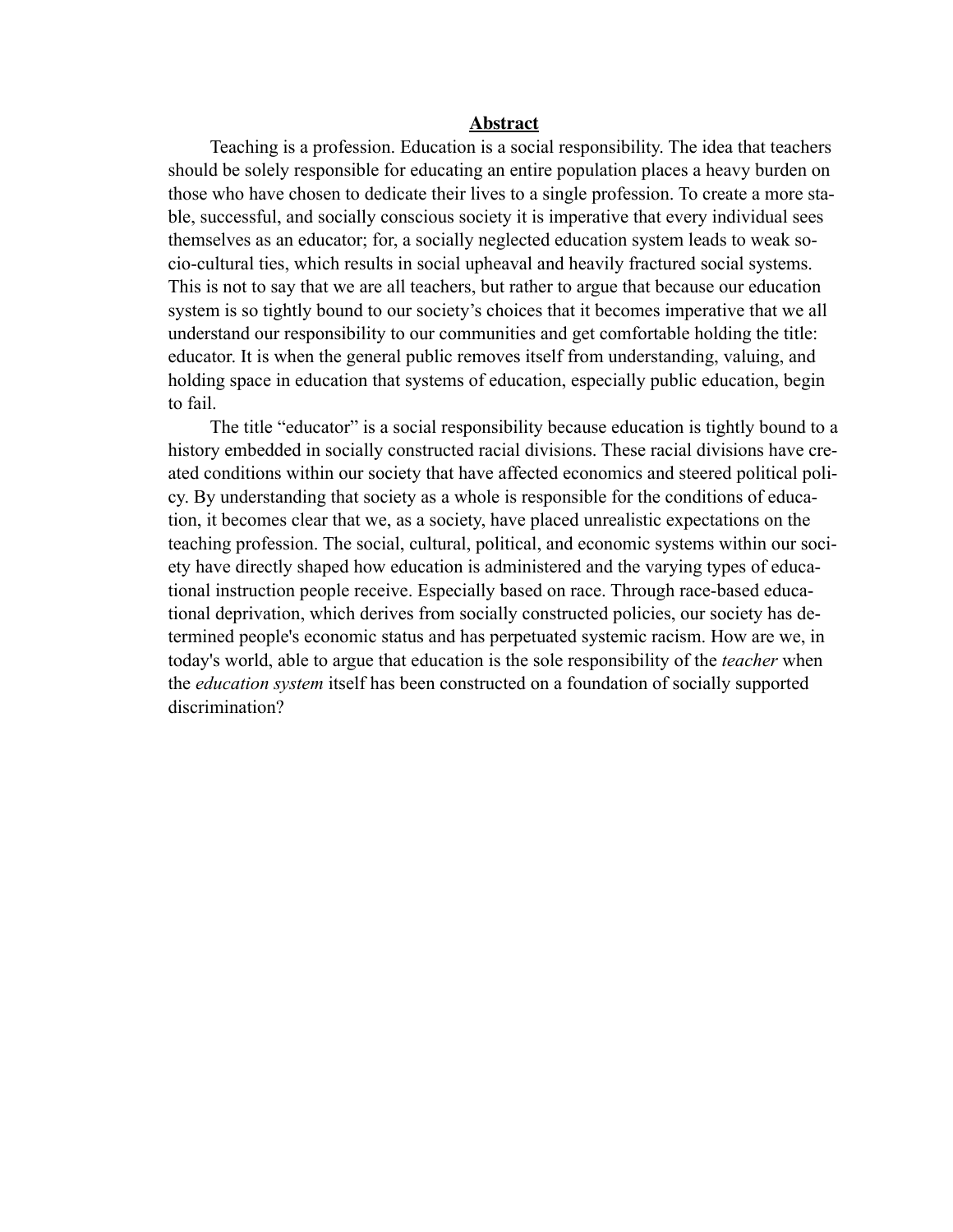## **Table of Contents**

| <b>Chapter II: Educational Responsibility Requires Critical Examination of Racism15</b>  |  |
|------------------------------------------------------------------------------------------|--|
|                                                                                          |  |
|                                                                                          |  |
| Conflicting Educational Views and Social Responsibilities within the Black Commu-        |  |
|                                                                                          |  |
|                                                                                          |  |
| <b>Chapter III: The Implications of a Socially Neglected Education System Perpetuat-</b> |  |
|                                                                                          |  |
|                                                                                          |  |
| Recognizing Social Redlining as the Foundation of Racist Educational Policy35            |  |
| Educational and Social Exploitation Based on Racially Segregated Communities 38          |  |
|                                                                                          |  |
|                                                                                          |  |
| Critical Race Theory and Our Responsibility to Socially Just Education 47                |  |
|                                                                                          |  |
|                                                                                          |  |
|                                                                                          |  |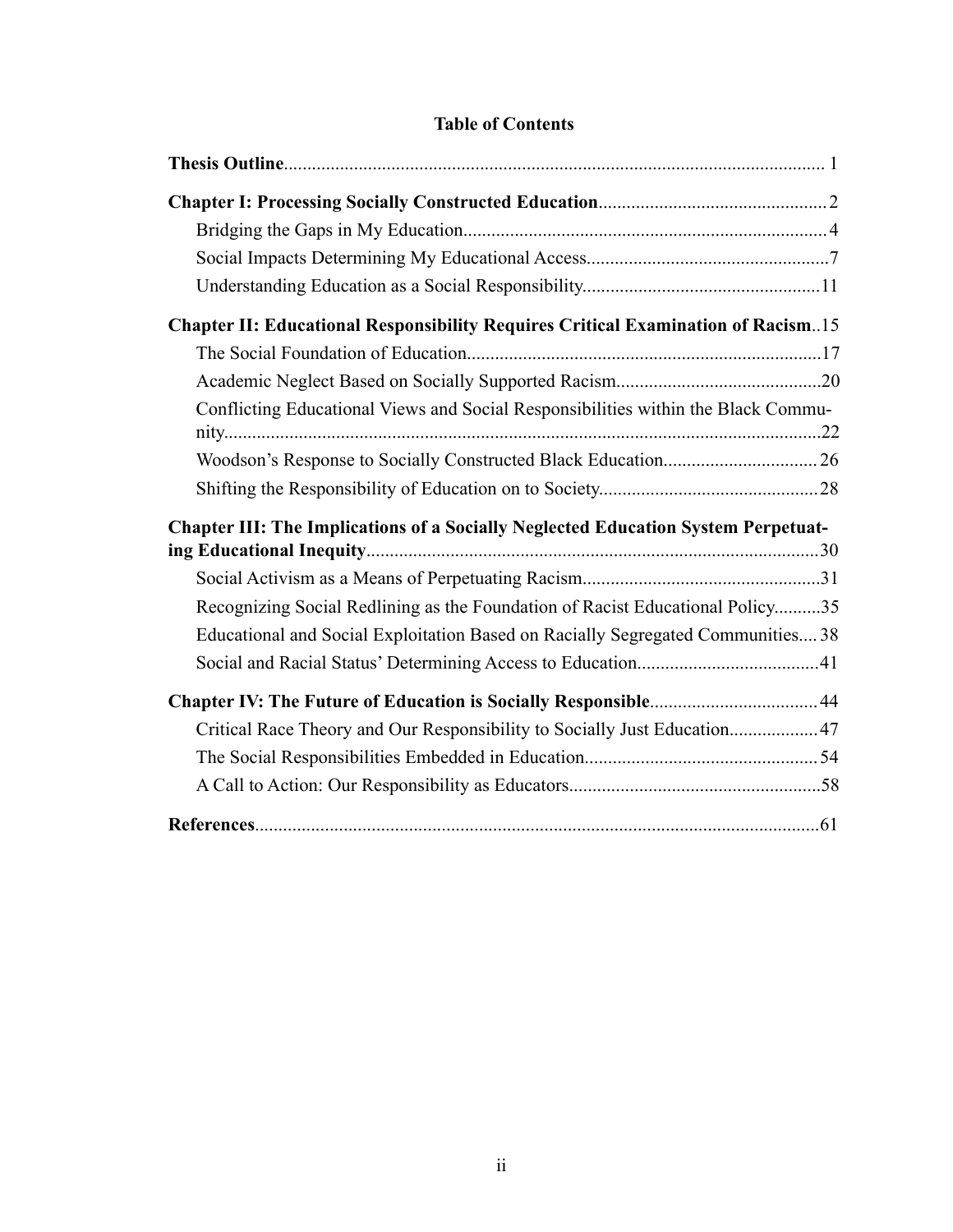#### **Thesis Outline**

This thesis will argue that education is a social responsibility. I argue that it is all of our responsibility to situate ourselves within the education system, claim responsibility for education, and recognize our historical positions of power and influence that have shaped education and consequently shaped the current education system we have today. I make this argument and continue its themes over four chapters. The first chapter is designed to help situate the argument of socially-responsible education by offering up my personal educational history. I use personal narrative within this to help unpack why I see education as a social responsibility rather than the individual responsibility of teachers. Throughout the second chapter, I explore how critical social and educational theorists have drawn connections between schools and society. Through exploring social class with the help of John Dewey, I then draw on several influential Black scholars to examine how class structures have been determined by race, and race has determined educational access. The third chapter is centered around how political policies are often shaped by social sentiment, as a way of connecting those impacts to how they affect educational access. In the last chapter, I tie the ideas of race, educational access, and social influence together as a call to end social neglect when it comes to educational access.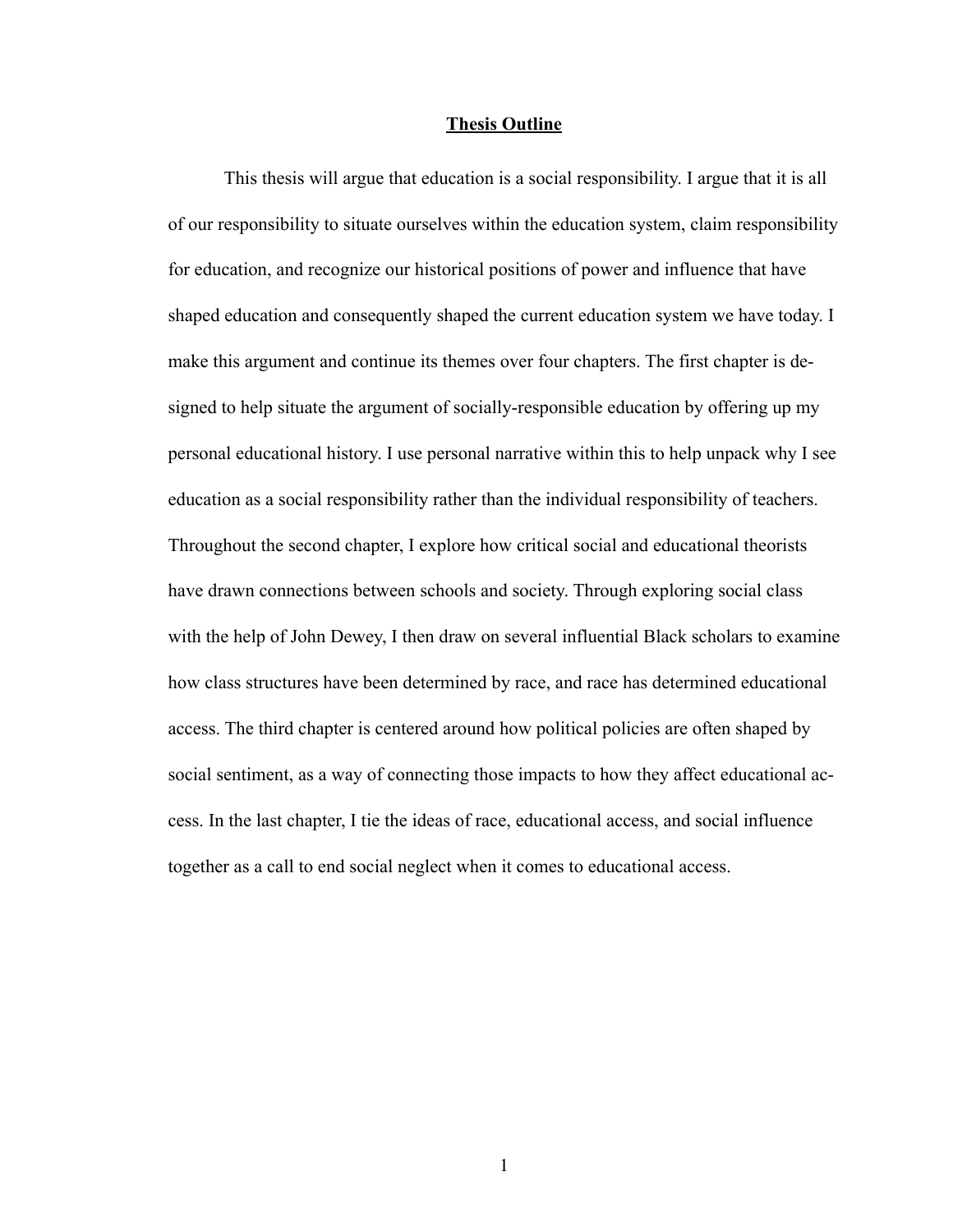#### **Chapter I: Processing Socially Constructed Education**

Education is much like an intricately woven spider's web. A laborious task, managed with care, and careful consideration. As each see-through strand is spun and delicately connected to the next, an unforeseen pattern emerges. Much like the individual lines of silk in a web, the ties within the education system are similarly connected to a much larger and delicate social structure. This intricate educational web is woven through patterns of intentional educational efforts, lived experiences, and social attitudes. Much like the web of a spider, the patterns within our education system are almost invisible. There are no solitary actors in education. Just as there is no lone strand of silk capable of trapping insects. There is no teacher independently responsible for shaping and educating minds. Education is the connection individuals have to one another. It is a process created by a collection of experiences that get deconstructed and revealed to us within classrooms. There is no path to education that is independent of our social environment. Everything that we learn is not just due to the work of a teacher, but to a broader social network.

To understand the complex and interconnected nature of America's public education system, and how large of an impact it has on our society, it is imperative to understand our educational journeys. How our educations have been woven together seamlessly with society, without our knowledge or understanding. If we can understand how our educational path has been spun then perhaps we can understand that, no matter how distant the connection, we are all responsible for shaping and continuing this exquisite labyrinth of knowledge societies are built upon. It is critical to recognize that there is more to the pub-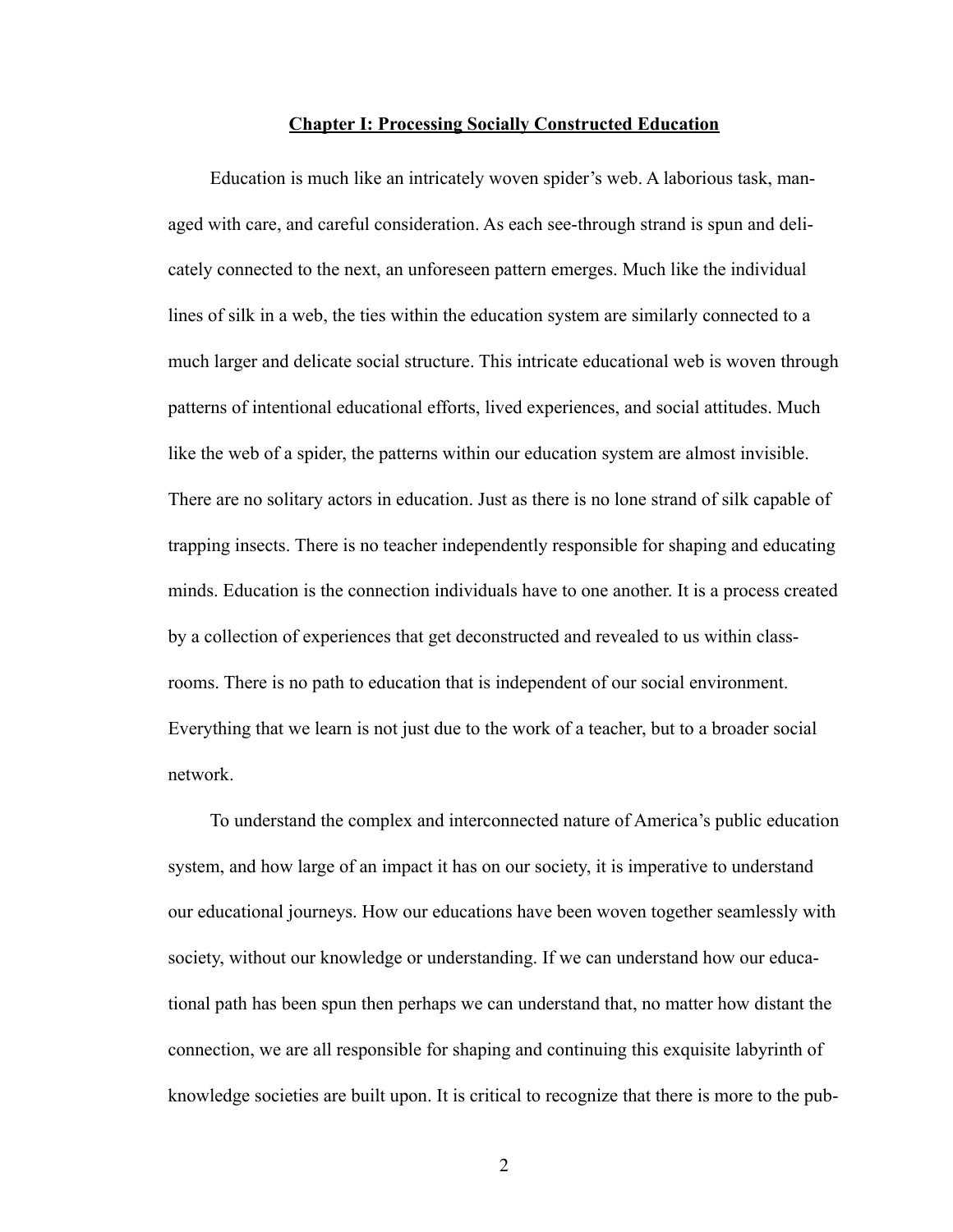lic education system than just a schoolhouse and those who work within its walls. It is crucial to understand that education is not the sole responsibility of a teacher. We are all actors in shaping our societies. We cannot design a successful community by ourselves. We cannot possibly continue to leave the work of educating society, consequently the future of our communities, upon the shoulders of those who take the charge of being teachers. We are all part of an intricate network, which leads back to education being the keystone to a successful and equitable future for all.

 When we think about school, education, and those who *should* be providing knowledge, the image of an apple sitting on a wooden desk, a dusty chalkboard, and neat rows of chairs and desks come to mind. However, in today's world, our system is complex. More connects us than divides us. In classrooms, we use more Smart technology than ever before and would need to explain what a chalkboard is to our current generation of elementary students. Today, even throughout a global health crisis, teachers pace excitedly throughout their classrooms, rather than using their desks as barricades from students. Apples have been replaced with half-empty coffee cups as teachers pour over assignments, the next day's materials, and stay up far past their students' bedtimes, trying to figure out the best way to reach even just one struggling student. Despite the ways, education has changed and the massive educational adaptations that have occurred even just within the last year to meet the needs of a world in the grips of a lethal virus, the public's image of *who* is responsible for education has, for the most part, remained stagnant. What we need to ask ourselves is this: *is education the sole responsibility of the classroom teacher?* I argue: no. Even if the schoolhouse is at the center of the educational web, and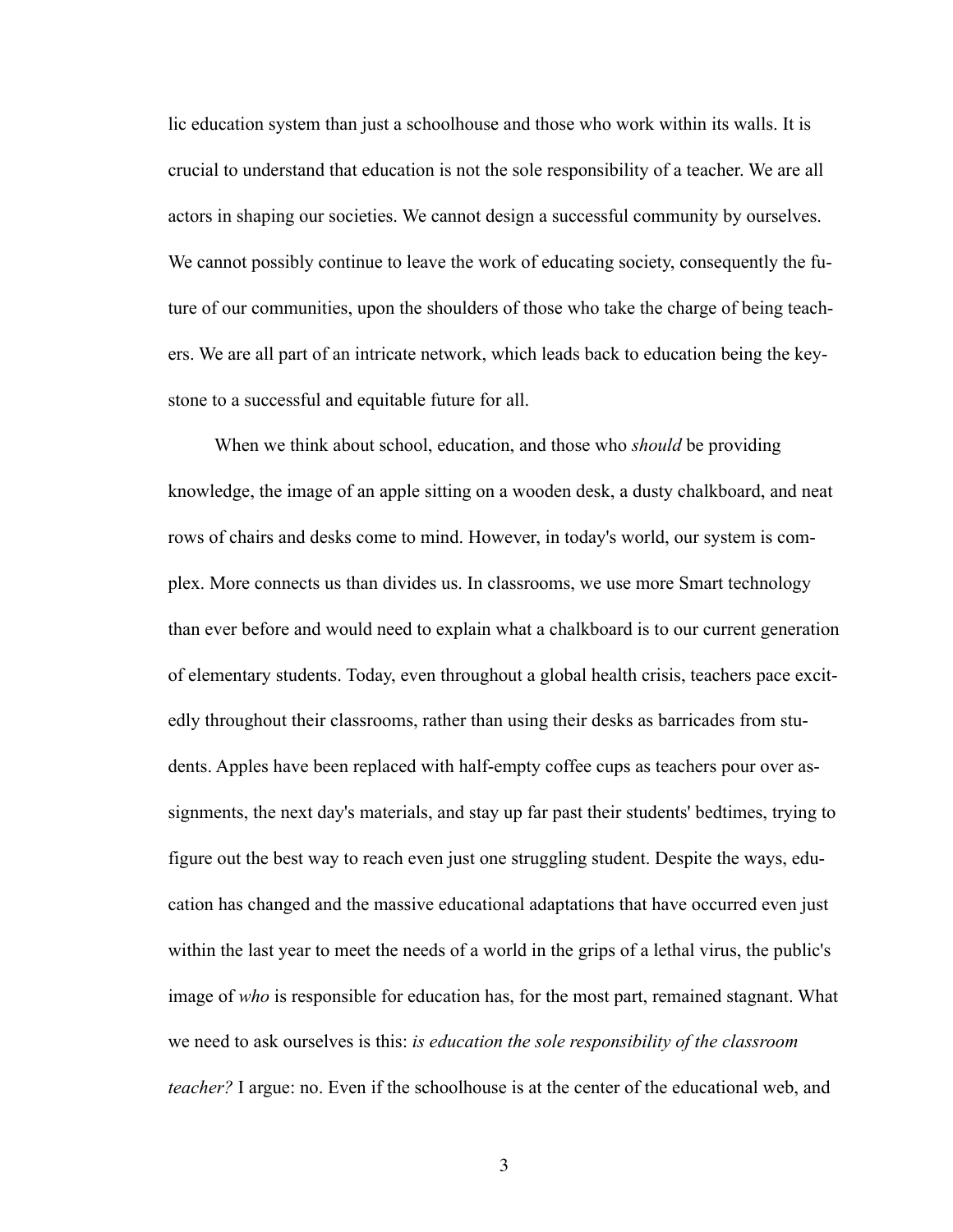you find yourself five times removed, you are in connection with the system as a whole. A city planner, even if they have no children, is still responsible for taking up the charge to ensure that roads and sidewalks help lead a student to the doors of a school. The designers of bus routes must undertake the responsibility of ensuring students can find their way safely to the front doors of a school and back home again. Even if you find yourself more than ten times removed from the chaos of classrooms and hallways, it is your responsibility, at the voting booth, to understand the implications of the choices that your vote may have on another's ability to unlock a successful future. In this way, we are all educators. We are all responsible for educating, shaping, and continuing to weave together a web of knowledge that allows not just the individual to succeed, but allows us, as a society, the ability to thrive. Alone a teacher can only do so much. A community working together has a much better chance of helping every individual gain access to a stable, healthy, and secure future and thus repay that dedication to the next generation.

## *Bridging the Gaps in My Education*

I do not make this argument to undercut the importance of teachers, school administrators, and those who find themselves at the epicenter of learning. I do this to argue that there is not a single person who should feel like they have the right to abdicate their responsibility in spinning together these very fragile social strands connected to education. As a way of displaying how much of our education is shaped by our societies and not just our classrooms, I offer up my own background. In considering the complexities of my own educational history what stands out to me the most is how every class seemed to be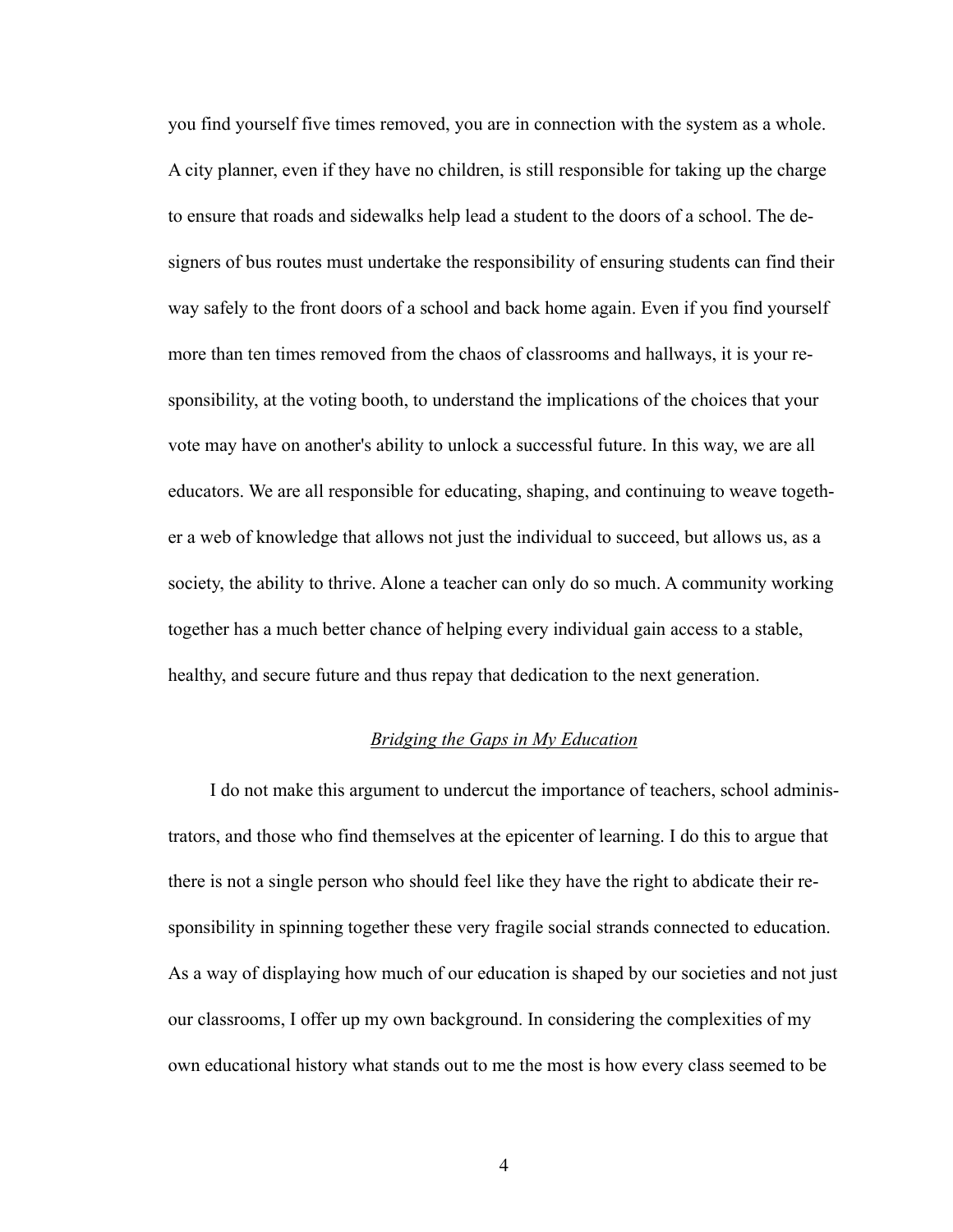taught in isolation. Subjects taught in isolation made it hard for me to apply what I was learning in school to my life, future, and my other classes. I remember the day this all changed. And it truly was one particular moment when all of a sudden I understood that education was not just individual repositories of facts, but instead a network of intricately spun fibers, all entwined to create a sticky net in order to catch more knowledge. This day occurred during my senior year of high school. That year, I had decided to take environmental studies instead of calculus. This course was much more than just the study of water pollution and carbon emissions. We explored the environmental impacts of poverty, war, and global commerce. We examined tourism, and the toll our food system has on land. On one ordinary day, I was chatting with my teacher and remember giving him a big smile. I remember excitedly informing him that his lessons were connecting to my other subjects. At that moment, I understood that all of my classes, no matter how seemingly different, were are all connected. After sharing this epiphany I realized he was looking at me with concern. Then with mild frustration. I remember he ran his fingers through his beard as he often did when he struggled to find the right words. All he could manage in response, in a mildly shocked and defeated tone, was: "wow...we have failed you." After lengthy reflection, I now know that he was not talking about his, individual, failure, or that of his colleagues. He was talking about the failure of a system. An education system that has been designed to neatly pack information into silos. He was talking about how when teachers are to be the only recognized educators, the web breaks and societies begin their slow decline. All those finely and thoughtfully crafted strands of knowledge break under the weight of individualism.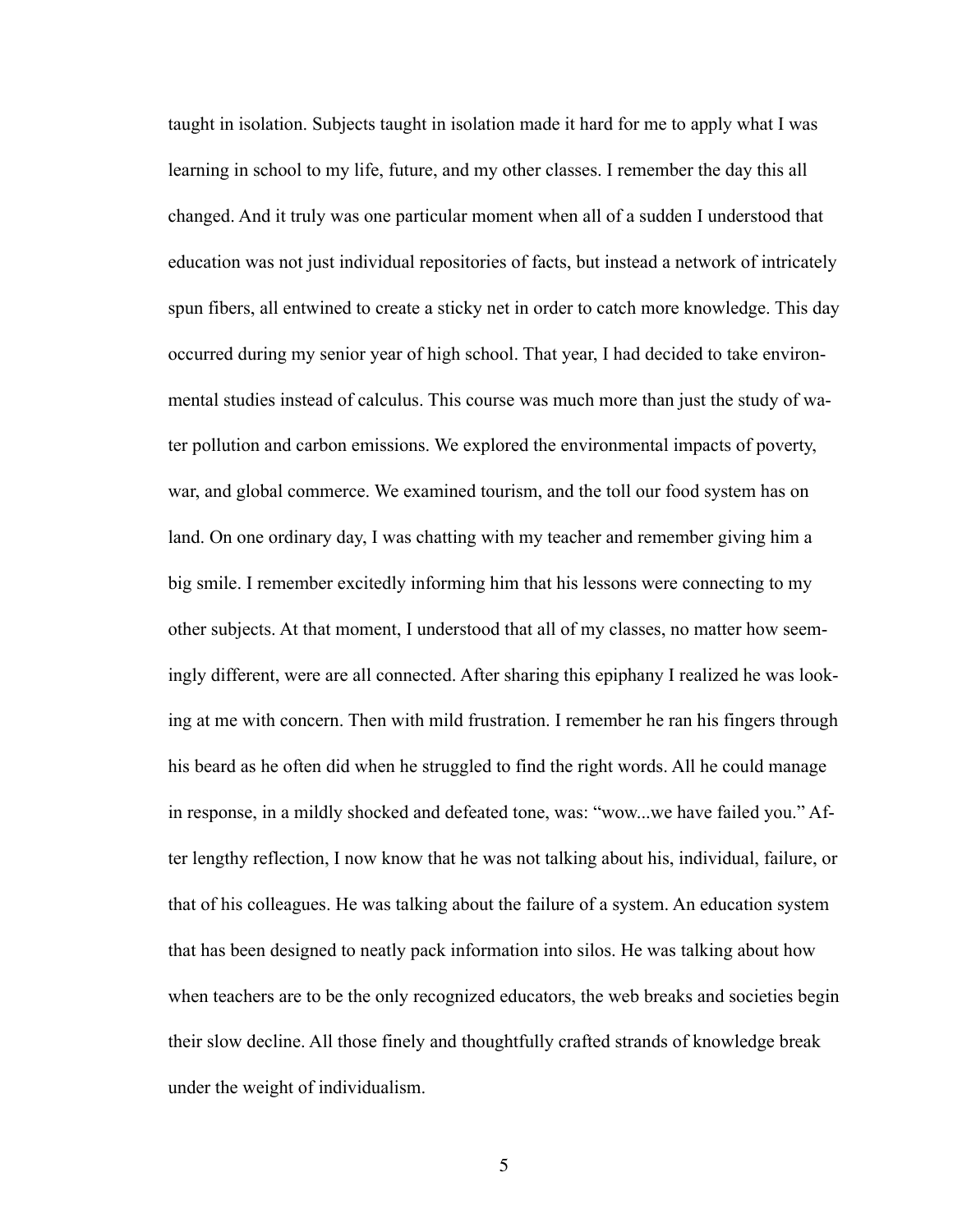It was because of the global connections made within this environmental studies class that I ended up getting a degree in International Development. I studied global politics, global conflicts, economic systems, organizations, languages, religions, and a variety of cultures. I read about and researched wars, poverty, environmental catastrophes, and how nations are directly impacted by the decisions made by strangers halfway across the globe. What I ended up taking away from my Bachelor's degree was much like what I ended up getting out of my environmental studies class. It was the understanding that everyone is inextricably linked through a sticky web of politics, history, economics, and social issues. I began to find a pattern within my thoughts as I examined global issues. My answer to solving most of the problems I was challenged to examine seemed to always narrow down to education. Placing the responsibility of education on communities and empowering them with the ability to provide access to learning seems to be one of the best solutions to creating a positive social network, rather than depending on the few to bear the weight of a nation's intellectual future. When people are provided with the tools to question their surroundings, their leaders, and the systems of power they operate within, they are able to create mass change. Reversely, when people are denied access to think and challenge their systems, those with the power of intellect are then able to manipulate systems for personal, rather than collective, gain. Education is the world's most powerful weapon. However, for too long has education been placed into neat, sterile packages to the point that we have lost our ability to purposefully utilize all that it has to offer us.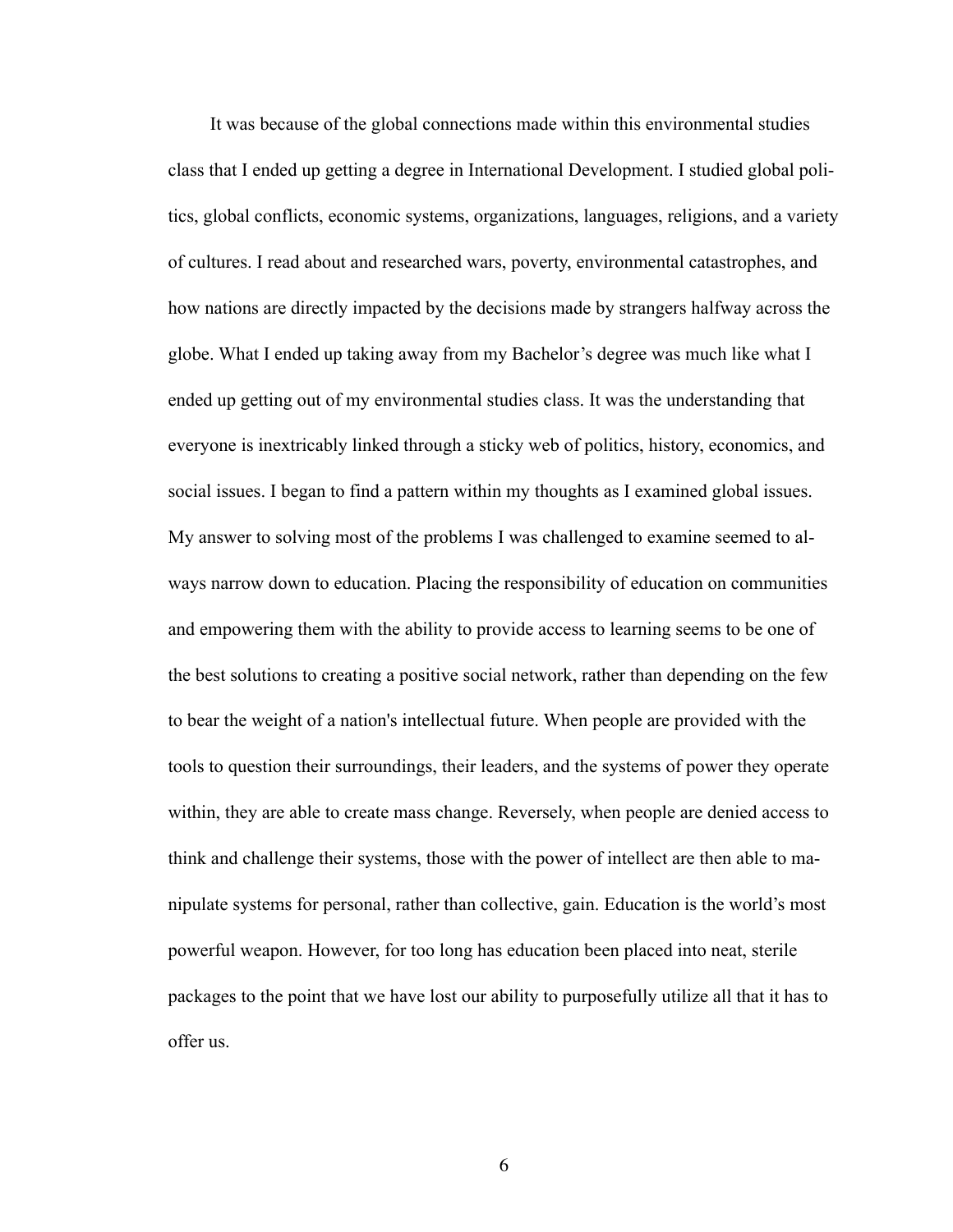#### *Social Impacts Determining My Educational Access*

If I were to truly examine my path to this educational epiphany though, it took place years before my senior year. The road to forming my worldview is not the sole result of classroom participation. When I think about it, I did not start out with the most advantageous academic prospects. I was born in the early 1990s in Texas, biracial, Black presenting. If I had remained within these circumstances my education would have been vastly different from the one I received. My educational circumstances would not have been determined by my own lack of educational capacity, but rather because those who are poor, racial minorities, or part of other stigmatized minority groups experience less educational stability and access (Rooks, 2017). There is such a wealth of evidence proving the lack of educational supports, that one researcher coined the term "segronomics" to describe the malicious intent behind providing minorities with a subpar education (Rooks, 2017, p. 2). "Segrenomics is as much of a business strategy as it is an [educational] ideology…[as it is aimed at] profiting specifically from high levels of racial and economic segregation" (Rooks, 2017, p. 2-5). Even though I will never know, nor will I ever be able to prove that the circumstances I was born into would have caused me to receive a lesser education, I can confidently presume that I would have been more easily resigned to a "...severely limited educational [experience, which would have] consigned [me] to...lower rungs of a racial and economic caste system…" (Rooks, 2017, p. 3).

Today, as we examine inequity and the larger social structures influencing educational outcomes, it is hard not to examine the past in an attempt to understand how we have arrived at such a future. Looking back at the ideas behind integration and desegre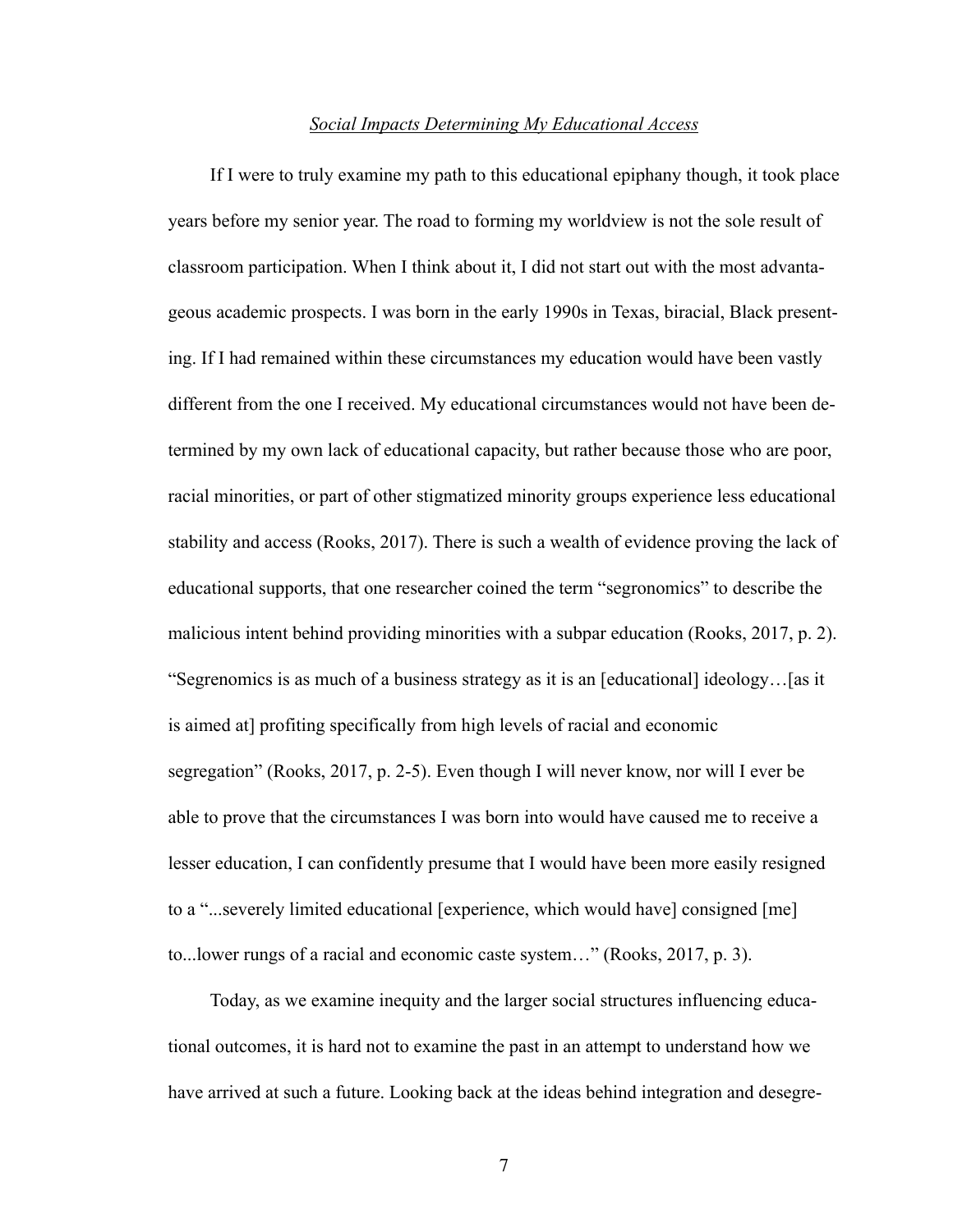gating classrooms it is now clear that the intentions behind this movement missed the mark on what was truly needed. "Black…parents were never fighting to have their children sit beside white children in the belief that integration would automatically create equitable education. Instead, they understood that resources followed white children; and if there were any chance that their children would receive those benefits, they would have to attend white schools" (Ladson-Billings, 2017, p. 84). The politicized nature of race, how skin color has determined the make-up of neighborhoods, schools, and economic opportunity has not diminished over time. Rather, those in power have created a system that is directly designed to uplift certain communities, and purposefully neglect the needs of others (Ladson-Billings, 2017). As I reflect upon my educational opportunities it is clear that the social and economic conditions into which I was born would have created far more barriers to my academic success than the one I was fortunate enough to receive.

My accomplishments in education, despite the many marks against me from birth, are only partially due to my teachers. The first major determining factor in my educational success was perhaps my adoption. In an attempt to try and untangle my own messy web of understanding the various academic barriers in my life I wrote a letter to Adoption. Personified as an Angel guiding me through life, it became quite clear that my adoption was the single most significant educational gift I have ever been given. I wrote:

> *Dear Adoption,[…] Because of you I have had extraordinary experiences. When I was six and my family moved to Germany, you were there. Because of you, I traveled the world at a young age. [...] As I basked in the Mediterranean sun, and cooled down in its beautiful sea, you were the hidden catalyst for all those events. Because of you, I was able to fall in love with languages. Becoming*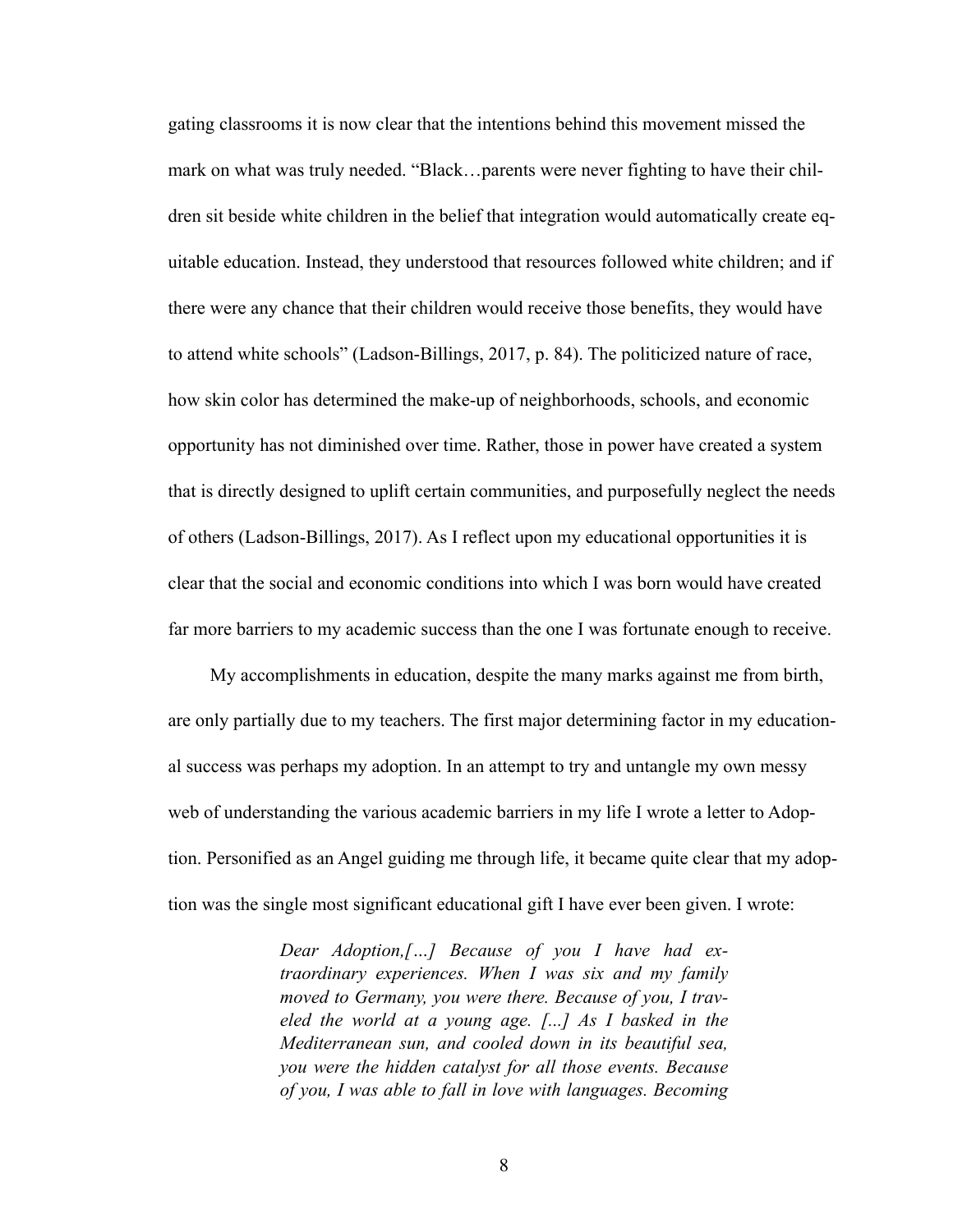*fluent in one, studying many others. Never once was I prevented from exploration. Adoption you made all of this possible.* 

So much of what I have learned in life has nothing to do with what I have learned in a classroom. My worldview has been shaped by travel. My appreciation for languages, cultures, food, and life, comes from my family taking me on trips and roaming throughout Europe. Experiences, I can once more confidently assume, would have never taken place had I remained in the circumstances of my birth. The web of education does not only include my teachers, who helped me better understand my views, but also: adoption agencies, travel agents, chefs, and hotel managers. My web of knowledge grows as more and more strings are woven by those who may not have considered assigning themself the title: educator.

 My education is not just the personal experiences that led me to the path I'm on now. It is also a socially constructed narrative of how we are taught to live our lives. In a different letter I wrote to the Buddhist philosophy of "clinging" (Nhat Hanh, 2007), I unearthed a socially constructed account of how we, as individuals and a society, are expected to live our lives. This narrative is heavily embedded in how we view our own education. Through evaluating my own tendencies to "cling" (Nhat Hanh, 2007) to these socially constructed views I wrote:

> *When I was in high school I remember wishing I was in college. In college, I wished to be done with my degree and in the workforce. Time and hard work ensured that each of these milestones was met, however, I was never satisfied when my wishes came true.*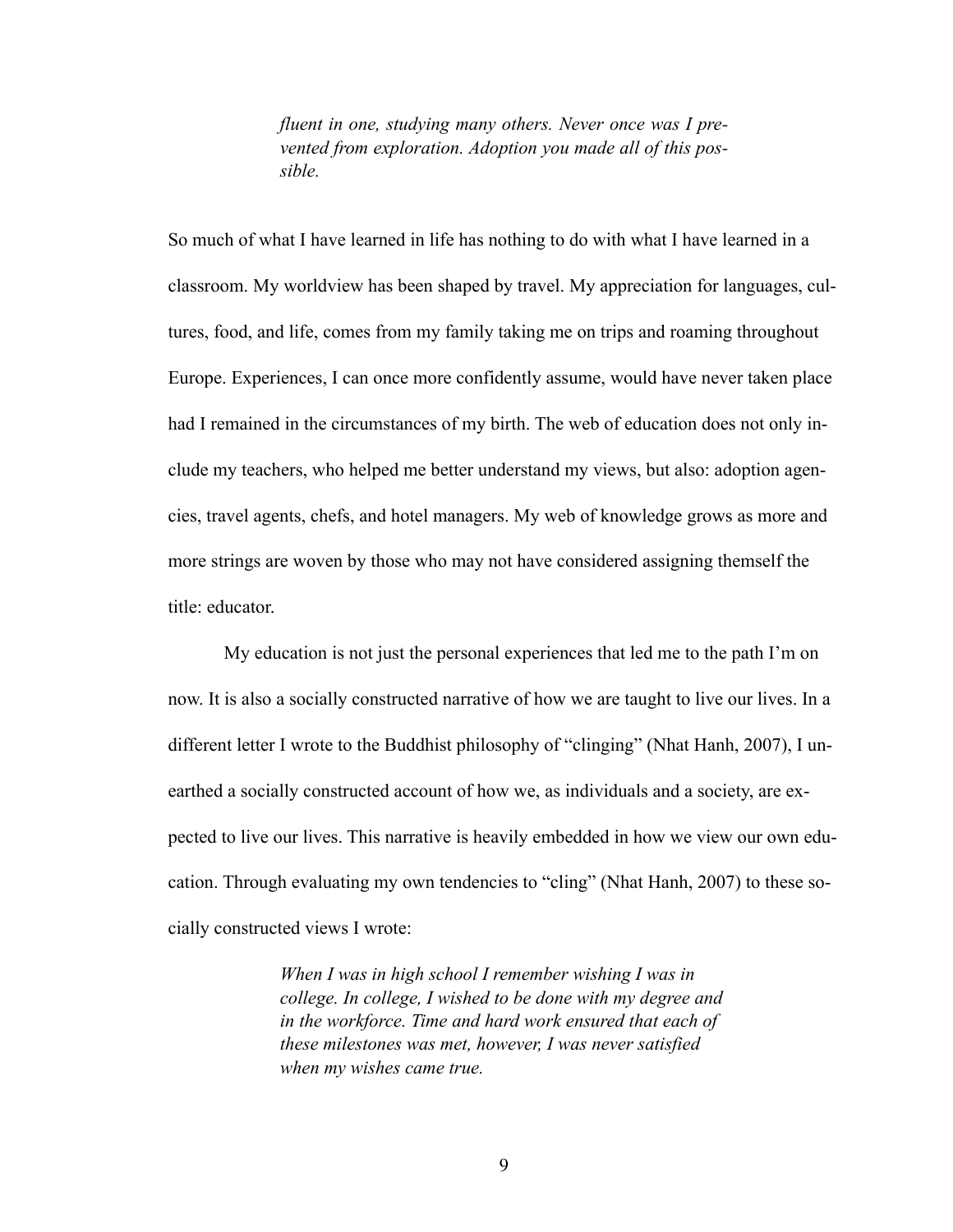This shows how we, as a society, are often chasing the next step. Instead of connecting the fine fibers of our webs to one another, we instead attempt to construct a feeble and narrow ladder. The idea of always needing to reach the next rung rarely allows us to fully appreciate the present circumstances we are engaging with. When students seek to rush past the phase of education they are in, they often miss the point of the lessons they are learning. When students "cling" to receiving certain grades, or teachers are forced to "cling" to student achievement scores for their schools to receive funding, the true meaning behind education is lost (Nhat Hanh, 2007). I have to wonder if my inability to see the connections between all of my classes, until I was eighteen, has something to do with this socially constructed narrative that forces us to need to be striving for the "next step" rather than engaging in a web of knowledge that can offer a vast array of tools to help engage us with the world as a whole.

 The idea behind clinging (Nhat Hanh, 2007) to narratives, false or otherwise, often causes disillusionment (Frankel, 2006). This state alters how individuals view their futures in such specific ways that when their fantasies or expectations do not come true they slip into a state of depression, and subsequently find themselves further from their intended goals (Frankel, 2006). We have constructed an education system that tells students that grades and not learning is what is important. A system that tells teachers high test scores rather than critical thinking is what is needed for building successful futures. A system that has allowed all those who do not consider themselves a student, parent, or teacher to relinquish their responsibility in helping shape a future for the communities in which they live. This abdication of the title "educator" has led us to live within a society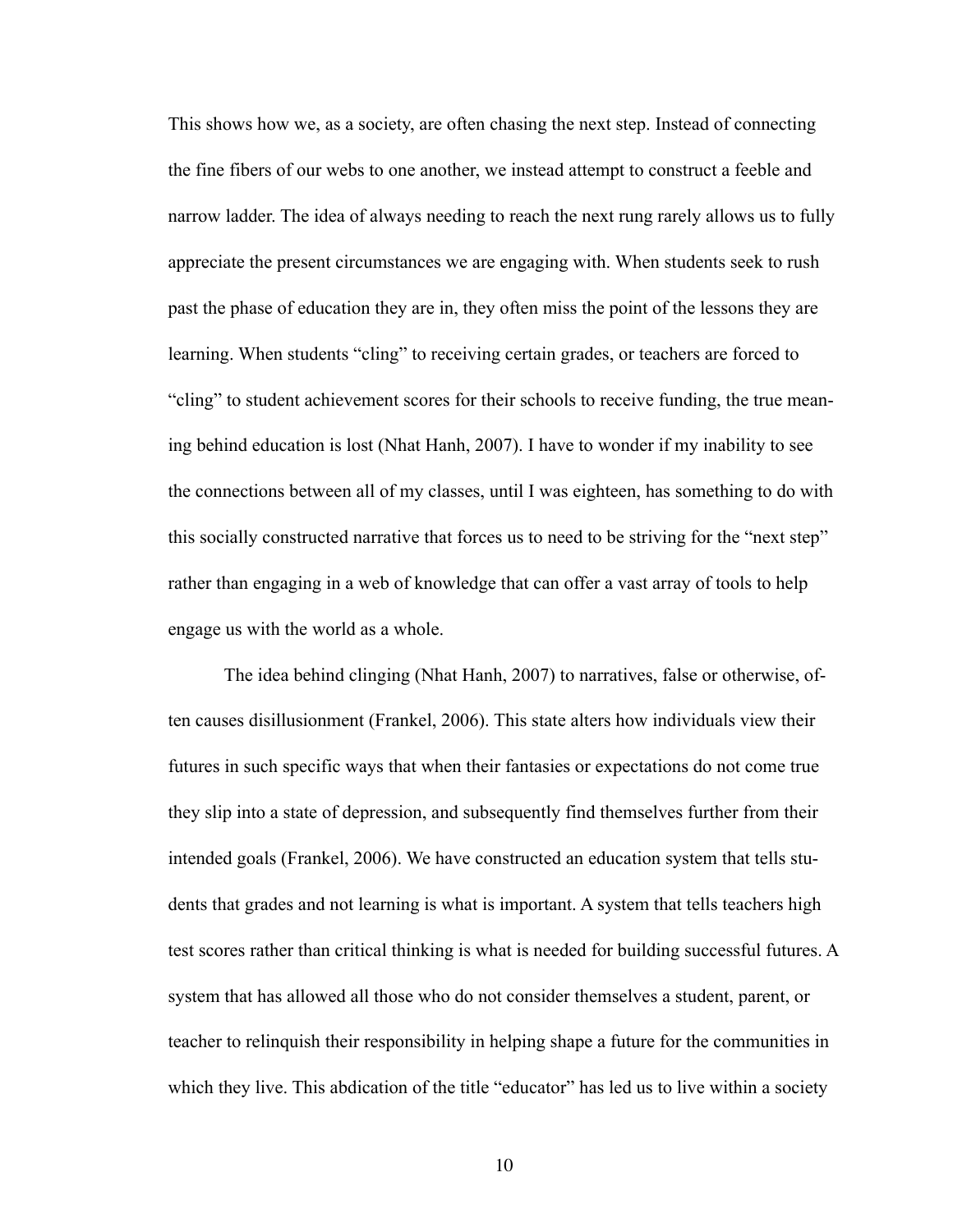that praises those with power rather than ensuring we all have equitable access to intellect and find meaning in our lives. This has left teachers and school faculty high and dry when it comes to fighting and advocating for student needs. It has also greatly weakened the social, cultural, and economic infrastructure of our society.

#### *Understanding Education as a Social Responsibility*

 This brings me back to asking, *who is responsible for education?* I believe most people would argue that teachers are. After all, they went to school, received degrees, and have chosen to dedicate their lives to take charge of this sole responsibility. However, the idea that teachers are solely responsible for educating an entire population places a heavy social burden on them. "When we consider the many ways the entire society is arrayed against…[majority minority students]—segregated housing, substandard schools…, health threats, lack of access to healthy food, and inadequate healthcare—we cannot reduce [the students] academic problems to individual failings [of themselves or a teacher] (Ladson-Billings, 2017, p. 86). What goes unrecognized far too often is the interconnected nature of education, health, economic access, and social support needed for teachers to fully do their jobs and educate students. Teachers are in fact the unacknowledged backbone of every society. Without a kindergarten teacher to help a young mind learn how to read and write, we would be without doctors. Without a school, librarian to introduce young readers to different literary themes we would be without journalists. But thinking that teachers are the only educators does not just burden them with shaping minds, it also perpetuates the assumption that others are not responsible for sharing in some of the re-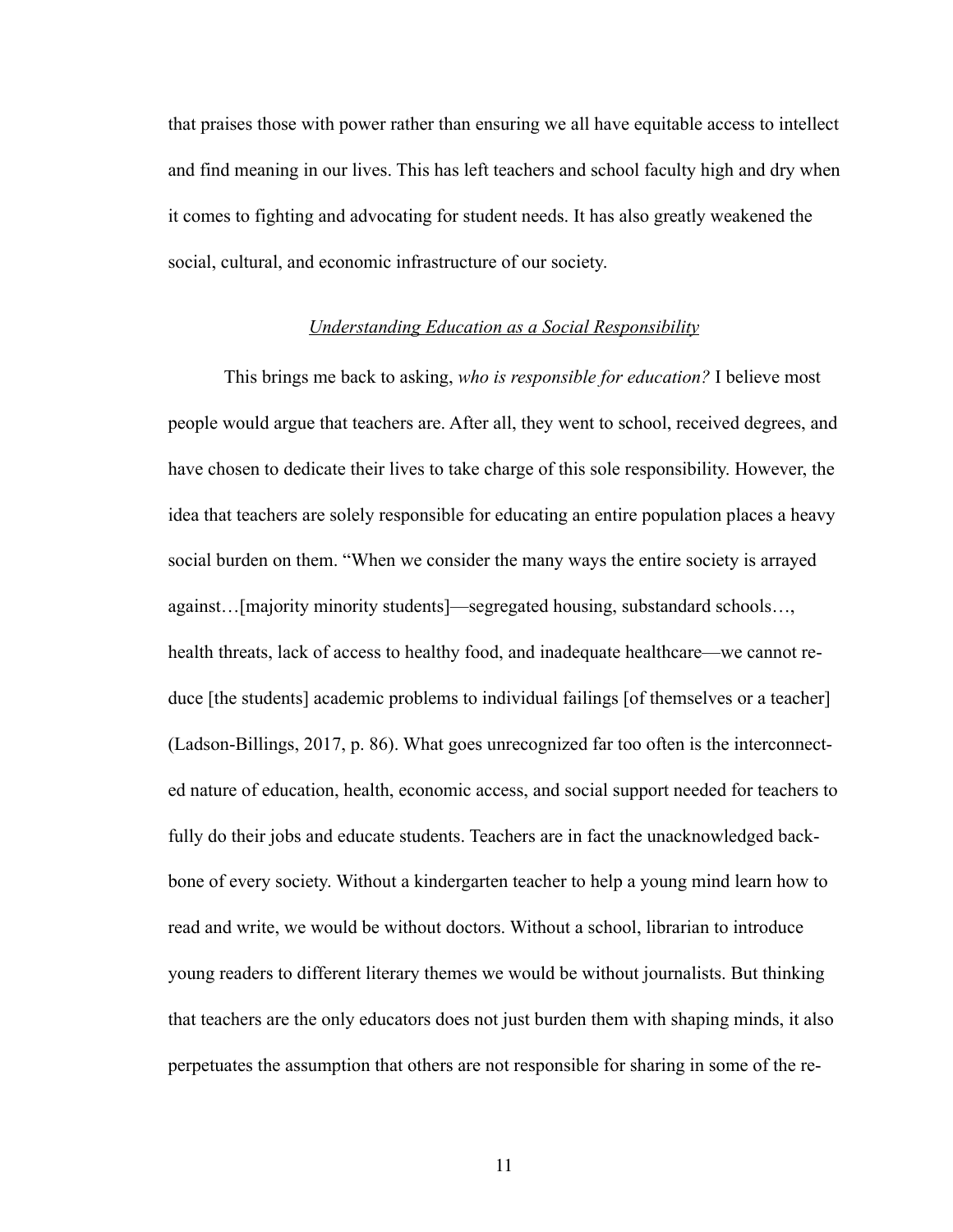sponsibility. It assumes that students are only learning in classrooms, rather than through lived experiences shaped by the societies around them. Teachers help form the building blocks of a person's intellectual capacity and are often charged with being the sole providers of students' social, emotional, and academic upbringing. However, this is too narrow a definition of what it means to be an educator. Leaving a fraction of our society holding space in education.

By placing all educational, social, and cultural responsibilities on the shoulders of teachers the rest of our society has virtually removed themselves from assuming even a small portion of the responsibility of participating in students' education. This narrow view of what an educator is also forcing teachers to pick up the socio-economic slack our communities face. Those who do not identify as teachers have the ability to relinquish any and all responsibility to help take up the charge of education simply because they do not identify with a profession. Therefore, concluding that they have no role in education altogether. Because of this limiting definition of what an educator is seen to be, our society has burdened teachers with unrealistic and unachievable expectations. What we need to begin to do is expand our view of what it means to be an educator. We need to recognize that even just by showing up to vote whether it be on a school budget or for a local official or president, we are interacting with systems that connect to and directly impact educational outcomes.

To create a more stable, successful, and socially conscious society every individual must see themselves as an educator; for, a neglected education system leads to weak socio-cultural ties, resulting in social upheaval and a fractured socio-economic system.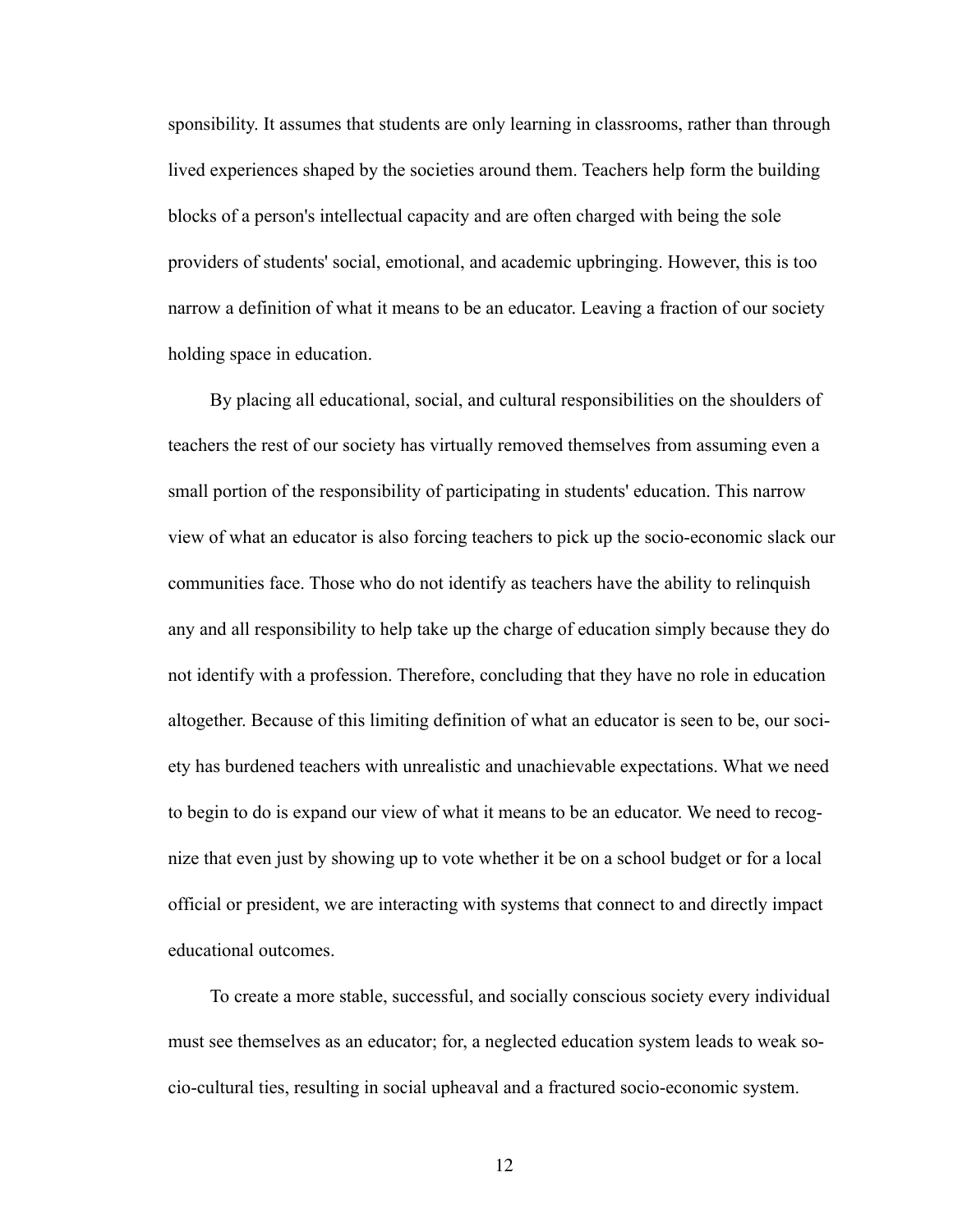Teaching may be a profession; however, being an educator surpasses what can be done in a classroom, and educational change is deeply rooted in individuals recognizing that they are always participating in the educational success of their societies. Education is life's group project. Teachers are currently working on the front lines of a never-ending battle to provide students with the best they can give. However, everyone must recognize that they also have a place in education and that they are influential actors in the system as a whole. It is only with this understanding that we have a chance at creating a more equal, equitable, and just society.

 The idea that education is more than just those who hold a teaching license or find themselves compelled to engage with academics is not new. However, over time it seems as if our society has dropped the ball on seeing the importance of an equal and equitable education system. The scales of education have been greatly tipped due to the general public abandoning their responsibilities. Public schools are filled to the brim with those who often find themselves towards the bottom of a slippery economic slope and private schools have swooped in to capitalize off of another's persons willingness to purchase knowledge at an inflated rate (Rooks, 2017). What is missing from our current education system, that is leading to its downfall, is community investment and social responsibility. We are all educators what this means is that we all have a responsibility to recognize how our own education and socialization have impacted how we approach educational, economic, and political structures. With this understanding, we need to move forward and focus on re-educating and re-socializing ourselves and push ourselves to take up an unwavering charge as educators. To build successful societies and education systems, we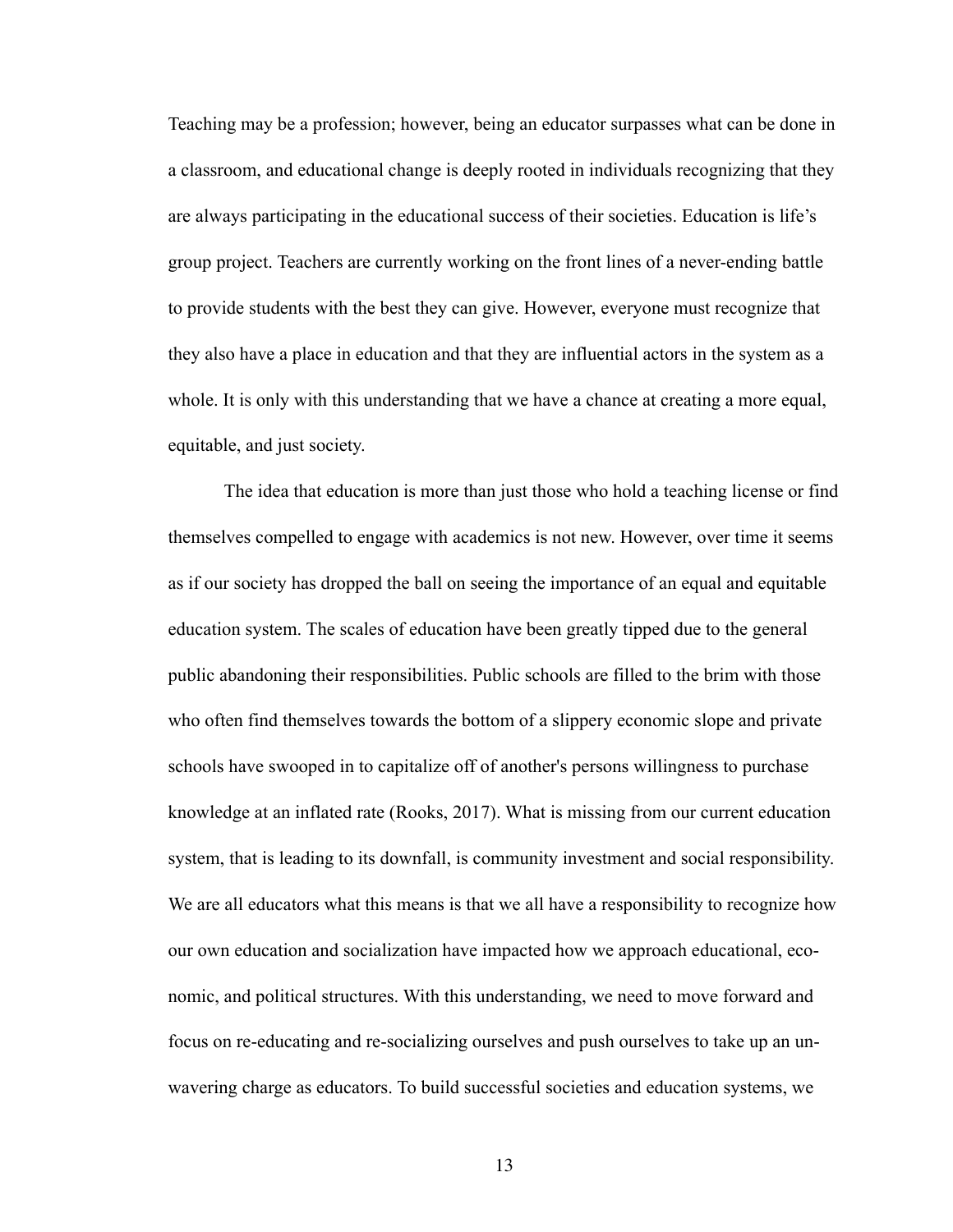need to get comfortable understanding our own biases and being to be willing to confront our own prejudices in order to ensure that younger generations have the chance to live in a more just society.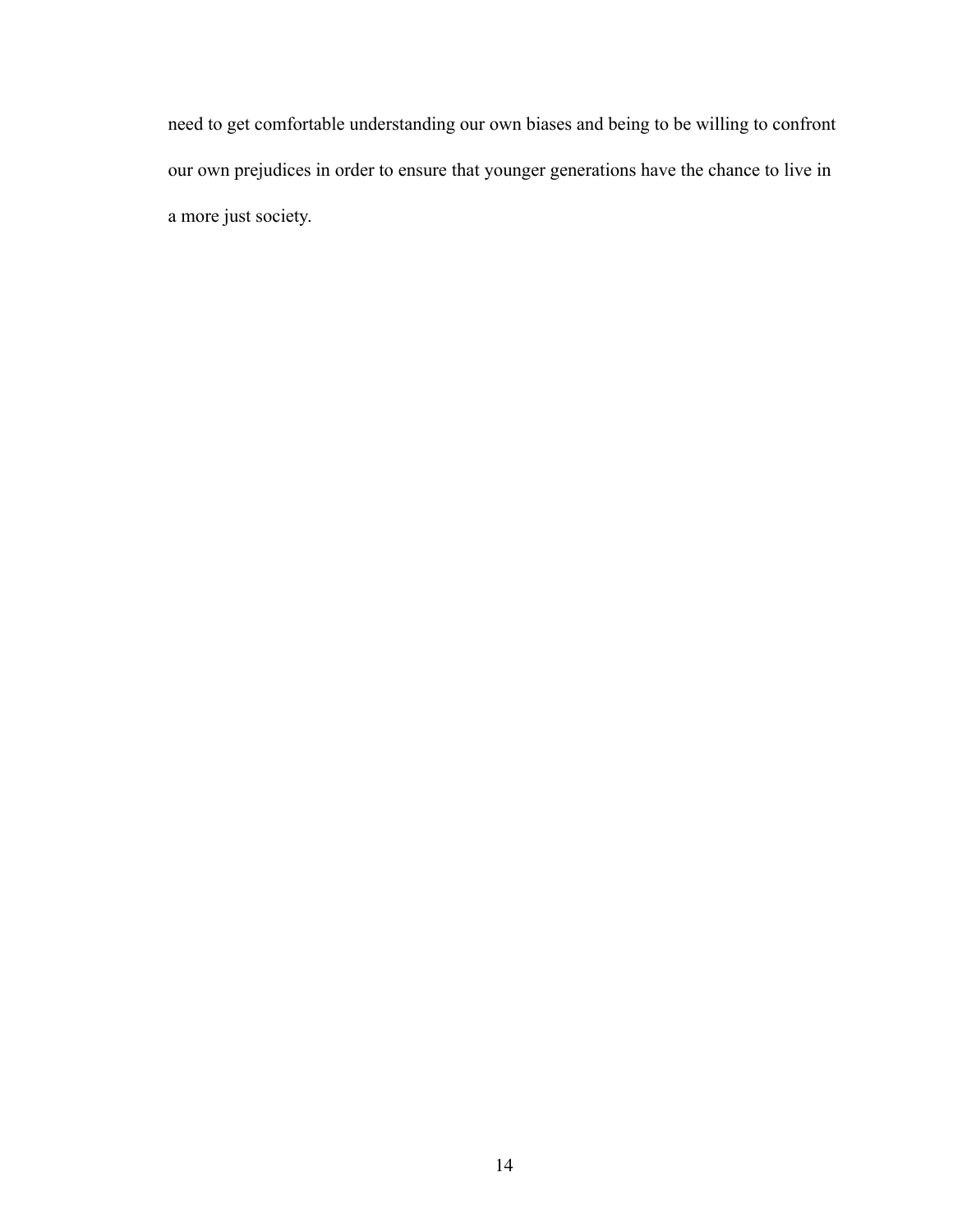#### **Chapter II: Educational Responsibility Requires Critical Examination of Racism**

There have been many scholars who have pleaded on behalf of education being a potent force for progressive social change. That the need for education is truly at the heart of all social progress. Critical thinkers such as John Dewey, W. E. B. Du Bois and Booker T. Washington have argued resolutely on behalf of education being used as an influential tool to prevent social, cultural, and political conflicts. Some of the most powerful sentiments for a more complete understanding of the deeply rooted connections of education to the larger society are most potently described by the haunting pleas of the German playwright Bertolt Brecht. Brecht saw firsthand the effects of complacency sweep across his nation and watched as stagnant attitudes yielded disastrous results and in his writings, he underscored the importance of education as a means of ensuring safer societies.

Much like other scholars, poets, modern thinkers, and social progressives, Brecht (1932, 2017) bore witness to the social oppression seep into his society resulting in critical thought being severed from the broader social and political picture. As Brecht witnessed the general populace of Germany become subdued due to a lack of critical thinking, he took charge. In his attempt to rouse a nation from an impending nightmare, Brecht contended that a well-rounded education can be used as a weapon in the face of a deteriorating and dangerous social atmosphere. Brecht (1932, 2017) pleaded:

> *Learn the simplest of things! For those/ Whose time has come It is never too late!/ Learn the ABCs, it is not enough, but learn it!/ […]/ Begin now! You must know everything!/ […]/ See for yourself! What you do not know yourself/ You do not know./ Check the bill/ You have to pay it./ Lay your finger on every charge/ Ask: how did this get here? […]*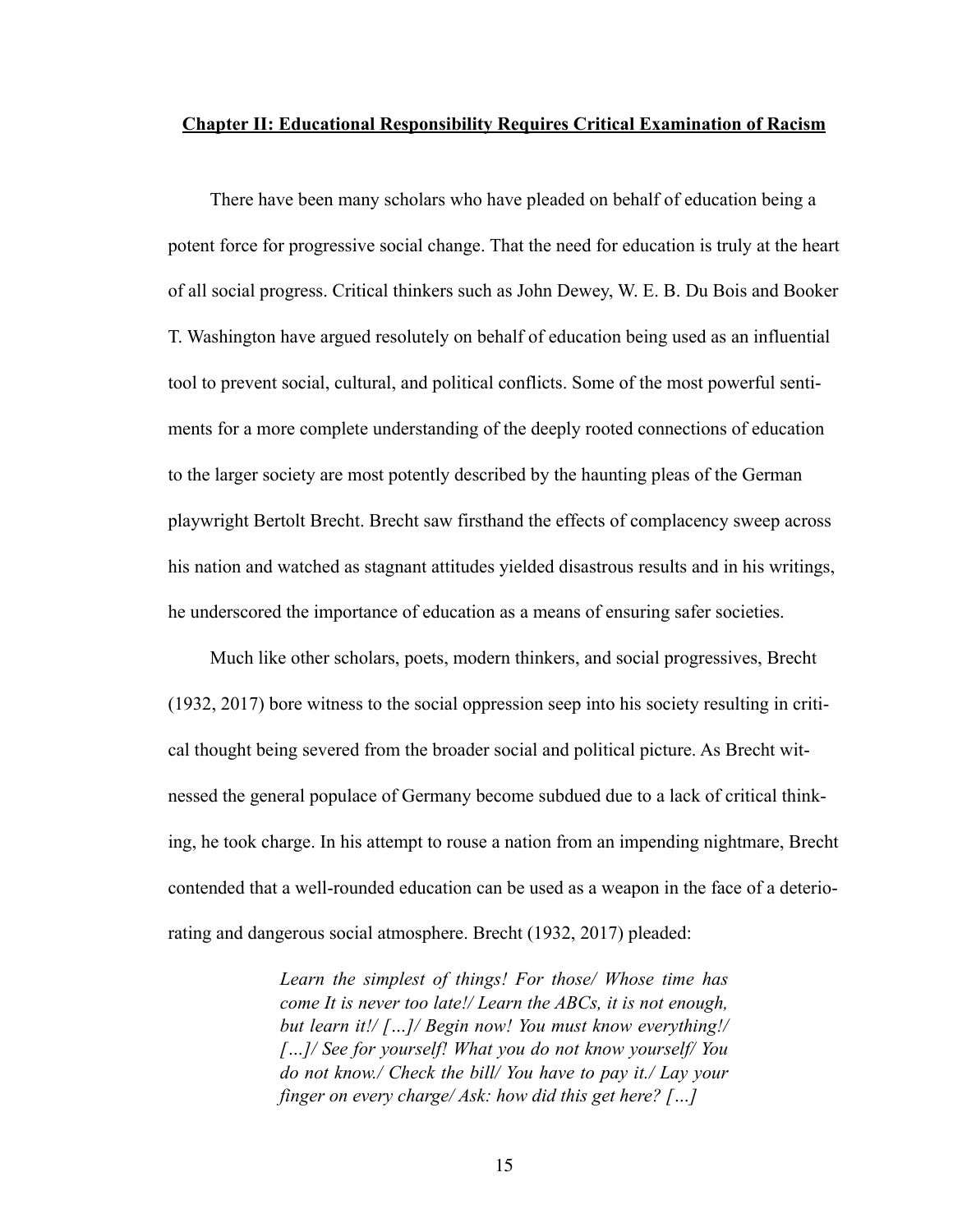These words are historically rooted within a context of extreme political upheaval and recount the fear of the eventually devastatingly lethal cost of a society being starved of critical thinking (Brecht, 1932, 2017). These words now serve as a terrifying reminder of the toll that comes from denying society the ability to think freely and critically (Brecht, 1932, 2017). Brecht's message holds true no matter the time period. No matter the context. We must educate ourselves, ensure everyone's right to question systems of power, and forge a society where everyone can not only survive but thrive. It is our responsibility as a society to "check the bill" and ensure that we are paying for not only what we want but that what we are charged with is a true reflection of services rendered (Brecht, 1932, 2017).

 Therefore, it is imperative that each of us sees ourselves as educators, and we recognize those around us as educators as well. As individuals hold a priceless and important collective role in education. When the alarm bells are sounded from the writings of poets demanding that all persons, no matter their social standing, recognize the political power and urgency that education holds, it is clear that the matter of education is not a stale and stagnant occupation reserved only for those who stand in front of classrooms. It is only when societies recognize the importance of ensuring everyone's education, and recognize how each and every individual is working as an actor in education, that we can truly ensure everyone's basic human rights. We must strive to not only educate ourselves and question the systems we live in but also fight to secure those same rights for those who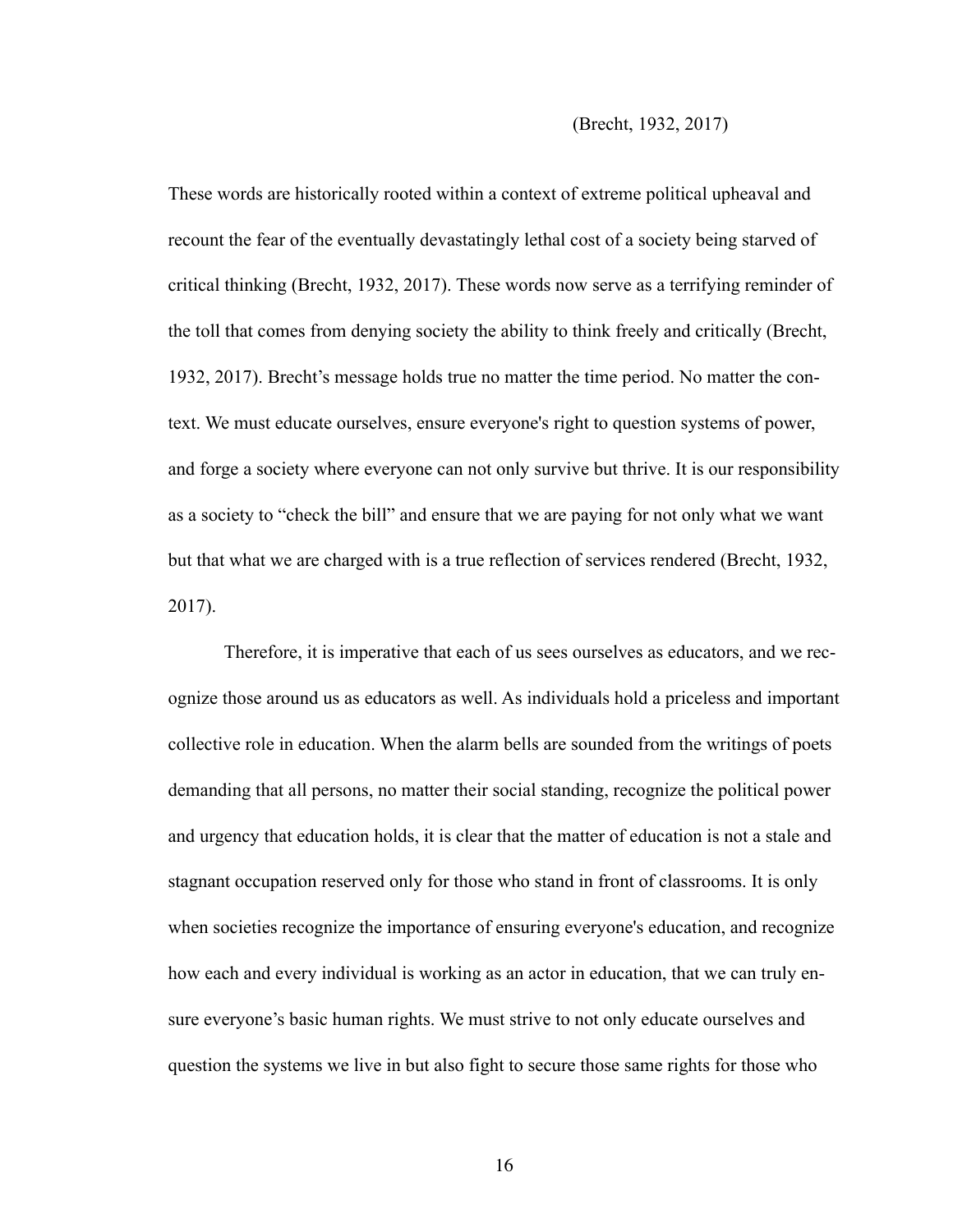live within our communities. Being an educator is a promise to consistently and collectively work towards an equitable future for all.

#### *The Social Foundation of Education*

Long before Brecht's plea for a nation to wake up, look around, and begin to question the decisions being made by those in power there was John Dewey. Dewey (1900, 1902, 1990) explored the relationship societies and social structures have in connection to educational systems and argued that the structure of education, more specifically the United States' education system, is far too individualistic. Dewey (1900, 1902, 1990) argued that one of the most important connections for a prosperous society would be an unyielding tie between communities and systems of education. He would argue that one cannot thrive, nor possibly exist, without the other (Dewey, 1900, 1902, 1990). "It is our present education [system] which is highly specialized, one-sided and narrow. It is an education [system] dominated almost entirely by the medieval conception of learning" (Dewey, 1900, 1902, 1990, p. 26). The "medieval conception of learning" Dewey (1900, 1902,1990, p. 26) is referencing is the isolated nature in which learning takes place. The lone educational institution examines the theories of social structures yet isolates itself from those same structures; consequently, doing neither the institution nor the society any good (Dewey, 1900, 1902, 1990). Since Dewey's (1900, 1902, 1990) time our educational model has only become increasingly more individualistic. As Dewey eloquently describes, with our stiff and unyielding conception of education, being only a relationship that just includes teachers and their pupils, the real meaning of education has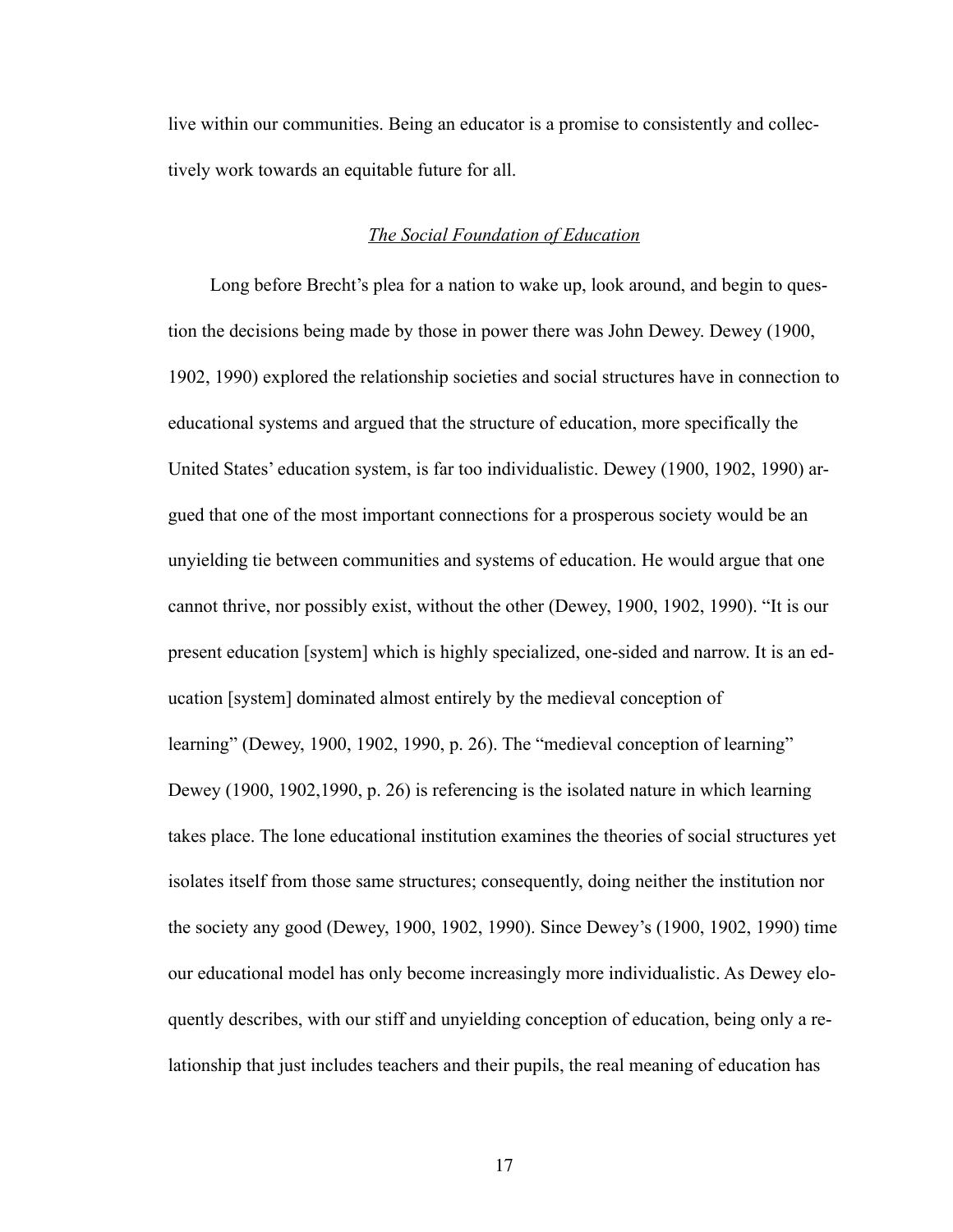been erased and what it should be, is a relationship that connects a whole community rather than just a few community actors (Dewey, p. 6-7, 1900, 1902, 1990).

Societies are only as powerful as their utilization of education. This power can only be unleashed when the general public sees that no matter their profession, they will always play a significant role in educational systems. Only when each member of society recognizes that everyone continues throughout life as both a teacher and a student, can progress and social change be made. For without everyone's active participation in education the whole system begins to collapse in on itself. Dewey (1900, 1902, 1990) asserted this same point. He recognized that only when members of a community see themselves as agents of educational change can there be social progress (Dewey, 1900, 1902, 1990). Without everyone taking up the charge of education and situating themselves as an educational actor, the slow, tedious death of a society sets in. The will to create an equitable social environment becomes asphyxiated once people abandon their educational duties. "...[T]he fundamental organization is that of the school itself as a community of individuals, in its relations to other forms of social life...Organization is nothing but getting things into connection with one another, so that they work…" (Dewey, 1900, 1902, 1990, p. 64). Our schools and communities have fallen out of "connection with one another" (Dewey, 1900, 1902, 1990, p. 64) and to mend this disconnect we can no longer afford to see ourselves as individuals with professions isolated from structures of education, but rather we need to see that we will always have and need to continue to cultivate, a vital role in educational systems in order to ensure social progress.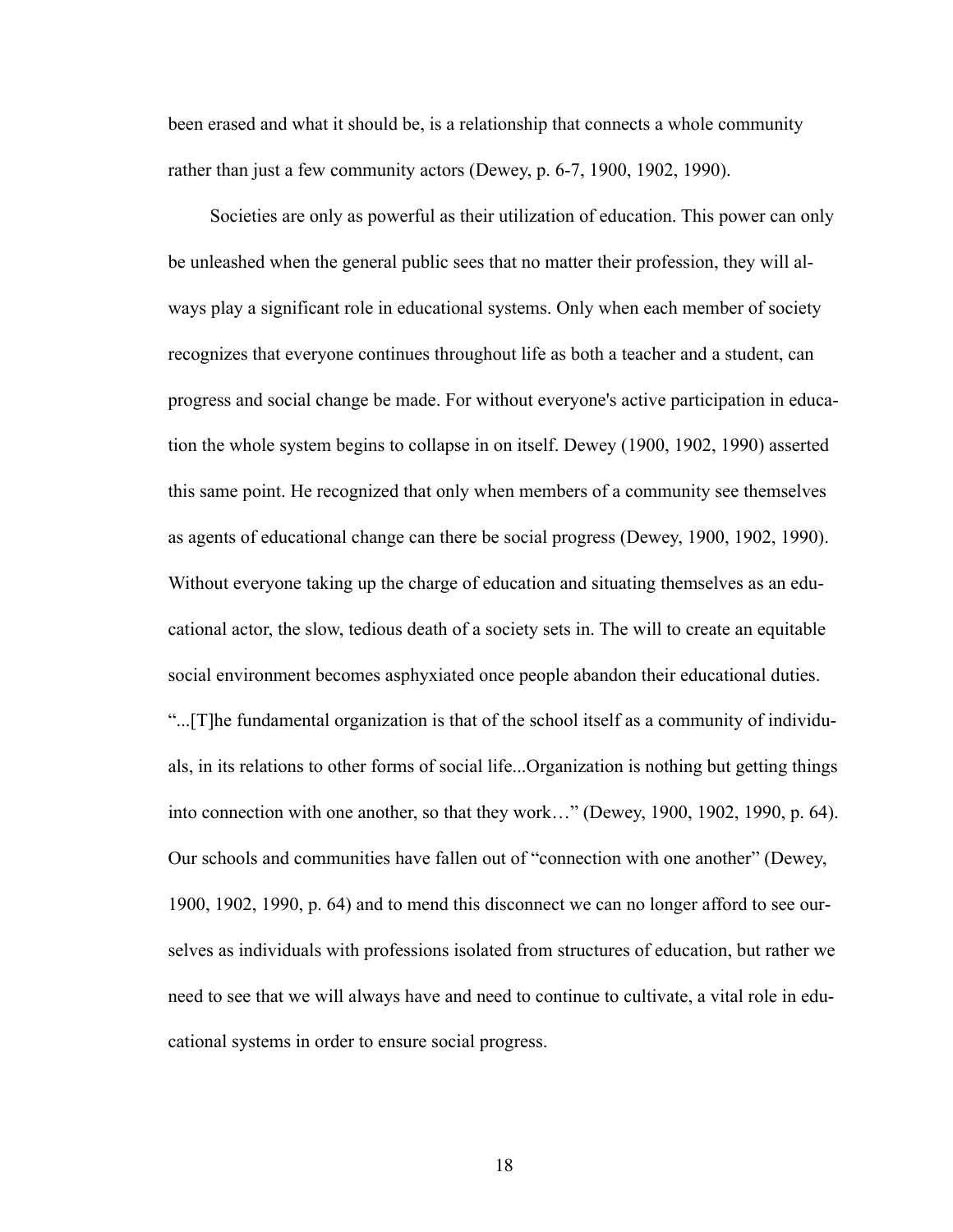Part of the issue with our current educational model, as identified by Dewey (1900, 1902, 1990), is how it was initially constructed as an indication of class, reserved for the few and denied to the many. From the very beginning, American education has not been offered nor accessible to all persons within society. Education in America developed outside of the dominant social culture and was used as a tool to maintain power by those who had already monopolized it (Dewey, 1900, 1902, 1990). "If we go back a few centuries, we find a practical monopoly of learning...Learning was a class matter [class often being determined by race in the United States]...But as a direct result of [modernization], this has changed...Knowledge is no longer an immobile solid; it has been liquified. It is actively moving in all currents of society itself" (Dewey, 1900, 1902, 1990, p. 24-25). It is due to this "liquefaction" (Dewey, 1900, 1902, 1990) that everyone must see themselves as an integral part of what has become a social necessity. No longer is knowledge held stagnant. Caged within the confines of upper-class libraries. Times have shifted and education has become fundamentally essential to the success of society as a whole. It is no longer a luxury afforded to the few, but rather a crucial part of life for all. So why is it that, if education is so important, we, as an American society, still act as if teaching is something that occurs only within the strict confines of school buildings? Why do we assume that teachers are the only ones responsible for educating minds? Can we not recognize that these perspectives have been based on a past narrative of how knowledge *was* distributed and not how it *should* be distributed today (Dewey, 1900, 1902, 1990)?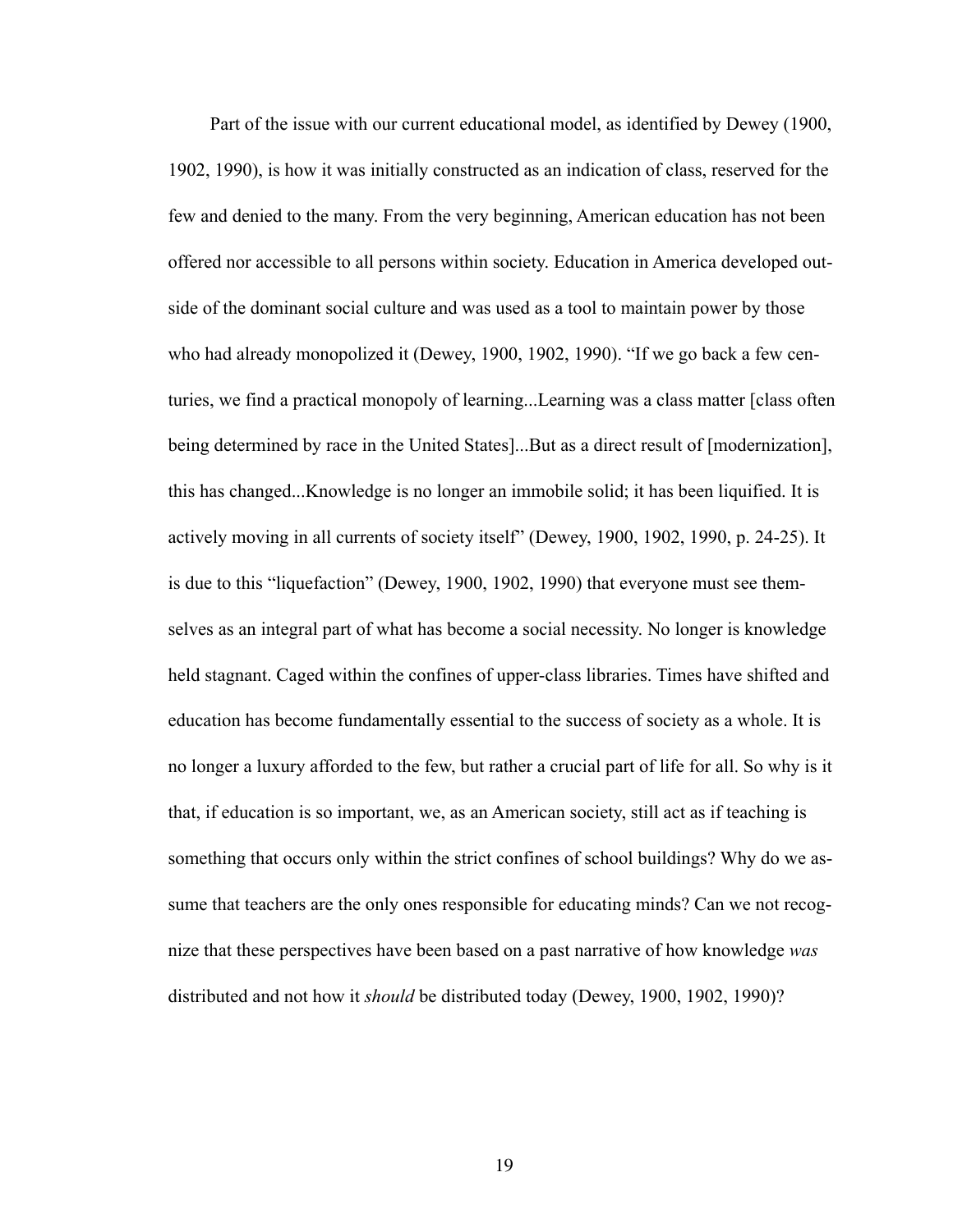#### *Academic Neglect Based on Socially Supported Racism*

With Dewey's (1900, 1902, 1990) insights on a classist educational model, dictating the undercurrent of educational standards, it is crucial to understand where these class divides have stunted educational growth within the United States. Perhaps one of the most distinguished voices on America's class problems is W. E. B. Du Bois. Du Bois investigated the history of race, and class within the United States and thus has helped to navigate an overly complicated narrative of education in America. It is no secret that race and more specifically racism, in America has determined the fate and status of generations of minority groups. It is in this history that we can see how socio-cultural mindsets influence public policies, and consequently determine, in a myriad of ways, access to educational benefits for those deemed racially inferior. The history of race in America, a history not only created but perpetuated by social and racial hierarchies, has consequently determined the educational, therefore economic, fates of countless lives. "And above all, we daily hear that an education that encourages aspiration, that sets the loftiest of ideals and seeks an end culture and character rather than bread-winning, is the privilege of white men and the danger and delusion of black" (Du Bois, 1903, 2012, p. 84).

Du Bois (1903, 2012) unraveled the race/class system embedded within education. Education has always been "...the privilege of white men and the danger and delusion of black [men]" (Du Bois, 1903, 2012, p. 84). How are we, in today's world, able to argue that education is the sole responsibility of the *teacher* when the *education system* itself is predicated on discrimination, built by those seeking to maintain power rather than distribute it equitably? There are policies that have been constructed in atmospheres of so-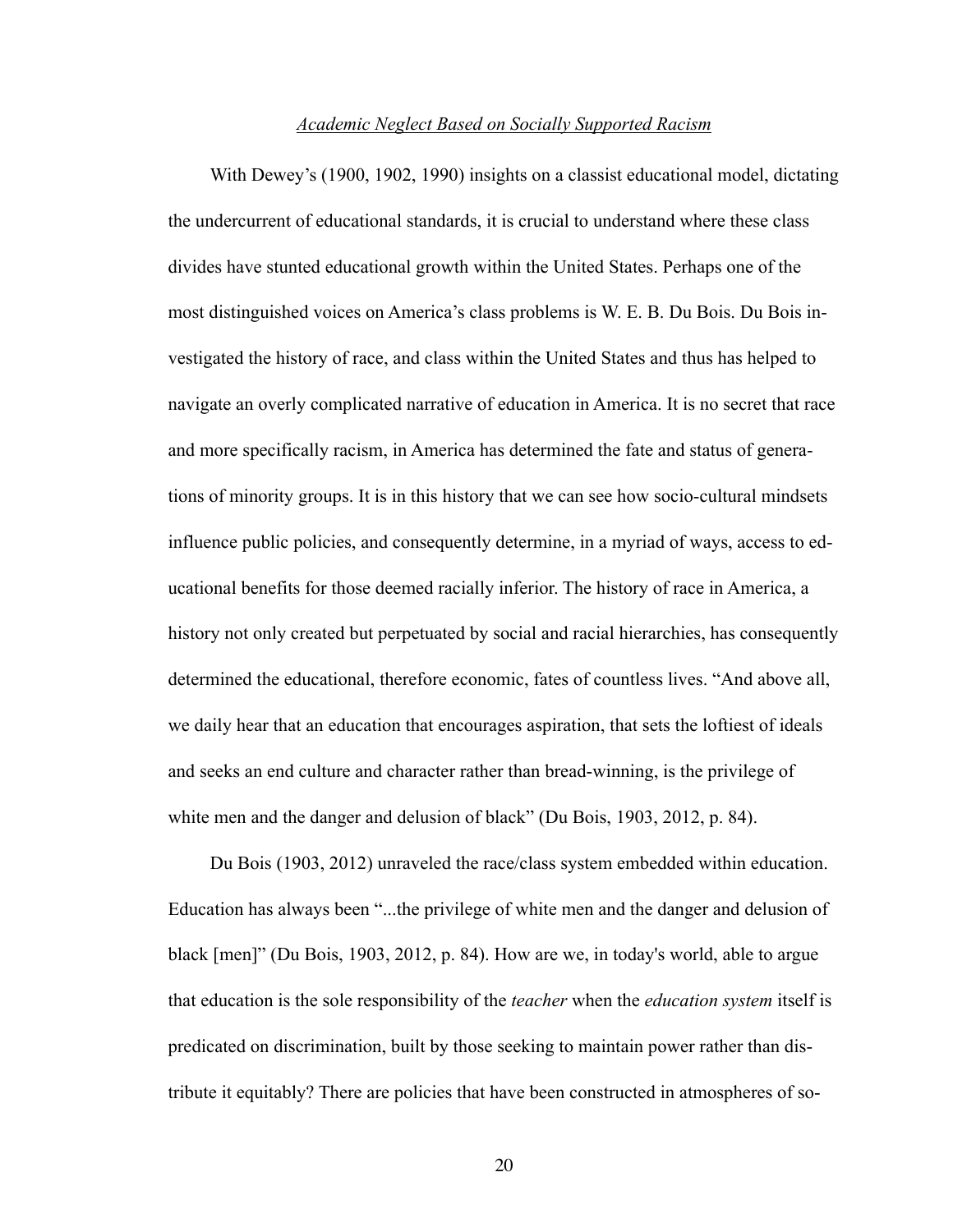cial, cultural, and historical discrimination which seek to interrupt and alter the lessons written upon the blackboard. The web of education includes underlying and unfortunately unyielding historical patterns of discrimination, and it will take more than a single teacher on the front lines to not only educate but reeducate historically constructed and generationally reinforced social mindsets.

Today, our social charge as educators, a distinction that must be applied to all, not just a select few, is to ensure the rights of all persons. "Progress in human affairs is more often a pull than a push, a surging forward of the exceptional man, and the lifting of his duller brethren slowly and painfully to his vantage-ground" (Du Bois, 1903, 2012, p. 85). Historically, this slow march towards progress has consisted of facets of individual activists, those who have been most directly impacted by injustice. It has been their charge and responsibility to fight for what should have been given freely. That is why it has been so slow. With systems "pushing" against those who seek to "pull" along others who do not know how to affect change, progress and molasses compete in a comical sprint (Du Bois, 1903, 2012, p. 85). When progress finally pushed society to deign to consider the impact of a nation divided by race it was education, first and foremost, that was needed to continue to pull a class out of their circumstances (Du Bois, 1903, 2012). "...[T]he mass of the freedmen at the end of the [Civil] war lacked the intelligence so necessary to modern working men. They must first have the common school to teach them to read, write, and cipher…" (Du Bois, 1903, 2012, p. 85). The one consistent and potent force for social progress is and always will be education.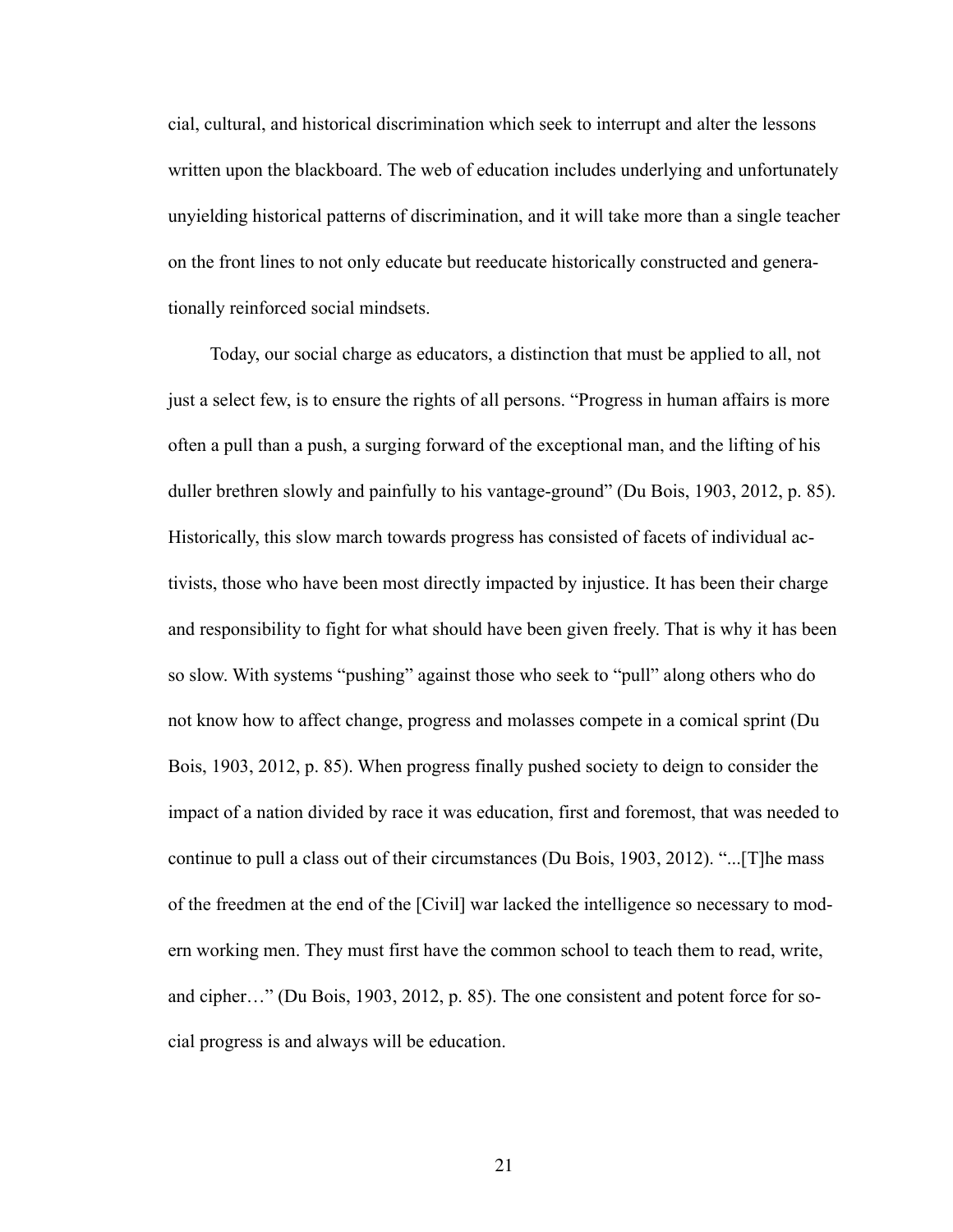#### *Conflicting Educational Views and Social Responsibilities within the Black Community*

By Du Bois' (1903, 2012) own account there were plenty of Black intellectuals during his time who did not agree with nor support his ideas of how to pull the Black community to a higher social standing. One such voice was Booker T. Washington, who Du Bois (1903, 2012) disagreed with quite adamantly. As Du Bois (1903, 2012) aimed to *dramatically* uplift the Black community within America, Washington had other, more subdued, plans. Washington's vision was essentially the continuation of the "separate but equal" argument which has had disastrous effects that can still be seen today (Du Bois, 1903, 2012). Washington argued: "'In all things purely social we can be as separate as the five fingers, and yet one as the hand in all things essential to mutual progress'" (Du Bois, 1903, 2012, p. 41). The danger Du Bois (1903, 2012) saw in Washington's compromising view of what Black excellence could be in America was how Washington encouraged the Black community to give up fighting for basic rights that would lead to social progress. As Du Bois stated, "Washington distinctly asks that black people give up, [...], three things, — First[:] political power, Second[:] insistence on civil rights, Third[:] higher education of Negro youth, — and concentrate all their energies on industrial education…" (Du Bois, 1903, 2012, p. 48). Du Bois (1903, 2012) was by no means the only Black leader to want to create and shape what progress looked like for the Black community at the time. However, he understood that, despite his best intentions, Washington was essentially perpetuating a class system based on race (Du Bois, 1903, 2012). This system still continues today.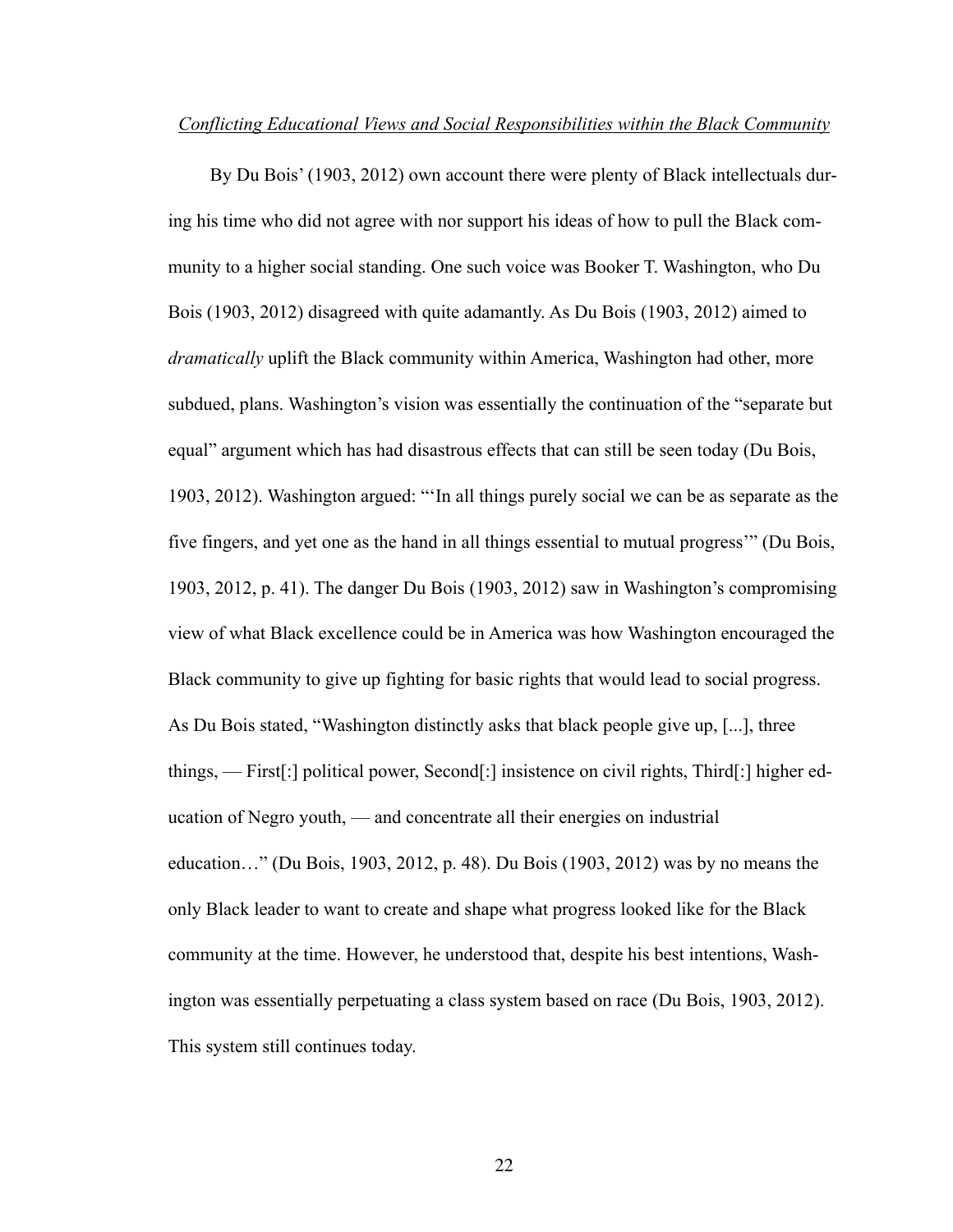Despite Du Bois' and Washington's oppositional views on the social advancements of the Black community at the time, their views were not necessarily as oppositional when it came to the needs of Black education. Du Bois (1935) understood the necessity, to some degree, of separation, to protect future equality. When it came to the question of education, Du Bois (1935) understood that some form of separation was needed in order to *ensure* Black students were taught properly. "The proper education of any people includes sympathetic touch between teacher and pupil; knowledge on the part of the teacher [on the pupil's]...surroundings and background, and the history of [their] class and group…" (Du Bois, 1935, p. 328). Du Bois (1935) is not only suggesting, but explicitly stating that in order to properly educate Black students there needed to be a full and holistic understanding of that student and their unique position in society. Not only was this true in the time of Du Bois, but these were Dewey's (1900, 1902, 1990) sentiments exactly. Schools cannot operate independently from society, nor society independently from schools as they have direct impacts on one another (Dewey, 1900, 1902, 1990). They are inextricably linked.

The only way Du Bois (1935) could fathom agreeing to any form of segregation was based on the fact that he understood that in order for education to be successful it needed to be situated in a society's culture and have a deep understanding of social history. Therefore, when examining American public education through a lens tainted by racist social policies, Du Bois (1935) understood that the best way to support the needs of the Black community was educational segregation. A segregated educational system for Du Bois (1935), meant that Black students had a chance of surviving in an unjust society be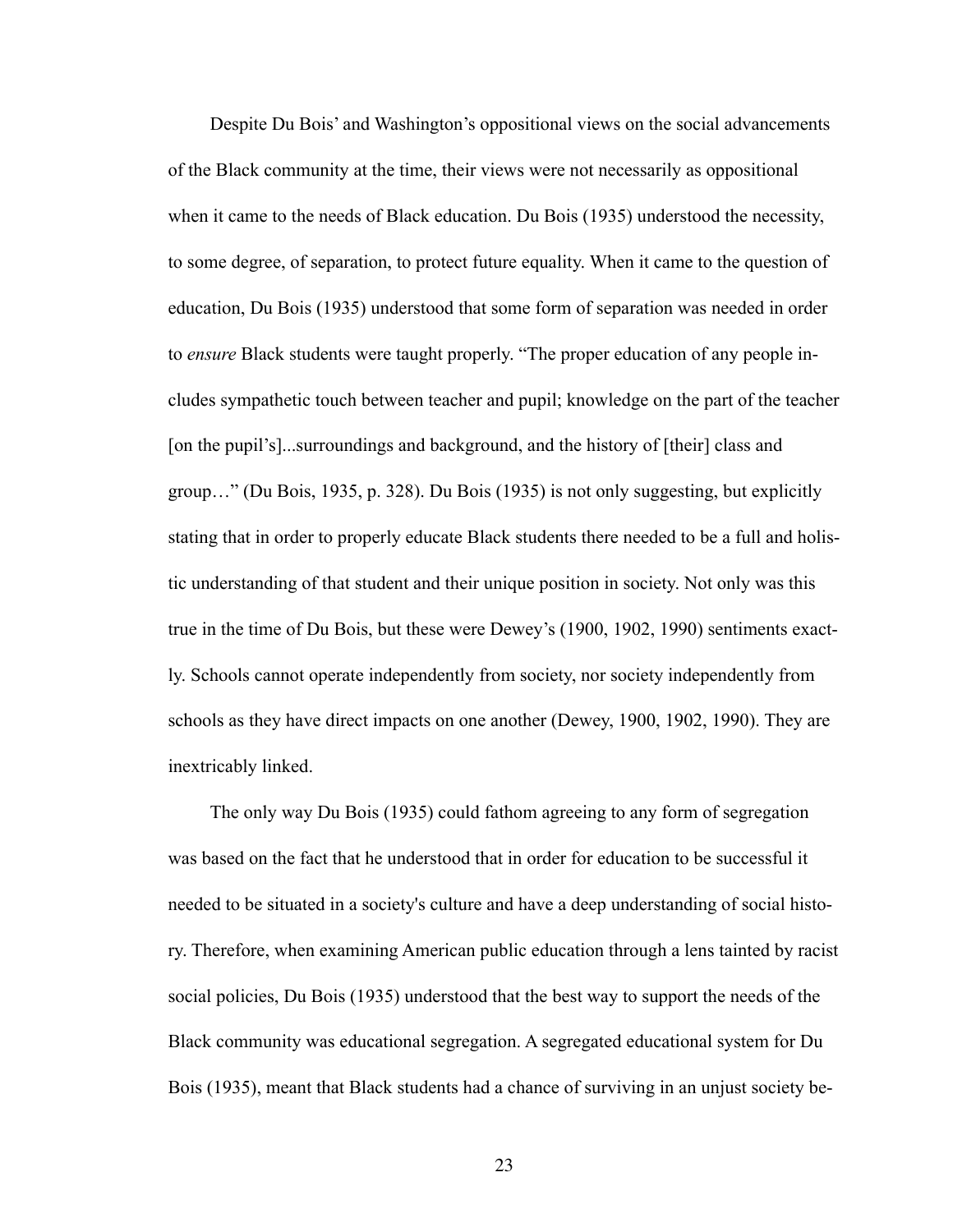cause at a minimum it would ensure their academic success and prepare them for a more successful economic future.

> *...I am no fool; and I know that race prejudice in the United States today is such that most Negroes cannot receive proper education in white institutions. If the public schools [...] were thrown open to all races [...], the education that colored children would get in them would be worse than pitiable. It would not be education...To endure bad schools and wrong education because the schools are 'mixed' is a costly if not fatal mistake.*

> > *(*Du Bois, 1935, p. 328-330)

So, more and more societies must step up and bear the responsibility for the education of students. Societies are made up of a collection of educators, not just teachers. Unfortunately, the history of education in America is that of an institution built on a class system determined by race. This system has forced the Black community, and other affected minority groups, to adapt to the dominant social culture, which has only provided a lackadaisical form of education because there as there is no longer any "sympathetic touch" or social and historical understanding between White teachers an minority students (Du Bois, 1935, p. 328). It is the efforts of communities as a whole that create the educational environment in which students learn. Social attitudes, perpetuated by generational perspectives and historical class designations, all play a significant role in how we, to this day, educate students. Therefore, how can any of us relinquish the title of educator, when we as individuals play a critical role in the educational foundation of our communities?

 Du Bois (1935), although not in support of the segregation of races as a social necessity but rather as a tool to ensure that Blacks would receive proper educational bene-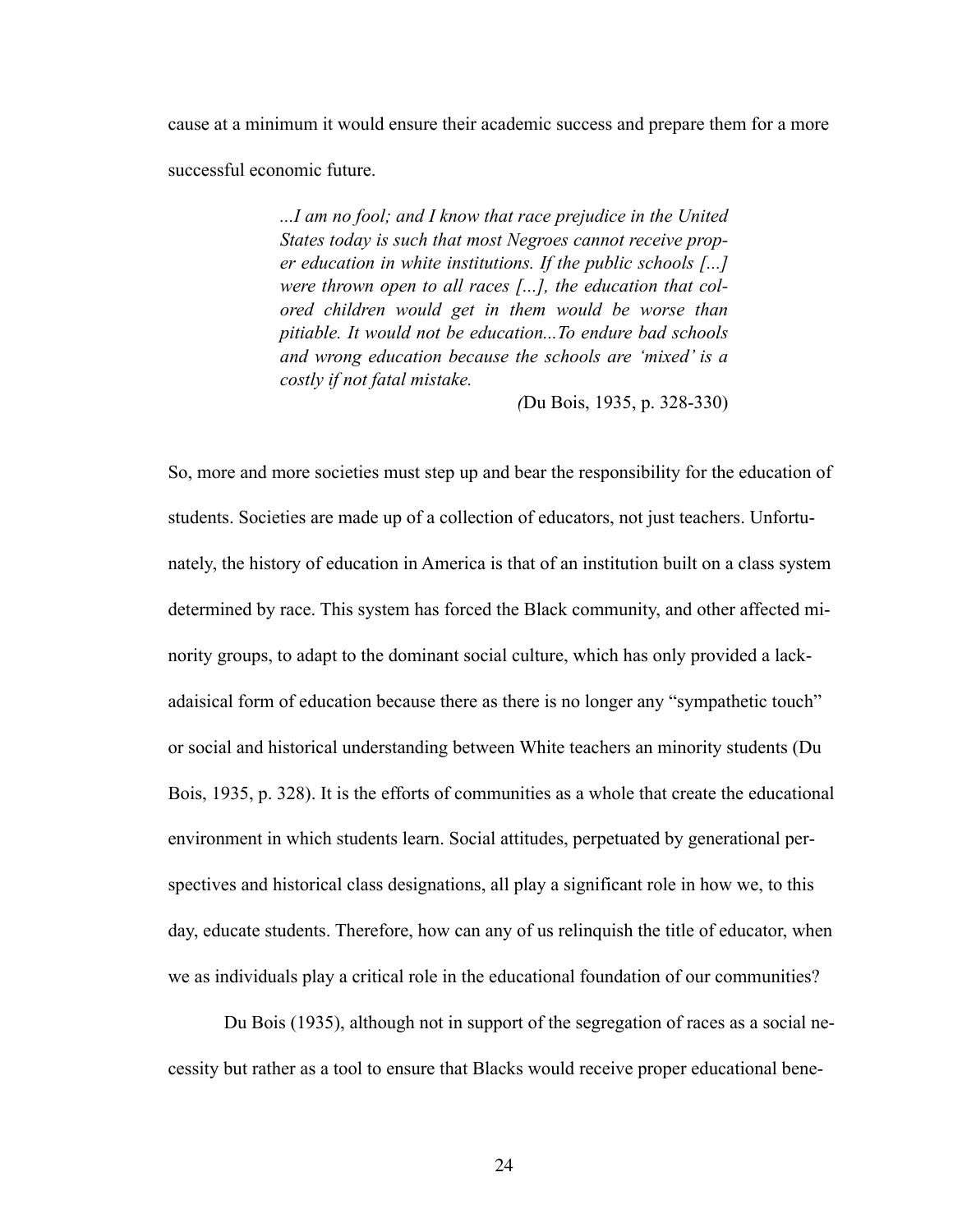fits, understood the educational, economic, and social implications of turning Black students over to a White education system that cared, and to a degree still cares, little for them.

> *The motivations for bias vary; the disadvantage to black victims is the same…Racial policy is the culmination of thousands of these individual practices…In this last decade of the twentieth century, color determines the social and economic status of all African Americans, both those who have been highly successful and their poverty-bound brethren…We rise and fall less as a result of our efforts than in response to the needs of a white society that condemns all blacks to quasi citizenship…*

> > (Bell, 1992, p.7-10)

When performing a study in the 1930s about differences in test scores between White and Black students, outcomes were on average the same between the two groups: "[e]qual resources, curriculum, expectations, and infrastructure — even in a segregated environment — produced equal outcomes" (Rooks, 2017, p. 76). In this moment segregation within education was proving Du Bois's (1935) theory correct. However, fast forward to a more socially contentious society and the outcomes were as Du Bois (1935) feared: racial policies continue to determine the social, economic, and educational successes of Blacks based on the needs of White society (Bell, 1992). Du Bois's (1935) fears were not rooted in favor of segregation, but in what would happen if Black students were left to the mercy of a system that abhorred them. Again, we see social policies and practices influencing educational outcomes.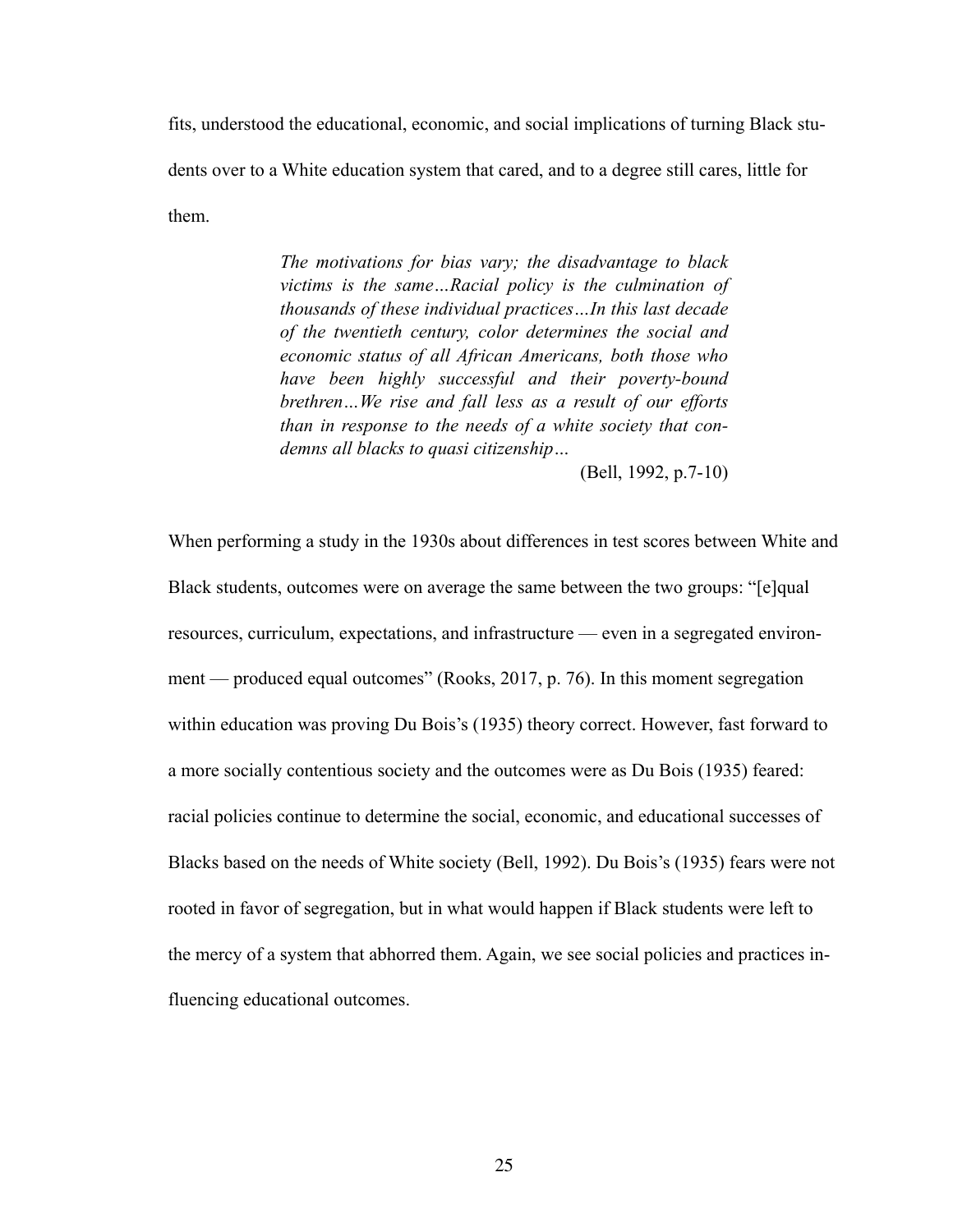#### *Woodson*'*s Response to Socially Constructed Black Education*

 This leads back to the pressing question: *who is responsible for education?* Or perhaps more fitting: *which systems are dictating education, therefore indirectly dictating who qualifies as an educator?* Perhaps a mind not so far from Du Bois' has a slightly more cautious take on this very question. Despite Du Bois' (1935) insistence on the limited benefits of segregated education and his hesitation to leave Black students vulnerable to a system that was intentionally constructed without them in mind, Carter G. Woodson points to other implications for separate schooling, no matter how well-intended. As Woodson stated in his 1933 book *The Mis-Education of the Negro*: "Somebody outside of the race has desired to try out on Negroes some experiment which interested him and his coworkers; and Negroes, being the objects of charity, have received them cordially" (1933, 2009, p. 63). Here, Woodson (1933, 2009) explores two themes tied to the racial integration of education.

 The first theme is how education for Blacks in American has never been so much a right as it has been a social experiment and the education for Black minds has never been considered important, by the White community (Woodson, 1933, 2009). The second is that due to Black education being left to White systems of power Black students have been subjected to patterns of cultural erasure and forced assimilation (Woodson, 1933, 2009). This forced assimilation "Such has been the education of Negroes. They have been taught facts of history, but have never learned to think. Their conception is that you go to school to find out what [White] people have done, and then you go out in life to imitate them" (Woodson, 1933, 2009, p. 65). This demonstrates one of the main ways societies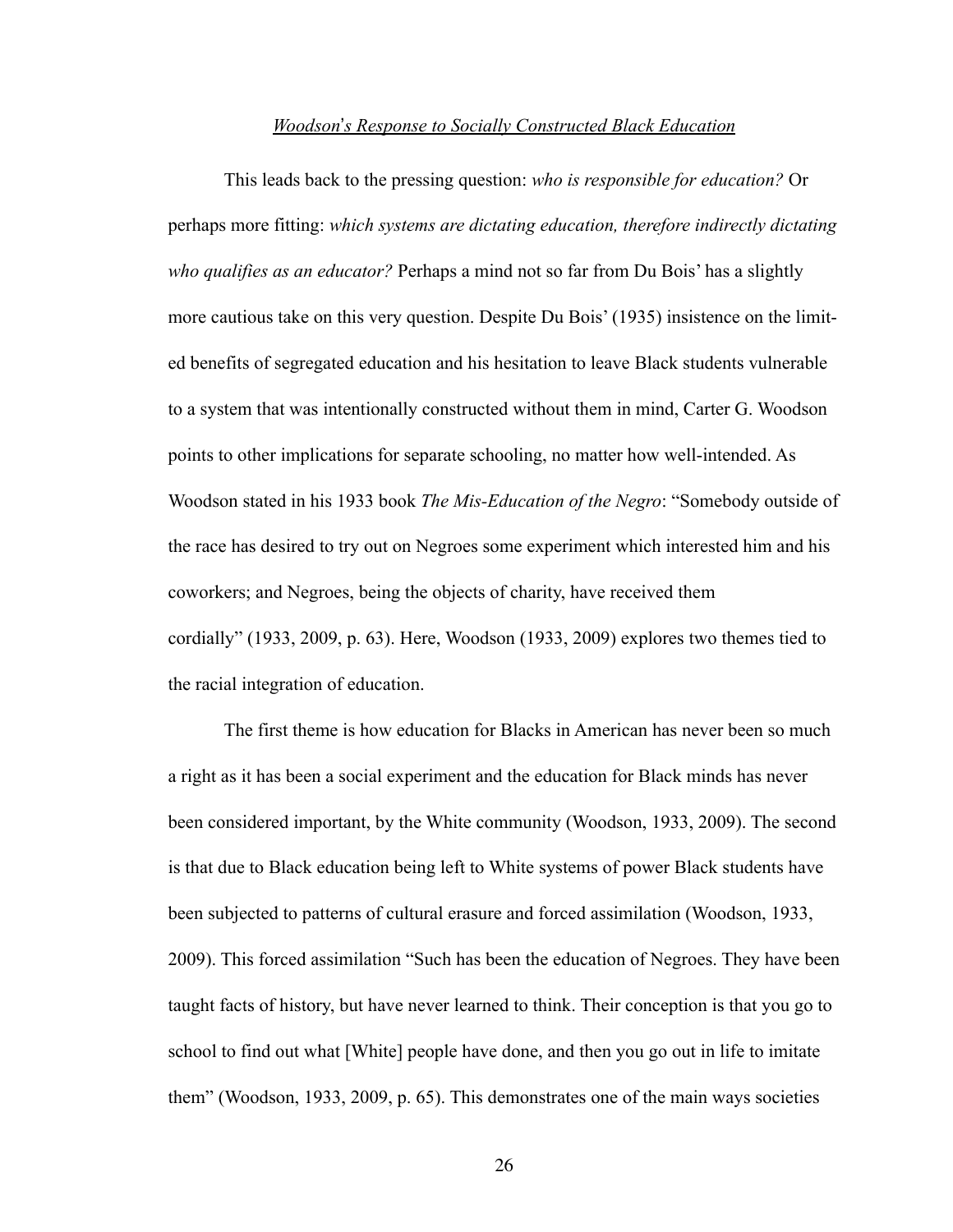have dictated people's education, through reinforcing a racial dominant narrative as a way of maintaining supremacy. Woodson (1933, 2009) further argues that education as an experiment leading to forced assimilation results in the annihilation of Black culture and history. These deeply rooted social patterns have left gaping educational divisions that persist today.

 Woodson (1933, 2009) is unearthing the continuation of a framework that determines the educational outcomes of Black Americans. "A Negro with sufficient thought to construct a program of his own is undesirable, and the educational systems of this country generally refuse to work [with] such Negroes in promoting their cause" (Woodson, 1933, 2009, p. 63). The foundation of our education system has socialized a mindset that is comfortable applauding a single successful Black person, who has managed to assimilate to White culture rather than reconstruct itself to help uplift marginalized communities and alter the balance of social dominance (Woodson, 1933, 2009). The result of this type of education system is that when Black individuals try to promote themselves in their communities, all members of their community have been conditioned by the same education system to ignore, shame, or even demonize Black intellectualism (Woodson, 1933, 2009). The historic behavioral conditioning of deciding a liberated Black mind is undesirable for dominant society is how we have managed to continue to promote the sociocultural aspects of a segregated nation whilst simultaneously preaching racial justice (Woodson, 1933, 2009). Once again education and society find themselves continuing in a unique and perverse dance as they attempt to repel one another, whilst simultaneously resisting the fact that they are not only compatible but dependent on one another.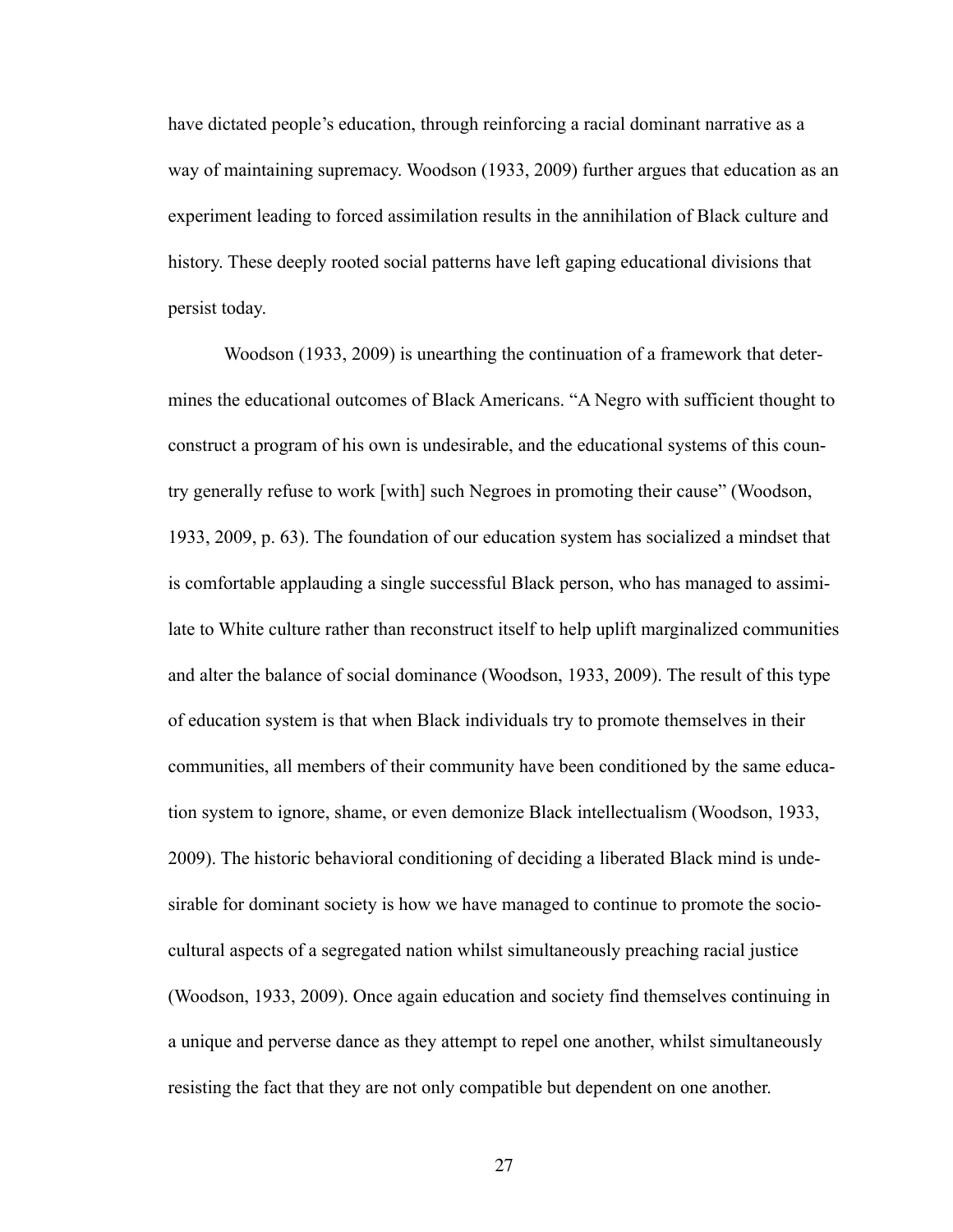#### *Shifting the Responsibility of Education on to Society*

Just as Dewey (1900, 1902, 1990) suggested that education and the pressing need for all to become educated has become increasingly "liquified" in all professions, so too has the necessity of education in every aspect of our society. The implications of choices made in every profession, whether it is intentional or not, are felt within the walls of schools. The implications of choices made by society are constantly felt within educational systems. These choices can connect every job and social institution to student outcomes. It is easy to question the idea that we are all, equally educators. In fact, such a notion should draw suspicion. It should draw suspicion because countless individuals spend their academic careers studying the best ways to educate young, eager minds. It is hard to imagine lumping everyone together, as these institutionally trained individuals have been certified to provide the world with their singular skilled directive: teaching. However, as these social theorists have suggested, there is a lot more to a student's education than simply learning within the walls of a classroom. Passing the charge of education off to those who have decided it is their life's calling, has only created deeper social, economic, and academic divisions. If everyone assumed the title of educator, would we not find our communities as a whole to be more successful?

These theorists and social thinkers have shown how race, class, historical patterns, and social mentalities have formed the education system we have today. Therefore, it is on all of us, as a society, to reshape this system to reflect the society we wish to have, rather than continue to live with the consequences of a past riddled with social injustice. The issues that we deal with now within the political sphere be it race, economics, class,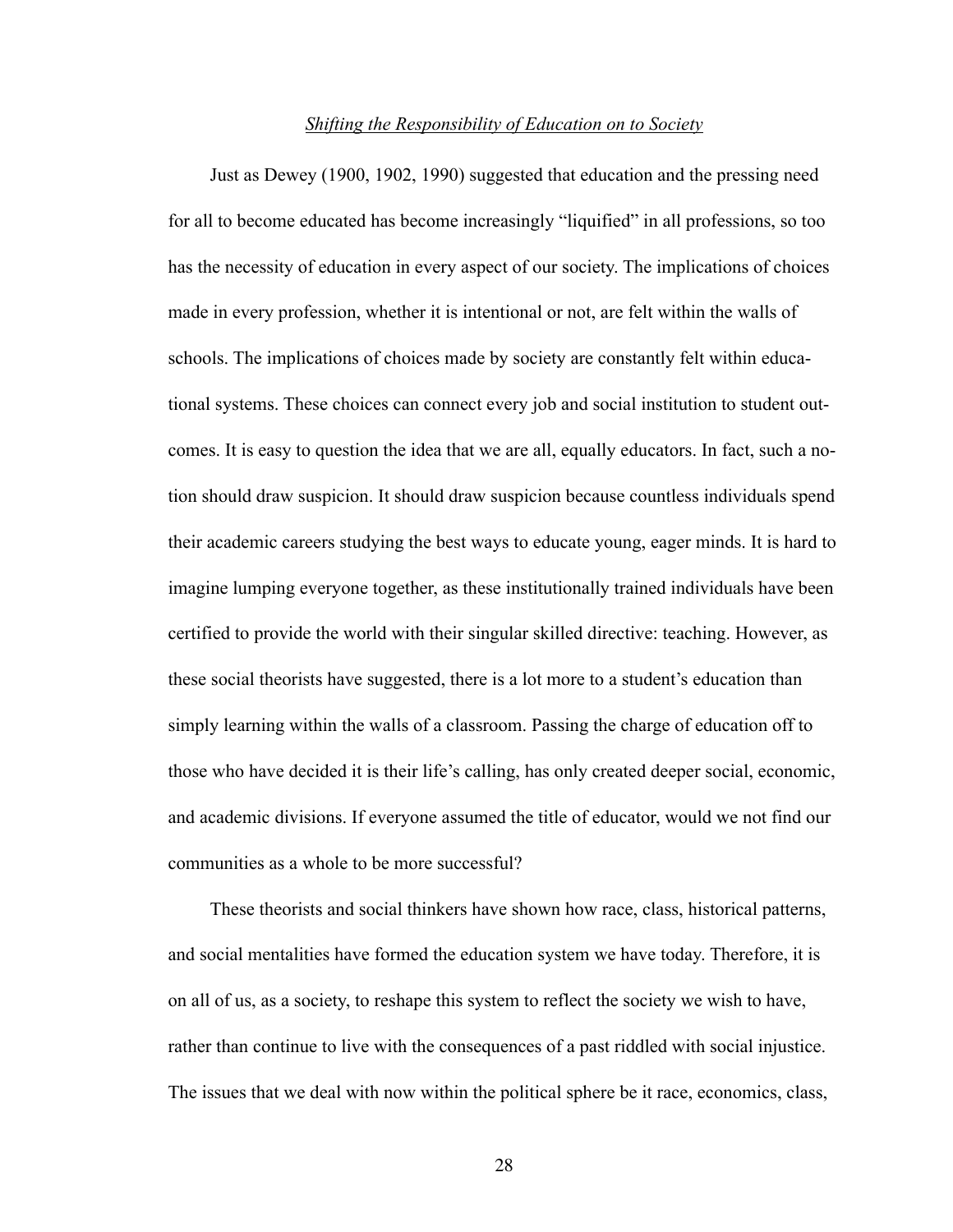gender are all inherently perpetuated since the system we depend on to teach us how to behave is deeply embedded with discrimination. "...[P]ublic schools are overtly shaping the minds of...civilians of all types...Educational institutions that are not intentionally 'learning orgonizations,' ones that evolve through a quest for knowledge and social change, end up…[maintaining] the status quo" (Morris, 2016, p. 25-26). We have learned, and today students are learning, in an environment which was not built to support difference, but rather denigrate it. Our minds have been unknowingly molded to fit within the confines of a segregated social narrative. The only way out is to shift educational responsibilities. With education being so tightly bound to a history embedded in socially constructed racial conditioning which has affected class, economics, and political policy, it becomes clear that we, as a society, have placed unrealistic expectations on the teaching profession (Bell, 1992). Being a teacher is a profession. Being an educator is a social responsibility. If there is one system that can make the largest difference in bridging the gaps within social, cultural, and economic divisions, it would be education. It is up to us to break the toxic mold of the past and forge a new one for a future deemed just for all.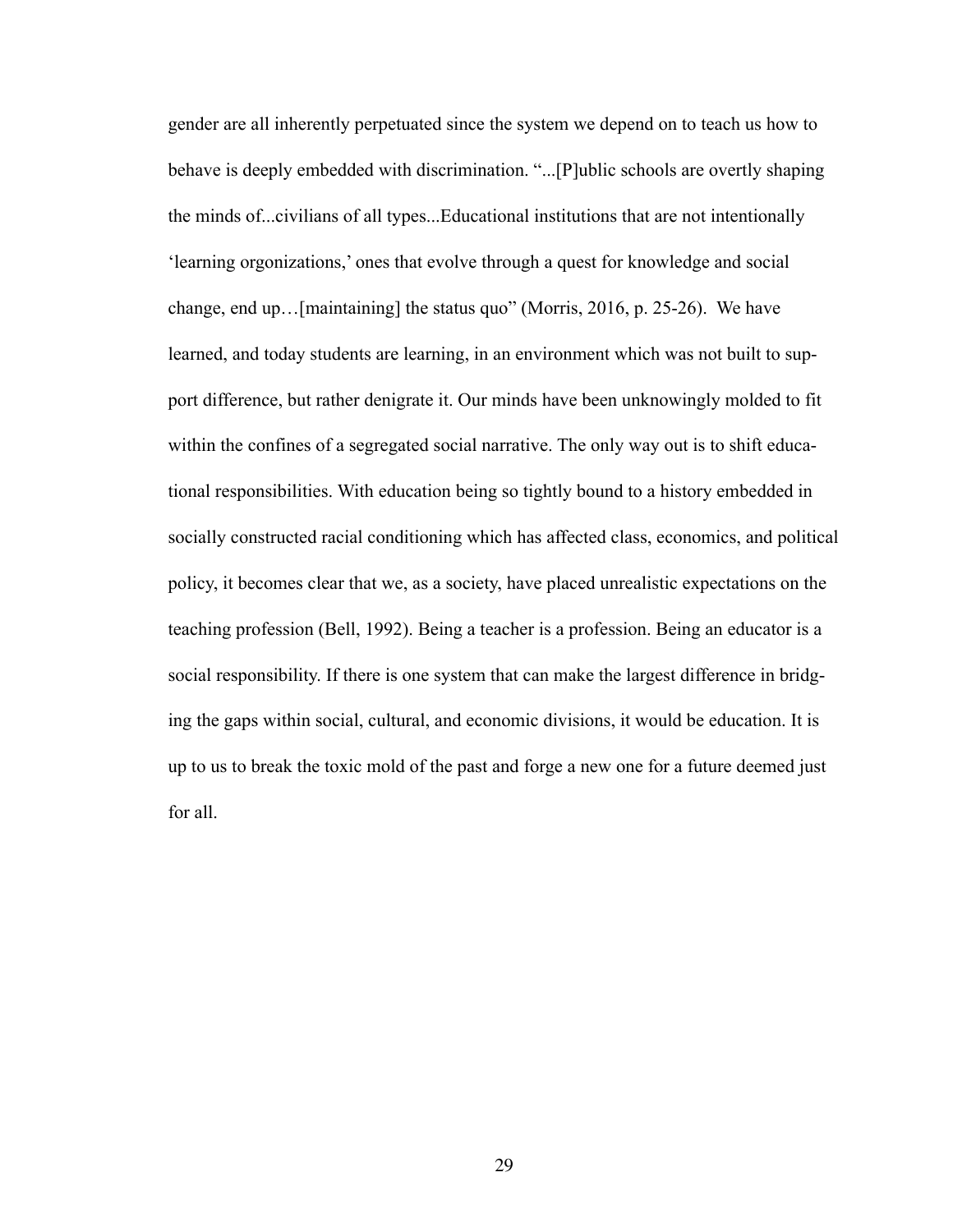### **Chapter III: The Implications of a Socially Neglected Education System Perpetuating Educational Inequity**

The foundation of our education system today is woven into all aspects of historical and social narratives. Our society has directly shaped how education is administered; the types of education people receive; and subsequently, through race-based educational deprivation, our society has determined people's economic status' (Bell, 1992). Historic lack of educational support, based on race, has led to unstable economic conditions resulting in mass socio-cultural upheaval (Anderson, 2015). There is perhaps no better example of how social attitudes regulate classrooms than that of aspiring progressive social policies because historical public policies, based on socially progressive intentions, have fed mass education inequalities (Anderson, 2015). If a society fails to arm its citizens with the ability to thrive then those citizens not only become dependent on social resources but are subjected to exploitation, for they are left vulnerable to the will of a capitalist market (Rooks, 2017). This is the exact situation Brecht (1932, 2017) warned about. When education is limited, and a population's ability to question the systems it must function within is deprived, societies are left to the vagaries of skewed and often corrupt power structures (Woodson, 1933, 2009). This is the impact of leaving education to a singular profession, rather than ensuring that the goal of education is a social responsibility.

 This is not a call for everyone to become teachers, but rather an urgent need to lay a base of understanding that we are all in fact educators, because our actions, choices, and professions influence the quality and equity of the type of education our society. What we need to be collectively recognizing is that: teaching is a profession but education is a so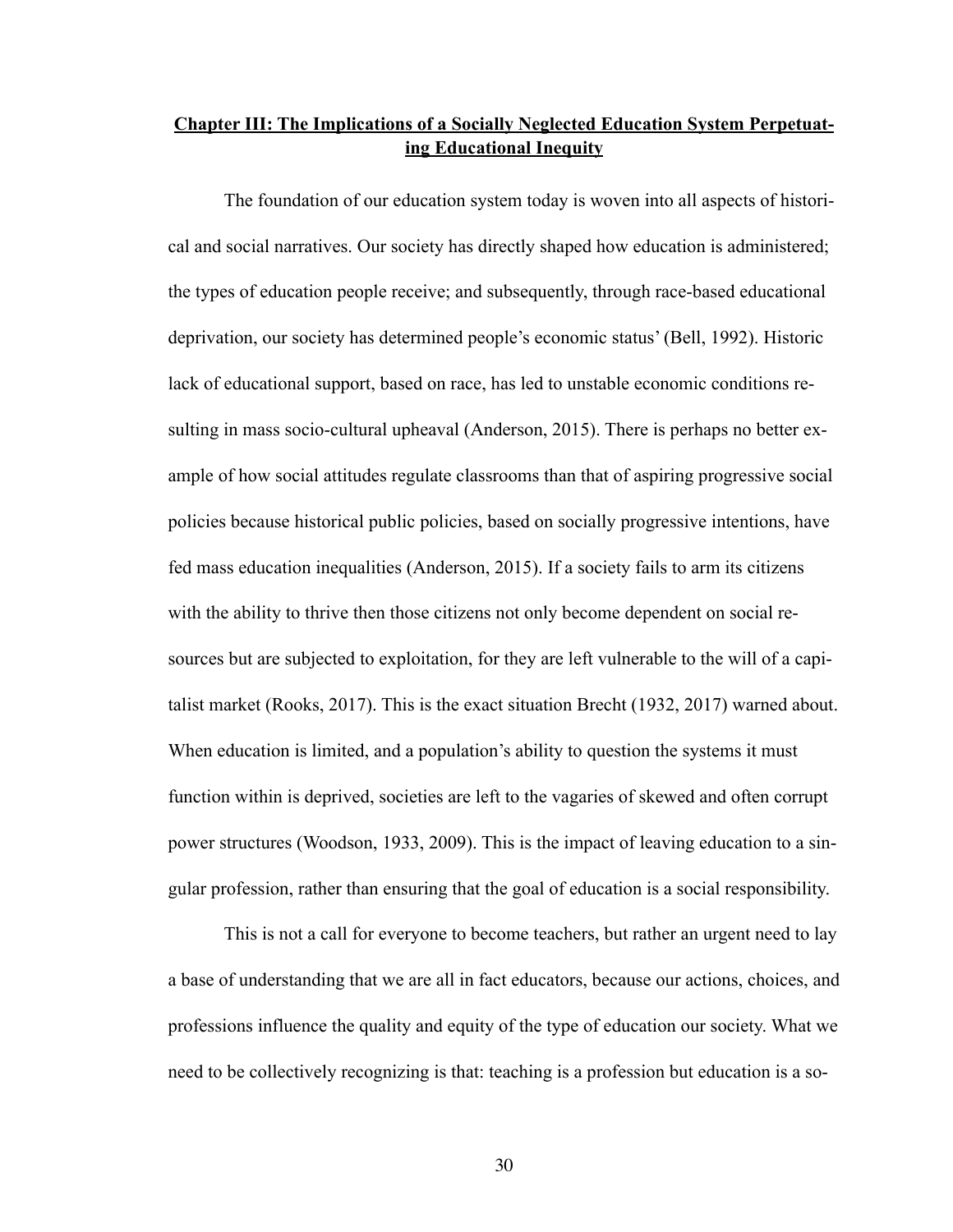cial responsibility. It is our social responsibility to recognize how we, as individuals, fit into the larger education system based on the decisions being made within our personal and professional lives. This sounds like an oversimplification of a much more complex issue. But what it entails is for the same social atmosphere that has disenfranchised so many people's education to reassume the responsibility of changing the hostile social environment schools operate within and, subsequently, the toxic environment many students have to learn in.

#### *Social Activism as a Means of Perpetuating Racism*

One professional realm that is undeniably linked to education is that of politics and the policies that are created based on political biases. One of the most important educational policies, which was brought about due to changes in the socio-political atmosphere that ended up drastically altering educational discourse, was *Brown v. Board of Education* (National Archives, 2021)*.* The *Brown* case was an indicator of a shifting social plane. This change in the social atmosphere demanded more progressive political momentum and ended up having direct impacts on the educational and economic outcomes of the Black community (Anderson, 2015). The results of this case were not necessarily as positive as it had intended, for the social implications of *Brown* ended up causing overwhelming social backlash from, predominantly White southerners (Anderson, 2015). A case seeking to examine the unequal nature of education based on race, was interpreted by policymakers' who ultimately failed to fully evaluate the social tensions within Southern states ended up creating a system where it became more challenging to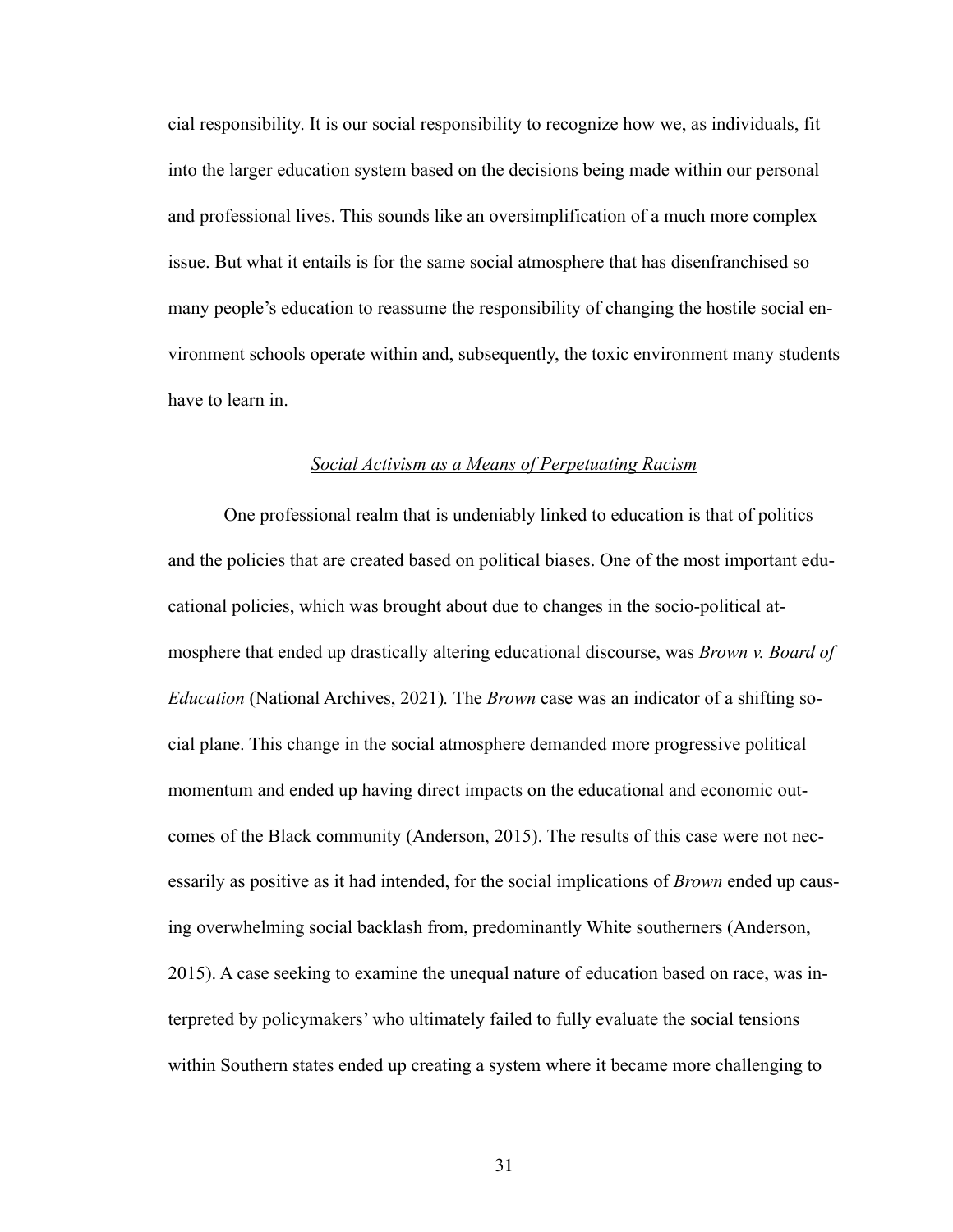access education for the Black community (Hannah-Jones, 2017, p. 2). Shifting educational policies began to superimpose socially progressive race relations onto an unwilling populace, causing the Black community to lose the educational footing they had previously gained through community efforts. In Alabama, for instance, "…among the most heavily black states…reacted to…Brown…with a full-on revolt…no black child was deemed fit [to enter a white school] and [Alabama] became a model as a…means of avoiding integration [for other like-minded states]" (Hannah-Jones, 2017, p. 2). Du Bois' fears were coming to fruition: the negative implications of social progress in the name of equality for Black education were turning out to be catastrophic for the Black community (Du Bois, 1935).

 As *Brown* began to be enforced throughout Southern states, the backlash brought about the closing of public schools to prevent integrated classrooms (Anderson, 2015). In places where forced integration began to occur there was also a slow erasure of Black employment, culture, and educational access (Anderson, 2015). "Consequently, in 1968, when court-ordered desegregation finally came to the south... [t]he large majority of historically Black public schools…were shut down…" (Anderson, 2015, p. 330). What was supposed to be a social movement that pushed political policy to uplift the Black community ended up thrusting that very same community into a period of rapid cultural and educational annihilation (Anderson, 2015). For the most part, it can be said that "…civil rights movement[s] changed the manifestations of racism but not the racialized social structure…" and *Brown* provides a clear example of this (Martin & Varner, 2017, p. 4). Not only did the Black community lose schools, but it also lost Black educational leader-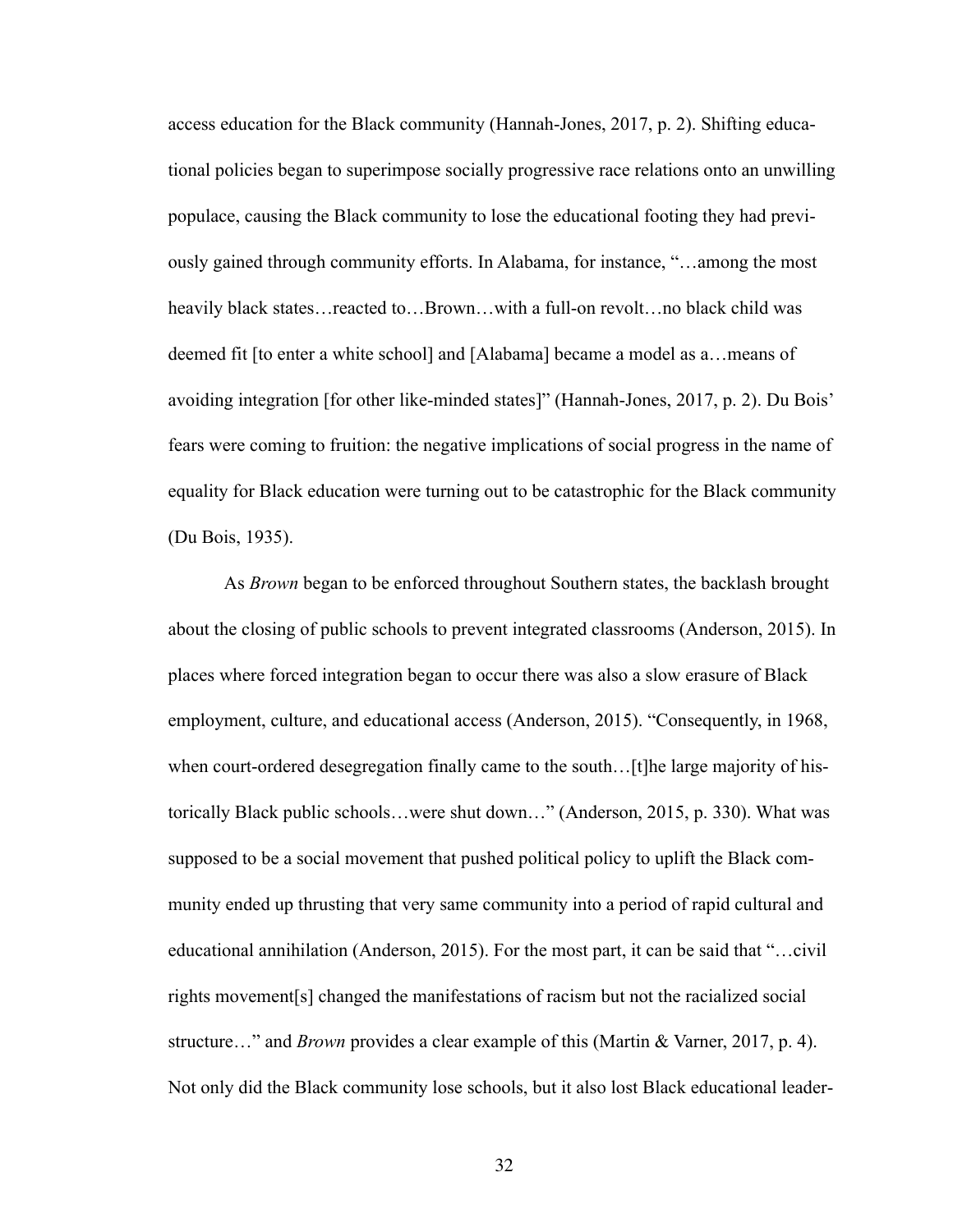ship, cultural representation, and consequently a means of sustainable economic mobility (Anderson, 2015). "Black communities repeatedly had to sacrifice their leadership traditions, school cultures, and educational heritage for the other benefits of desegregation" (Cecelski, 1994, p. 7-8). Black students lost the ever-important "sympathetic touch" of being taught within a system that not only cared for them, but also understood their unique historical, cultural, and social positions (Du Bois, 1935, p. 328). This massive loss for the Black community was not due to a failure in schools themselves, but a social atmosphere dictating the level and type of access certain students were allowed to receive. "...[One] of the harsh realities of school desegregation [was] the loss of employment by Black educators...many Black teachers, principals, and to a lesser extent, Black superintendents lost their jobs as a result of the *Brown* decision" (Tillman, 2004, p. 285).

The intention of *Brown* was rooted in a place that sought to equalize educational access for Black Americans. However, the aim and predominant focus of this policy was not directed at the Black community itself. Rather, *Brown* was created to change the behaviors of White citizens who had little intention of addressing the racial divisions set in place by segregation. If the implications of *Brown* are further scrutinized it can be seen that the only ones who truly paid the price of social progress were part of the Black community (Tillman, 2004). Social policies, no matter how well-intended often leave those who are already disenfranchised, to the mercy of those who have no interest in giving up power, and this was overwhelmingly seen in *Brown v. Board* (Anderson, 2015). *Brown* is one of many socially influenced policies that have caused major educational impacts and implications. With the passage of *Brown* also came the illusion of equality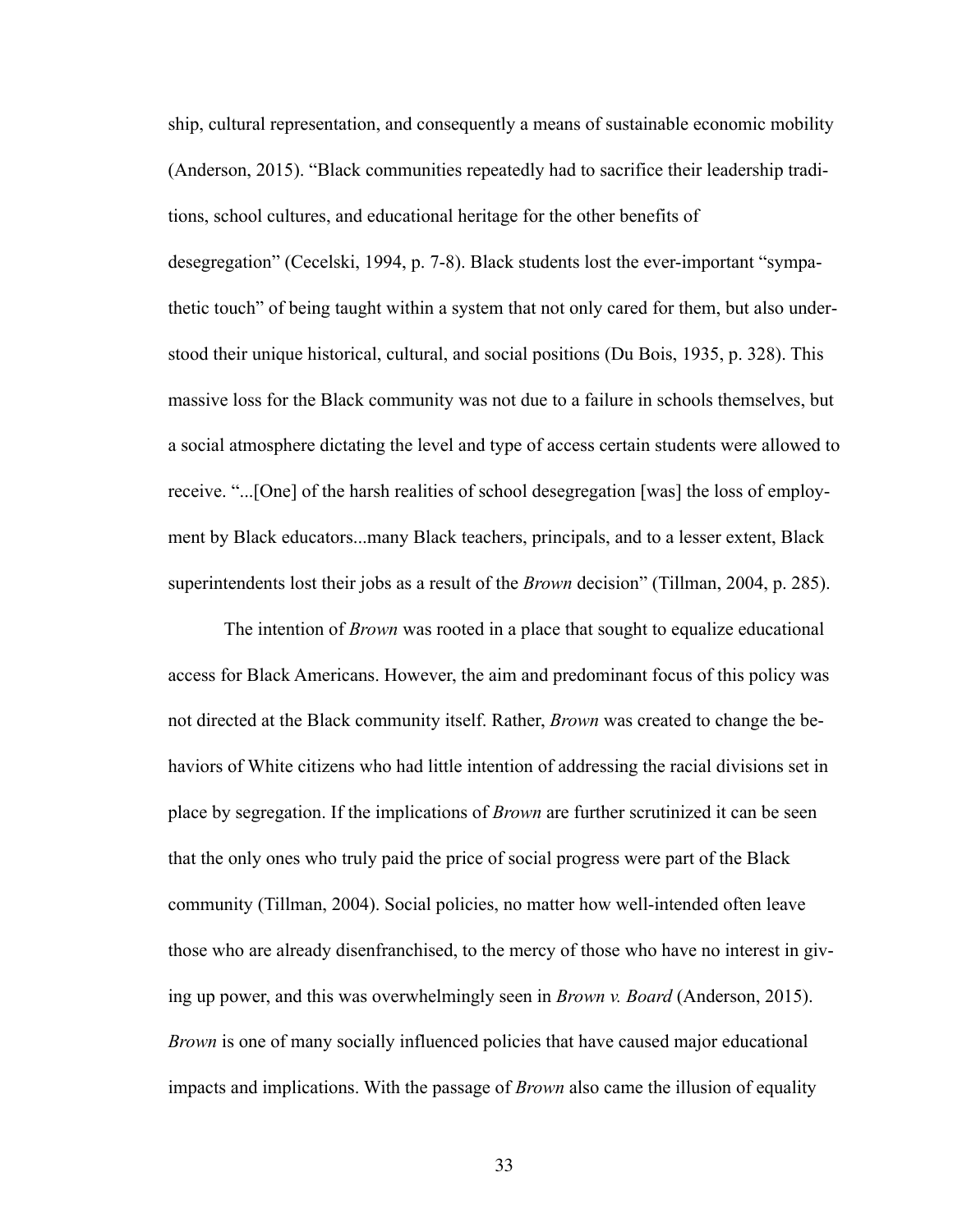within education. "The conception of equality of opportunity is still held by many persons; but…it implicitly assumes that the existence of [public] school eliminates economic sources of inequality of opportunity. …" (Coleman, 1968, p. 11). The fact that public education has been made available to all persons has not removed or reversed the economic and social disparities that are fueled by discriminatory social and political policies. "… [Those] children from educationally strong families would enjoy educational opportunities far surpassing that of others. And because such educationally strong backgrounds are found more often among whites than among [Blacks], there would be very large over all [Black]-white achievement differences—and thus inequality of opportunity…" (Coleman, 1968, p. 19).

 With *Brown v. Board* as part of our educational history, it is important to recognize how socio-political decisions have impacted classrooms. How is it that we can assume that teachers can be solely responsible for the education of students when the aspects of education are rooted in the ever-changing social tides of our society? Citizens, as a collective, need to recognize their position in determining the atmosphere that students must learn in and teachers have to teach in. Racial and historical patterns throughout the United States display how deeply rooted society is in education, and therefore why it is imperative that all, not just a select few, take up the charge of being educators. Again, not all of us have to be teachers, but all of us must be willing to hold space within the educational system, through recognizing our own individual and vocational impacts on student outcomes.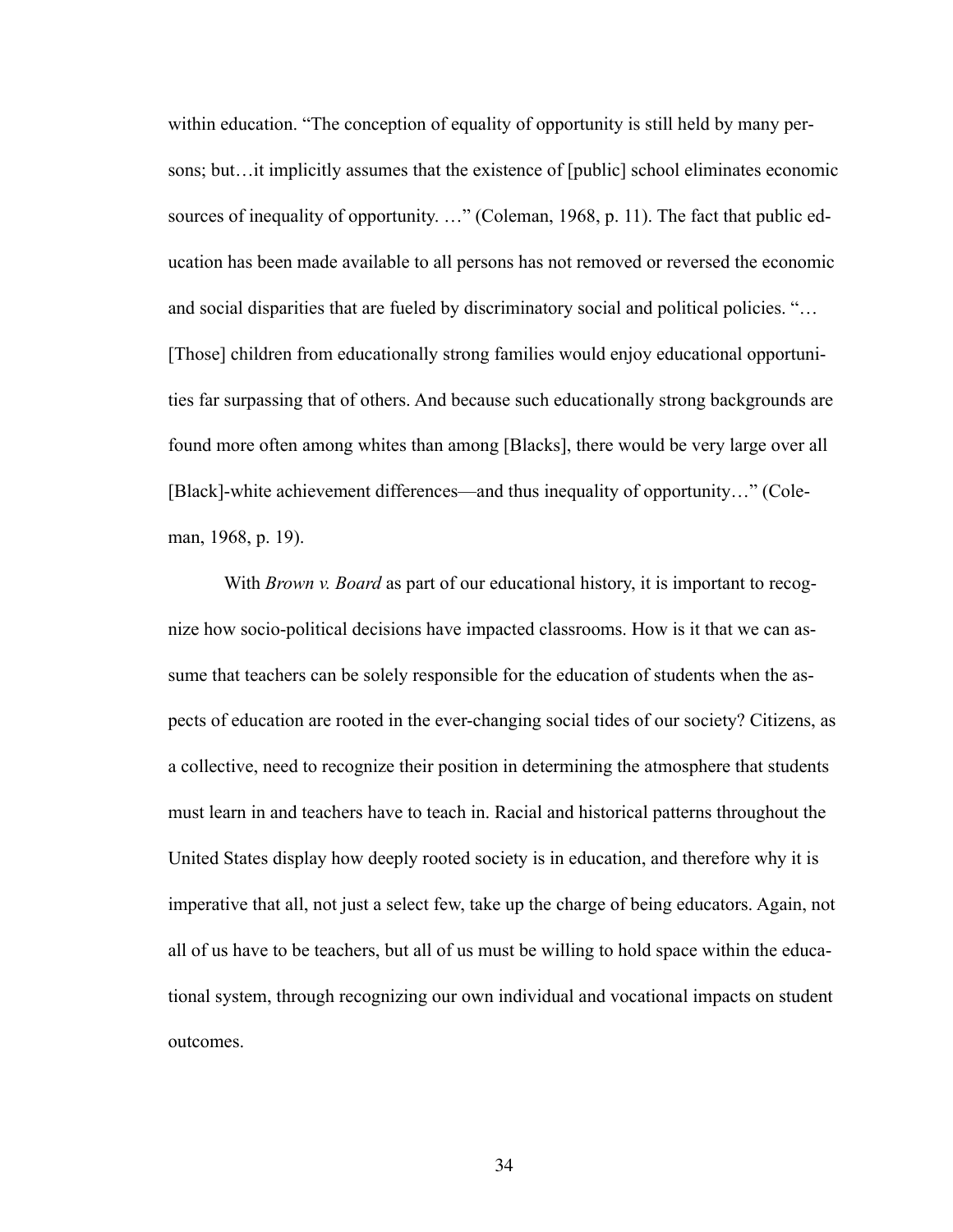#### *Recognizing Social Redlining as the Foundation of Racist Educational Policy*

*Brown* is one example showing the social connections we all share and their ties to systems of education. It is not a far leap to understand that policies targeting education, influenced by social movements, hold significant connections to schools and student outcomes. However, there are other professions whose policies have been socially constructed, and whose impacts on education hold a significant, but perhaps less obvious impact on determining educational access. One such profession, which has had an unimaginably significant, and profoundly negative, impact on the education of minority students is the real-estate industry. Under the New Deal, the segregation of neighborhoods became more rigid and apparent (Rothstein, 2017). "Despite its nominal rule of respecting the prior racial composition of neighborhoods — itself a violation for African Americans' constitutional rights — the [Public Works Administration] segregated projects even where there was no previous pattern of segregation" (Rothstein, 2017, p. 21). As an influx of federally funded housing projects was developed, so too developed the increasing divide between Black and White neighborhoods (Rothstein, 2017). The results of this federally-funded segregation were that Black Americans faced a social and economic removal from their communities, as they were forced into crowded ghettos and hidden from their White counterparts (Rothstein, 2017). Black Americans were forced towards the socio-economic perimeters, subsequently perpetuating the dominant White narrative of segregation, as Black Americans were forced to live in "…packed…high-rise[s]…where community life was impossible...[and where] access to jobs and social services was more difficult..." (Rothstein, 2012, p. 30-31). Housing policies, banks, and the real estate mar-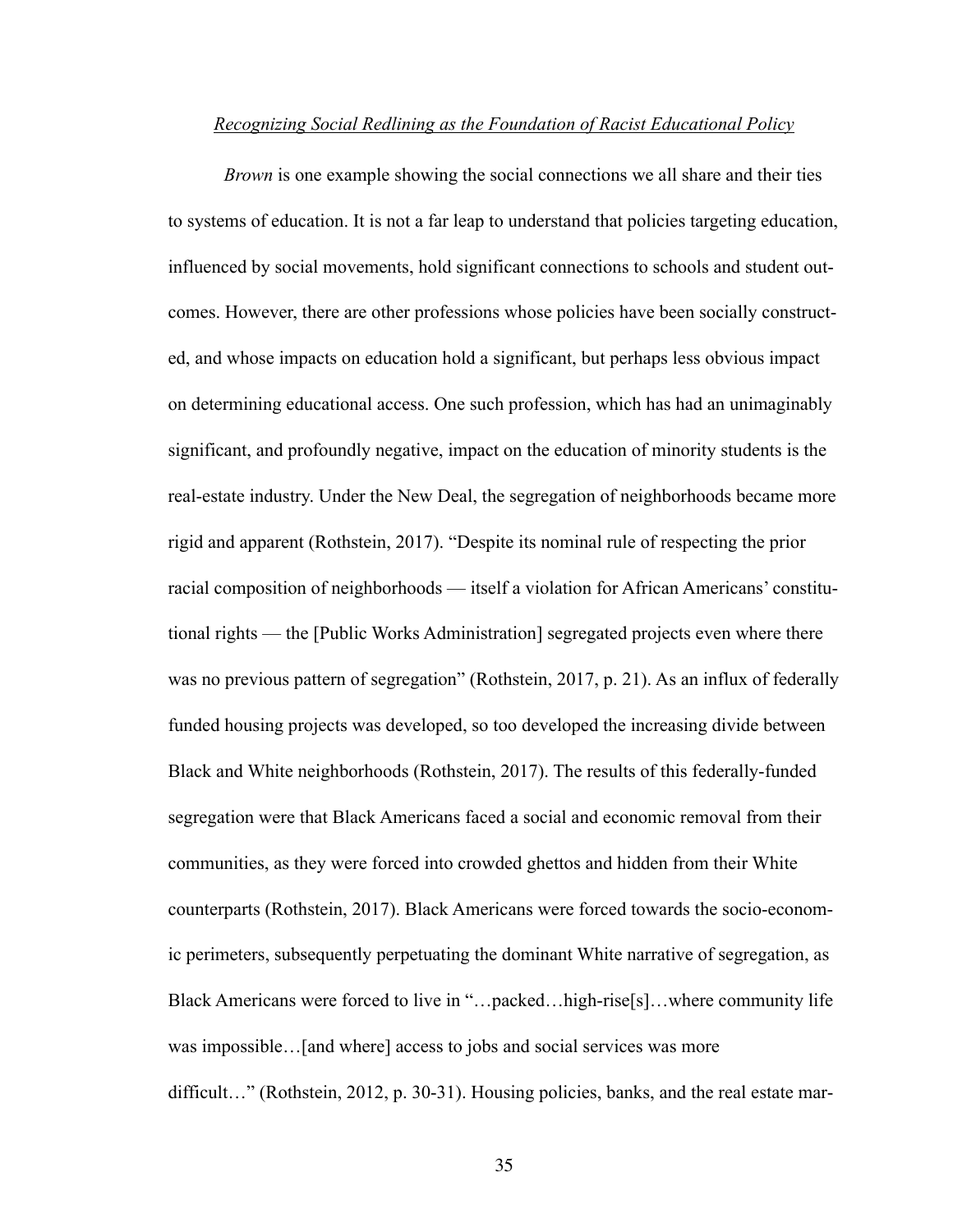ket as a whole began to dictate the racial make-up of neighborhoods, thus determining the racial and economic make-up of classrooms (Martin & Varner, 2017).

 Not only did Black Americans face physical removal from cities, but federal government departments assisted in perpetuating educational segregation through housing segregation (Rothstein, 2012). "The IRS has always had an obligation to withhold tax favoritism from discriminatory organizations, but…sixteen years after *Brown v. Board of Education*, the IRS granted tax exemptions to private white-only academies that had been established…to evade the ruling" (Rothstein, 2012, p. 102). Black families were being herded into neighborhoods specifically designed to perpetuate economic, social, and educational failure for African Americans, and this was all subsidized by local, state, and federal levels of government. At all levels of government from the local up to federal, extraordinary measures were being taken in order to push out Black individuals and families, increasing social isolation, and restricting access to social supports and economic mobility (Rothstein, 2012). This "…included routing interstate highways to create racial boundaries…[along with] choosing school sites to force families to move to segregated neighborhoods if they wanted education for their children" (Rothstein, 2012, p. 122). Examining these events of blatant discrimination and social neglect, not as singular but as a collective pattern, "…we can see that they were part of a national system by which state and local government supplemented federal efforts to maintain the status of African Americans as a lower caste, with housing segregation preserving the badges and incidents of slavery" (Rothstein, 2012, p. 122).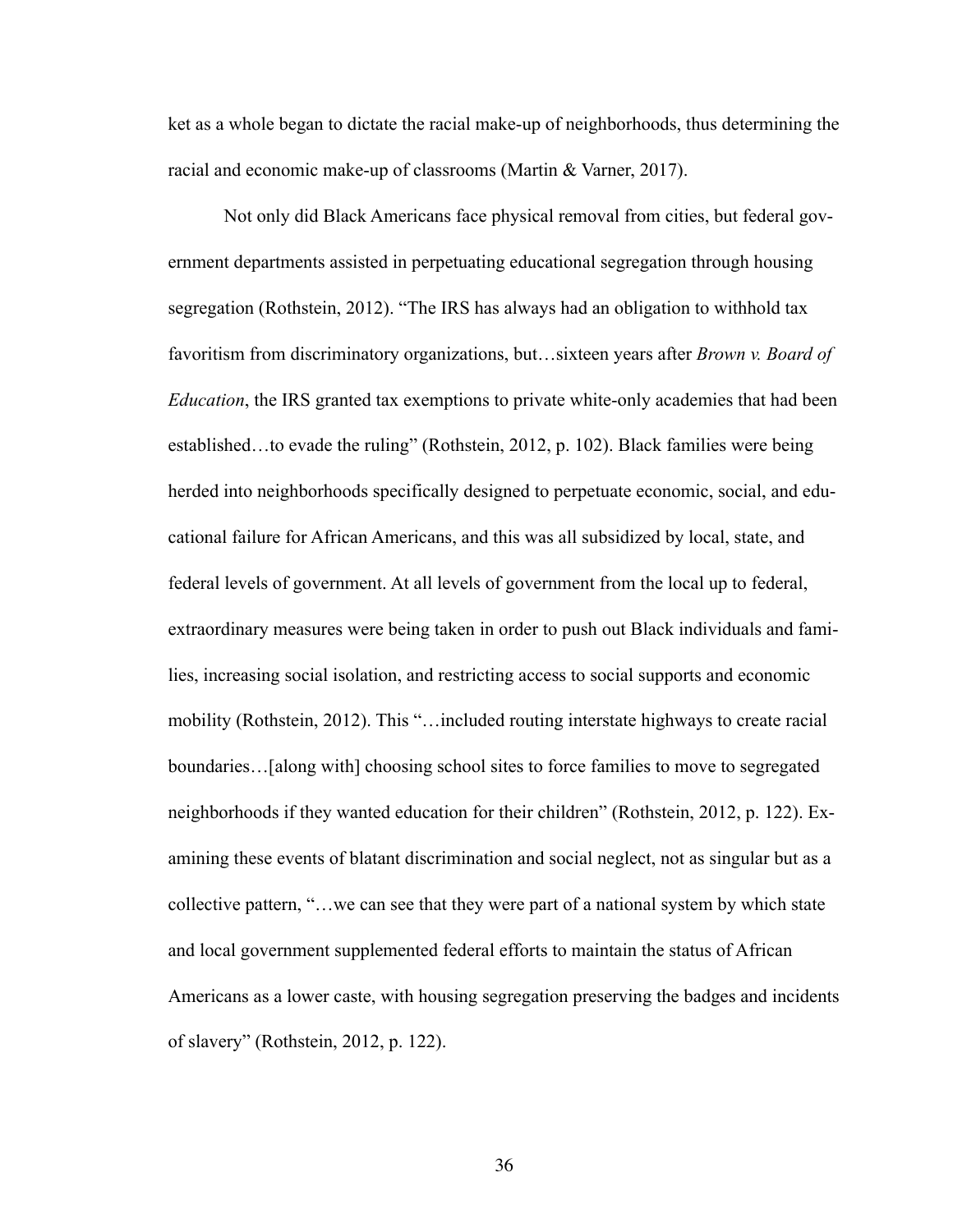As social policies influenced the housing market and spurred an uptick in segregated neighborhoods forcing minorities out of the general realm of society, so did their chances of receiving an equal and equitable education. "As public housing packed African Americans into urban projects…federal loan insurance [was helping to] subsidize white families [so they could move] into single-family suburban homes... [reinforcing]... the segregation of metropolitan areas" (Rothstein, 2012, p. 101). For the majority of Black students, their zip code began to directly determine, and to this day still determines, their access to an equitable education (Martin & Varner, 2017). The lack of supports, social isolation, and residential segregation has had devastating impacts on the economic and educational access afforded to Black people (Martin & Varner, 2017). Arguably the only reason there is a current public education crisis, in terms of access and outcomes, is due to the socially constructed and *predatory* nature of residential segregation (Martin & Varner, 2017). The social atmosphere manifested in segregated housing policies, has direct ties to educational outcomes (Martin & Varner, 2017). Socially influenced policies and attitudes have had and continue to have impacts on education, which are outside of a teacher's control, forcing the responsibility of securing equitable education on society itself. There is no individual who can claim exemptions from participating within the education system because it is ingrained in the outcomes of the social policies we construct.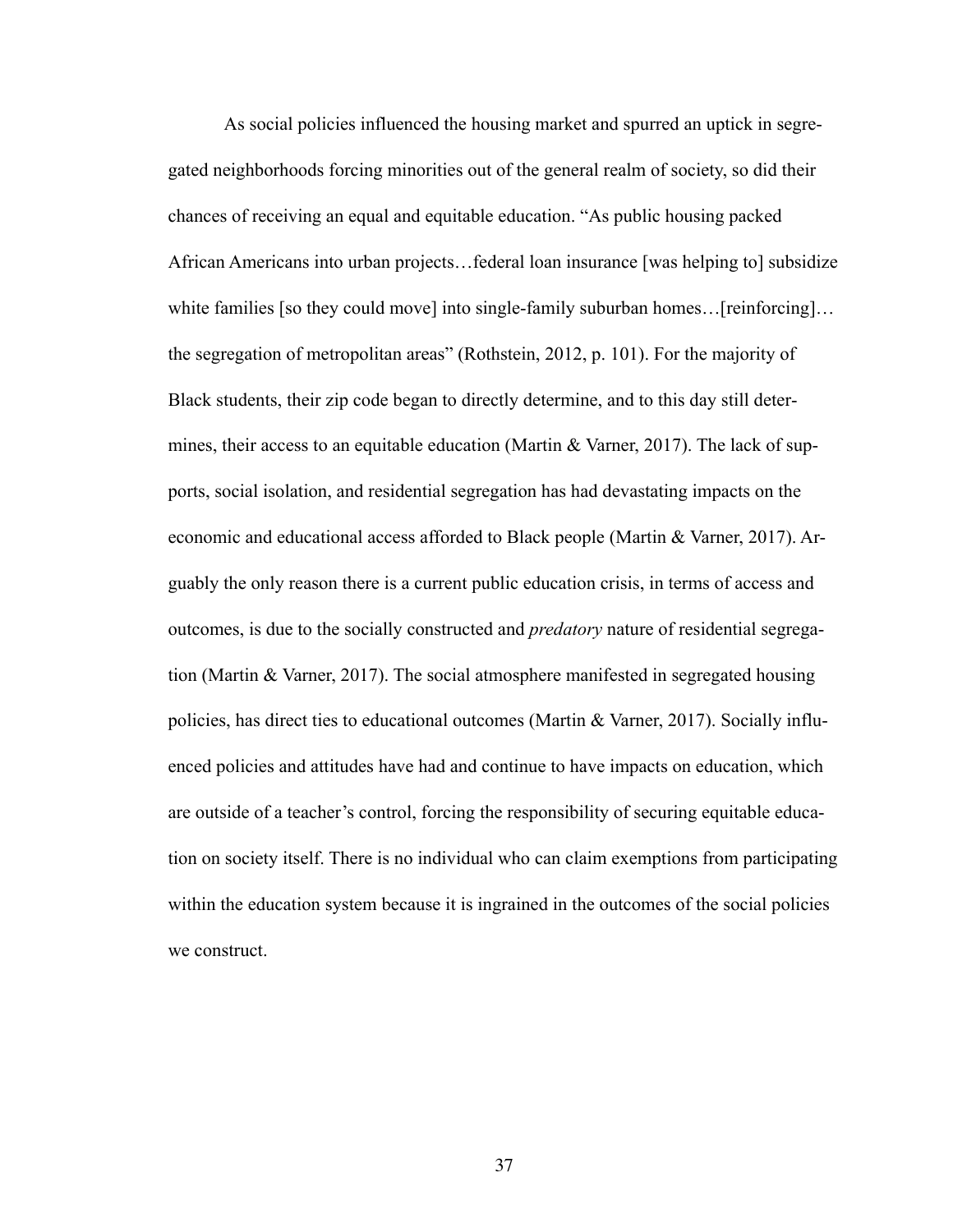#### *Educational and Social Exploitation Based on Racially Segregated Communities*

 Historically embedded in education is an inherent call for social responsibility that often gets glossed over forcing a single profession to assume all responsibility. Once again we go back to education being life's group project, and somehow teachers have been solely tasked with the work. However, this forgotten call of public responsibility and educational support is only partially based on underlying public disinterest. As has been previously explored, Dewey (1900, 1902, 1990) outlined how education has been inherently based on class, and class systems in the United States have often played out along racial lines. In order to ensure an equitable system of education, it is in fact the society, not just the teacher or school, that needs to begin to reexamine how educational systems are working directly against certain populations.

 The current status of educational achievement in the United States is a cyclical cycle of educational and social deprivation for minorities. The cycle flows much like this: schools are predominantly located in neighborhoods which have been constructed on historical patterns of socially reinforced racial segregation and economic deprivation; due to this, predominantly minority neighborhood schools suffer from underfunding (Rothstein, 2017). And the cycle continues, over, and over again. "And because of [this cycle of] socioeconomic segregation [perpetuated by racial segregation], many schools have student bodies drawn almost entirely from poor families…[and] the challenge of equipping them to meet the demands of modern society [is near] impossible to meet" (Wexler, 2019 p. 38). Our society has failed an unimaginably large portion of citizens, as we have consigned and thrust them into purposefully failing neighborhoods, forcing them to attend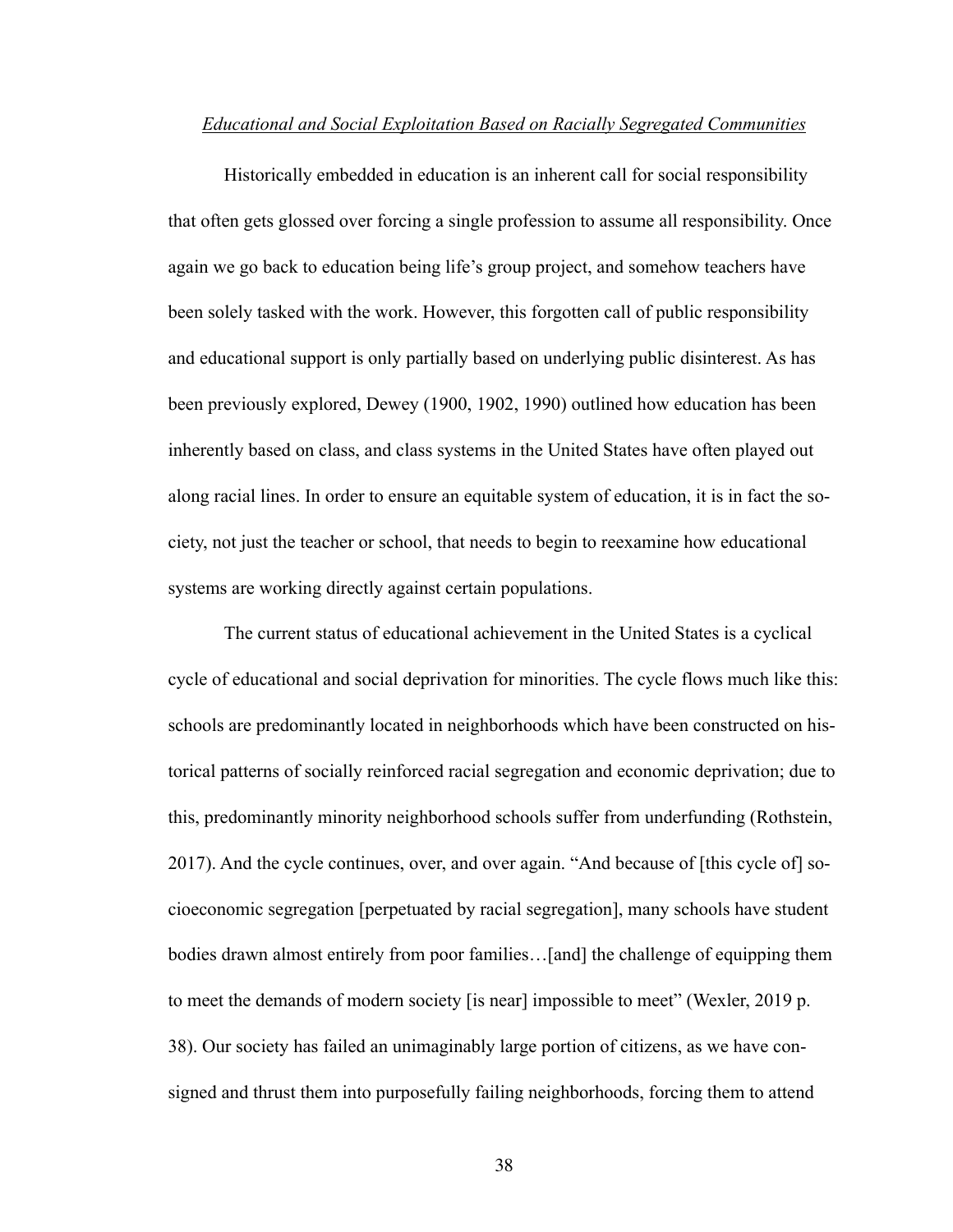what will inevitably be a failing school. "These persisting differences in educational outcomes [and opportunities] between African American students and their White peers are important because they translate directly into social inequalities later in life including future earnings, employment status, and incarceration rates" (Hartney, Flavin, 2014, p. 4). Yet, despite these known cycles of socially constructed educational deprivation, we assume that because students are being offered an education it is either their own fault or the fault of their teacher if they do not succeed. However, never does the responsibility of education seem to fall on the shoulders of a system that is rigged to perpetuate inequity. "…[Demand] for education reform among the public is largely shaped by the public's perception of the quality and overall health of the public school…When citizens perceive that student performance is lagging…, only then are they likely to agitate…policymakers…to pursue controversial educational reform…the vast majority of the public will rarely become alarmed over the state of K-12 education, and almost never over the outcomes of African American students…" (Hartney, Flavin, 2014, p. 8)

 This rigging is not by accident. The cycles of educational and social neglect, reinforced by segregation, are specifically designed to exploit the most vulnerable populations, in order to enable predatory educational experimentation, and to make companies money (Rooks, 2017). In order to meet the current needs of predominantly minority students, companies across the nation have designed alternative schooling methods (Rooks, 2017). However, much like the unforeseen implications of *Brown v. Board*, these alternative educational methods, which are advertised as socially progressive, are not inherently designed to create the educational equity that they claim. Today some of the most vulner-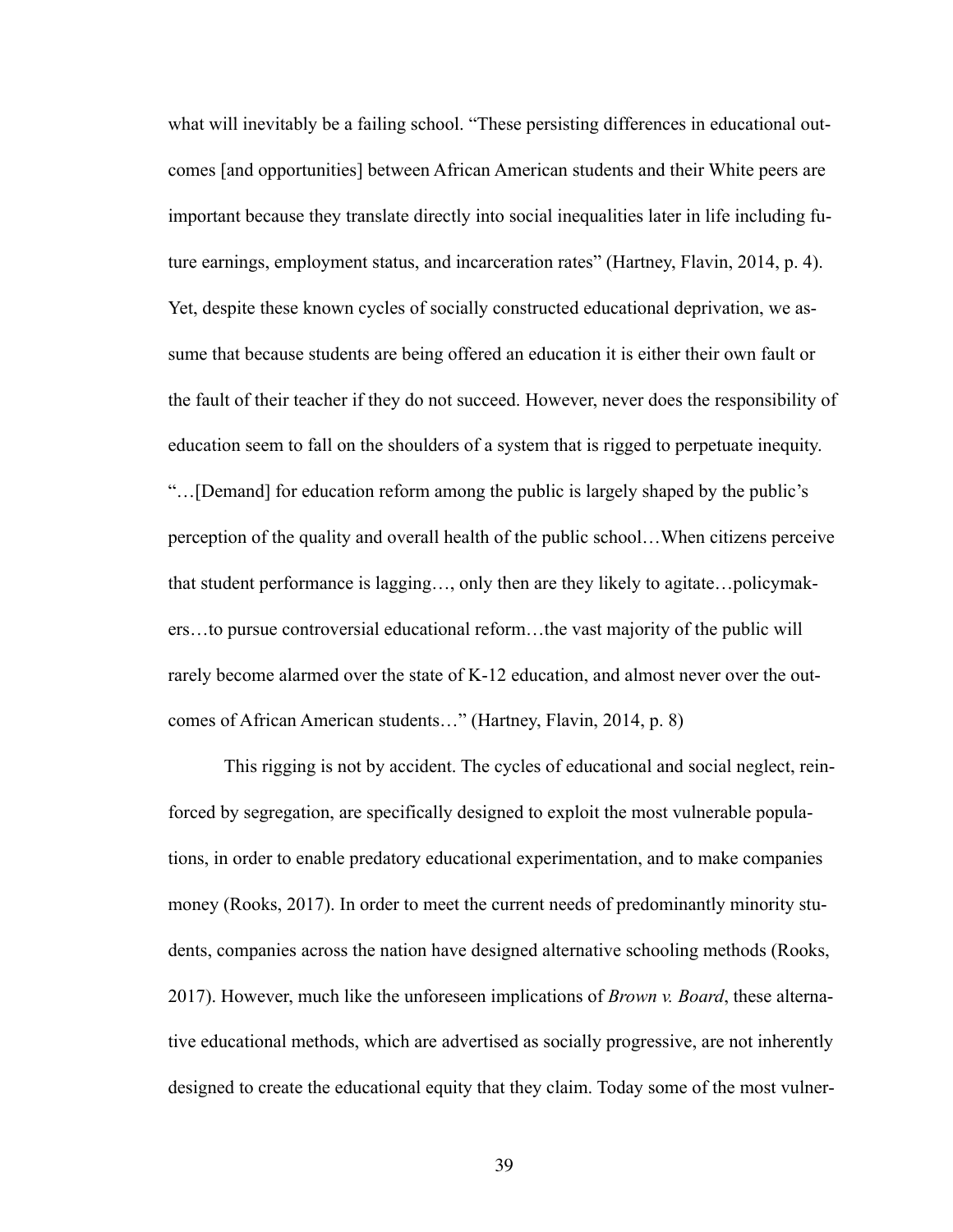able students suffer from neatly packaged neoliberal schooling alternatives, which are sold to their communities as socially responsible education (Rooks, 2017). One such alternative education method that was perhaps intended to provide underserved students with better educational access is Teach for America (TFA). Upon further examination of an organization like TFA, it becomes clear that despite its intentions to help disadvantaged students it really only helps "…privileged students interested in educational change in poor communities of color…[TFA is focused] on privileged college students and their futures [at the expense of the disadvantaged students they are supposed to teach]" (Rooks, 2017, p. 26-37). This structure is inherently embedded in the education of minorities. "Educational experimentation [such as TFA] is part and parcel of the educational history of the poor and children of color" (Rooks, 2017, p. 11). It is also worth pointing out that the educational alternatives and experimentation is offered almost exclusively to minority communities "…are rarely if ever prescribed as an educational panacea for white students…." Never would the education of White students be left to an external organization running what can be described as an educational experiment (Rooks, 2017, p. 4).

 How did this happen? If Du Bois (1935) was so adamant that there was potential for Black students to learn in environments which accepted them, rather than forcing them into a system that abhorred them as a means of social progress, how are we now in a phase of mass educational experimentation on minority students? It is because the experimentation of education is deeply rooted in our social, cultural, and economic attitudes (Rooks, 2017). Throughout American history minorities, especially Blacks, have been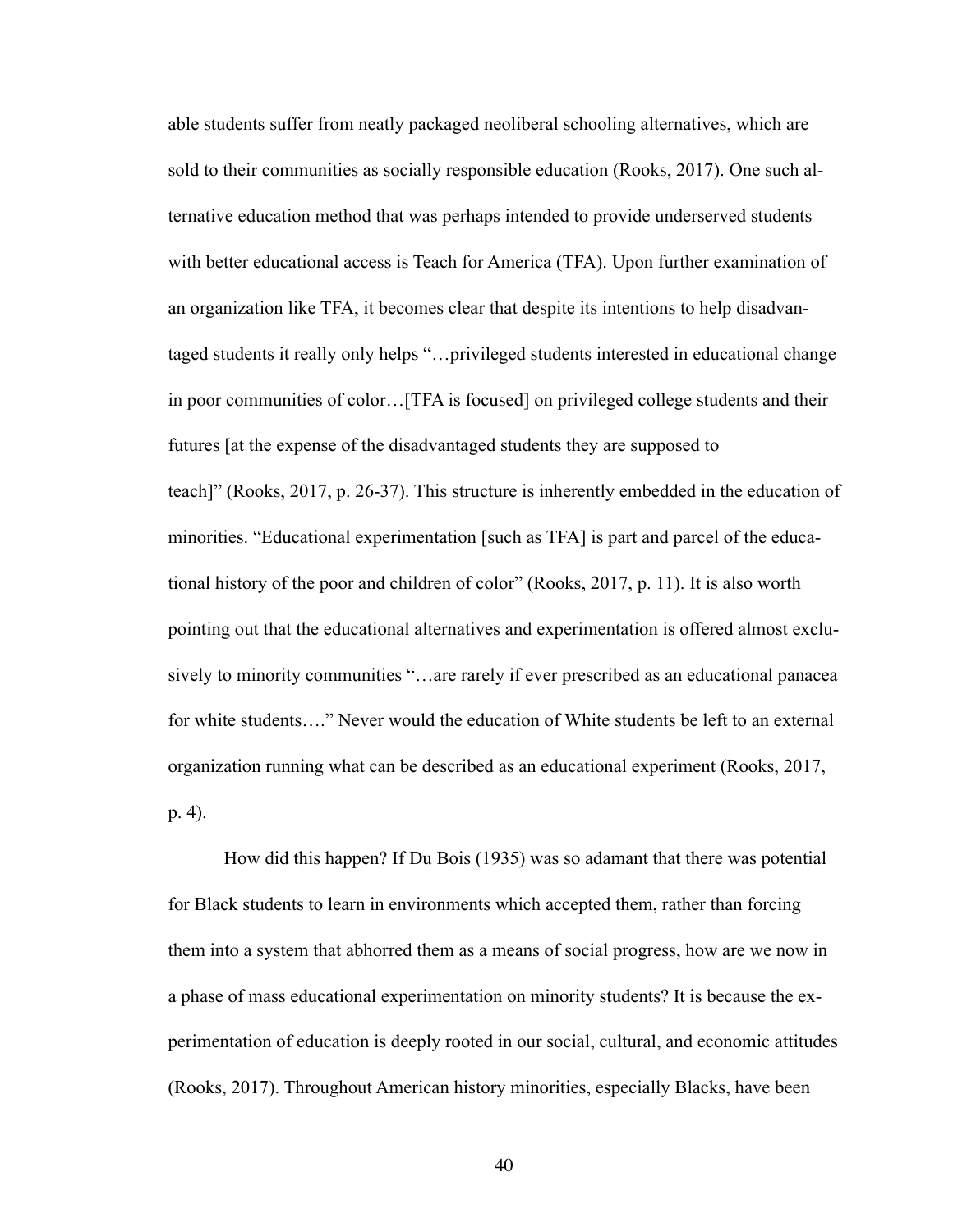society's guinea pigs. This cycle of neglect will continue if the general public continues to shirk its social responsibility to keep accessible and equitable education at the forefront of every decision made. Minority populations will continue to be beggars rather than choosers when it comes to securing educational opportunities. This means that minority populations will continue to suffer from forms of neoliberal educational experimentation which they currently suffer.

> *While not ensuring educational equality, such separate, segregated, and unequal forms of education have provided the opportunity for businesses to make a profit selling schooling…[students] who live in segregated communities and are [predominantly minorities]…are more likely to have severely limited educational options that consign them to the lower rungs of a racial and economic caste system from which the likelihood of escape becomes ever more dim.*

> > (Rooks, 2017, p. 2-3)

#### *Social and Racial Status*' *Determining Access to Education*

 "Education is supposed to enable everyone to [succeed]. It represents our best hope for breaking the cycle of multigenerational poverty...we'd all like education to act as a true engine of social mobility, but no one has been able to figure out how to make that happen" (Wexler, 2019, p. 22). Although it seems that we as a society have failed to figure out how to properly educate all students equally (Wexler, 2019), this is not the case. We know-how. But in order to fix a seemingly broken education system, it would require fixing the real issue: a neglected and fractured social system. Succinctly put in a report for *This American Life,* Nikole Hannah-Jones makes it clear that "'all sorts of people are trying to rethink and reinvent education, to get poor minority kids performing as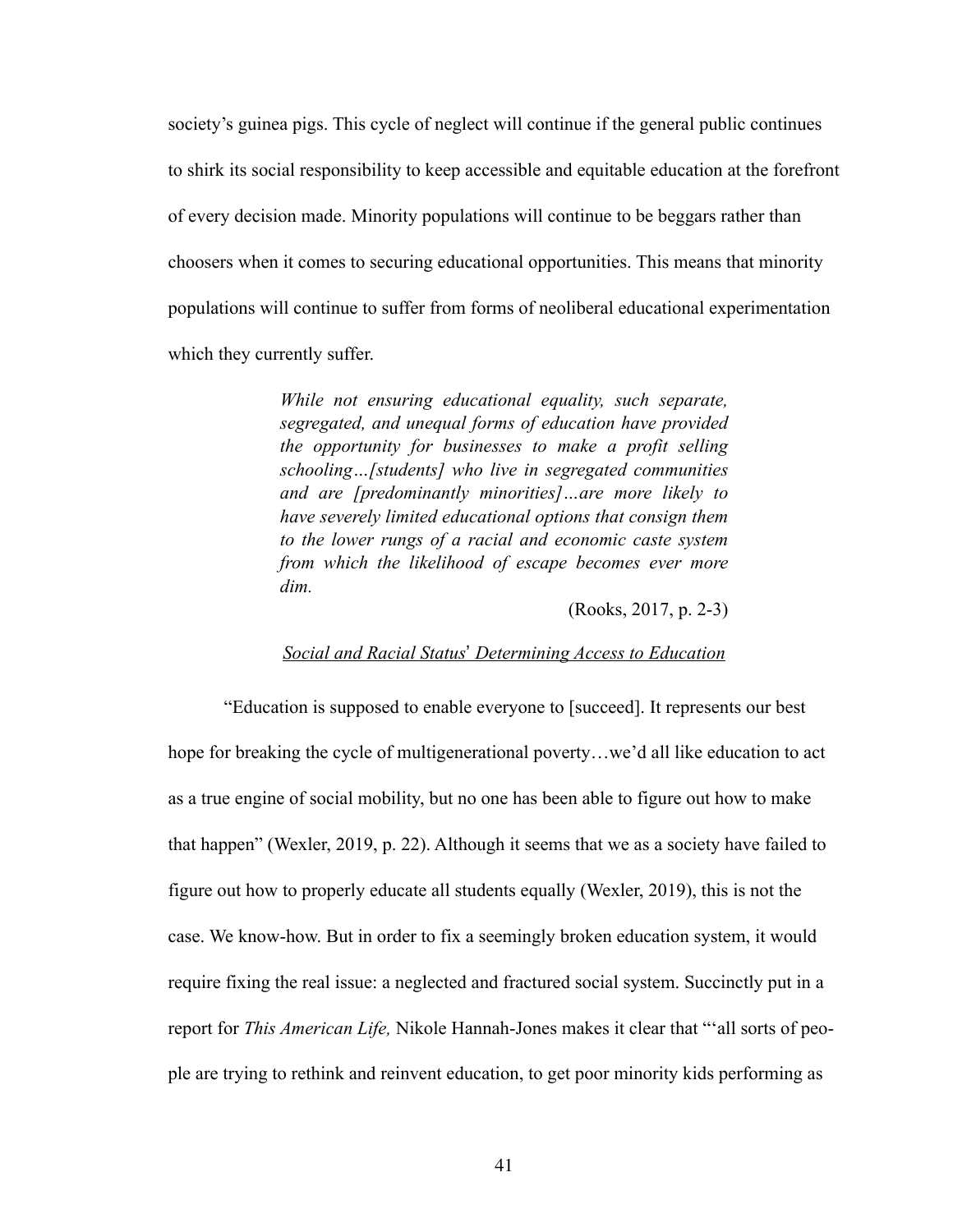well as white kids. But there's one thing nobody tries anymore, despite lots of evidence that it works: desegregation" (Rooks, 2017, p. 44). The previously examined thinkers, like Du Bois (1935) were arguing for segregated Black education as a means of preserving Black education in an already segregated society. At the time thinkers like Du Bois (1935) and Woodson (1933, 2009) were operating within both a social and educational system that provided (although limitedly) the Black communities access to experiencing excellence. However, what can be applied today, with our apparently integrated and "equal" educational and economic systems, has more to do with providing disadvantaged students a more holistic education (Du Bois, 1935). As Hannah-Jones the division between the haves and the have-nots has become so wide that one of the best ways to solve issues relating to educational and economic mobility is to reintegrate the haves with the have-nots (Rooks, 2017).

 In today's educational climate we are feeling the effects of segregation. In the past, racial segregation in schooling was overt. "In 1956, Alabama passed a law allowing school boards to shutter public schools altogether rather than let a single black child sit in a classroom with white children" (Hannah-Jones, 2017, p. 2). The segregation in schools that Black students face today is much more covert (Hannah-Jones, 2017). "Instead, the main thrust of [some] district's — and thus local campuses — approach [has been] to focus on race-neutral 'instructional' and 'interventionist' responses…The focus, therefore, by district leaders [has been] on perfecting instruction in a race-neutral way, rather than altering instruction and school practices to be more culturally responsive" (Welton et al., 2015, 708). What is broken in education today is less about underperforming schools than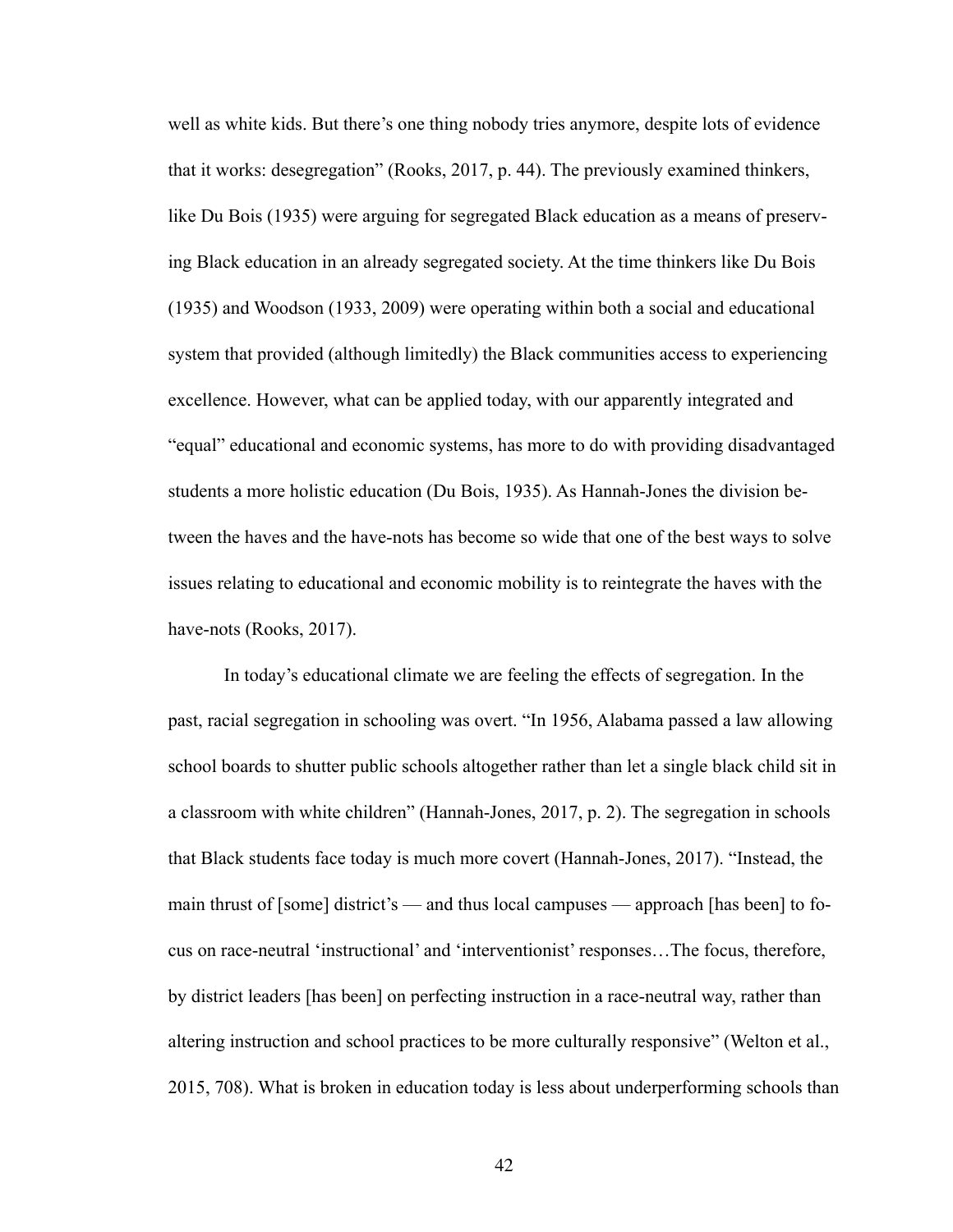it is about the unchanging social atmosphere which has caused schools, and their faculties, to assume total ownership of the care and education of students whilst simultaneously operating within a social environment that refuses to share any amount of responsibility.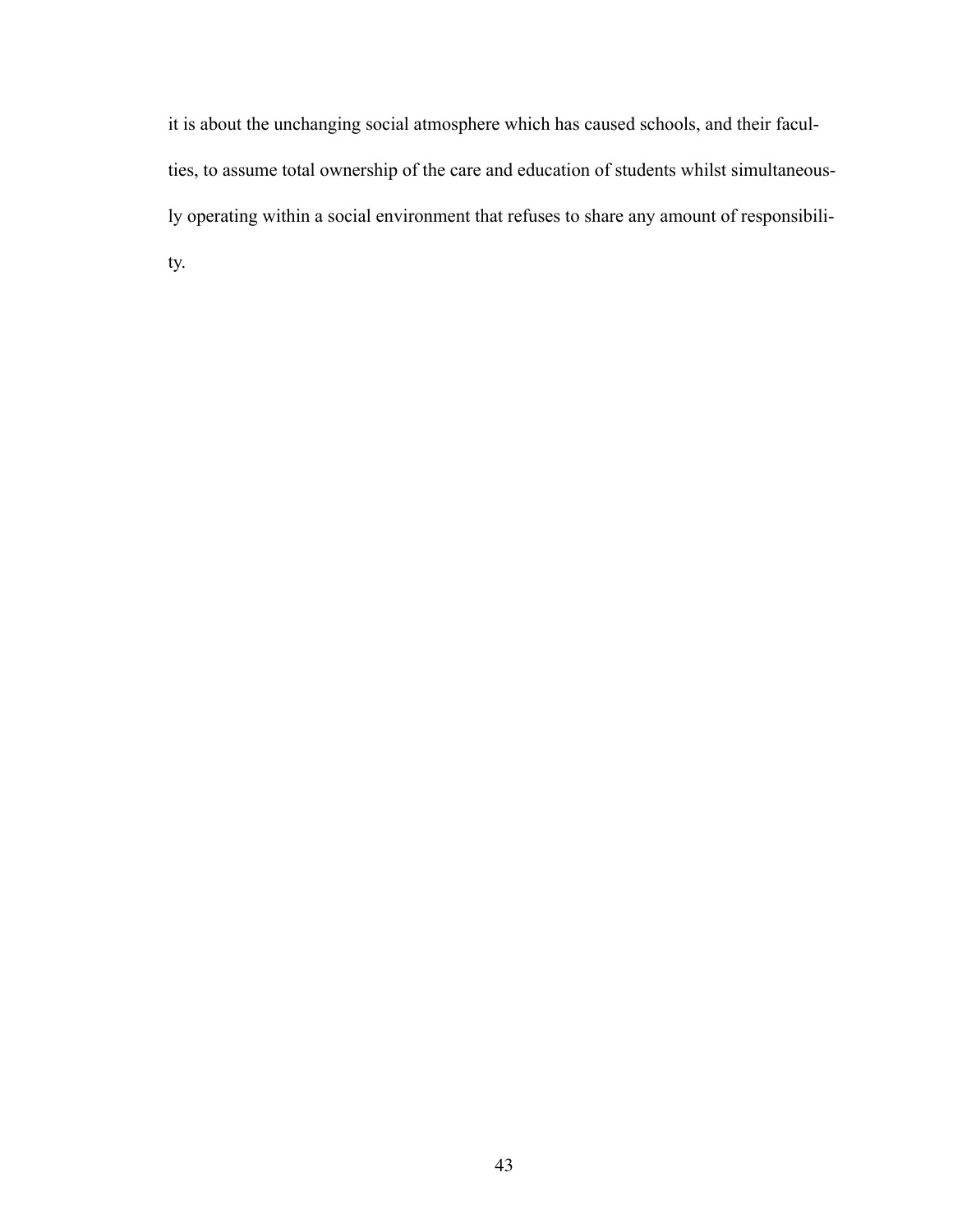#### **Chapter IV: The Future of Education is Socially Responsible**

 Within the last two years, the social responsibilities of education have been highlighted in the form of the many adaptations we have all had to make in order to accommodate for the COVID-19 pandemic. The pandemic has shown us, more than any other moment in recent history, that our education system plays a vital role in our communities, and the work that is performed within the walls of schools goes far beyond what the intended purpose of public education is. Due to lockdowns creating the need for remote learning, we have all found ourselves holding some form of accountability in taking more of an intentional role in participating, developing, and ensuring a socially responsible education system. In many ways, the pandemic has provided us with an opportunity to make positive educational changes. Through school closures alone, there was a forced shift in the social attitudes about who should be considered responsible for education. No longer can an individual teacher be seen as the only responsible party for educating minds. Especially when instruction went remote and became completely reliant on the technology industry for affordable access to electronic devices and online platforms. Internet companies were held more accountable for providing reliable Internet connections so students could connect to their virtual classrooms. In many ways, communities across the nation have been forced to adapt and come together to offer young minds support as school-aged students faced, and continue to face, massive educational disruptions due to the challenges brought on by COVID-19. The evolving ideas about *who* is responsible for education is a positive result of the challenges of these past two years because the answer is clearly: we are all responsible.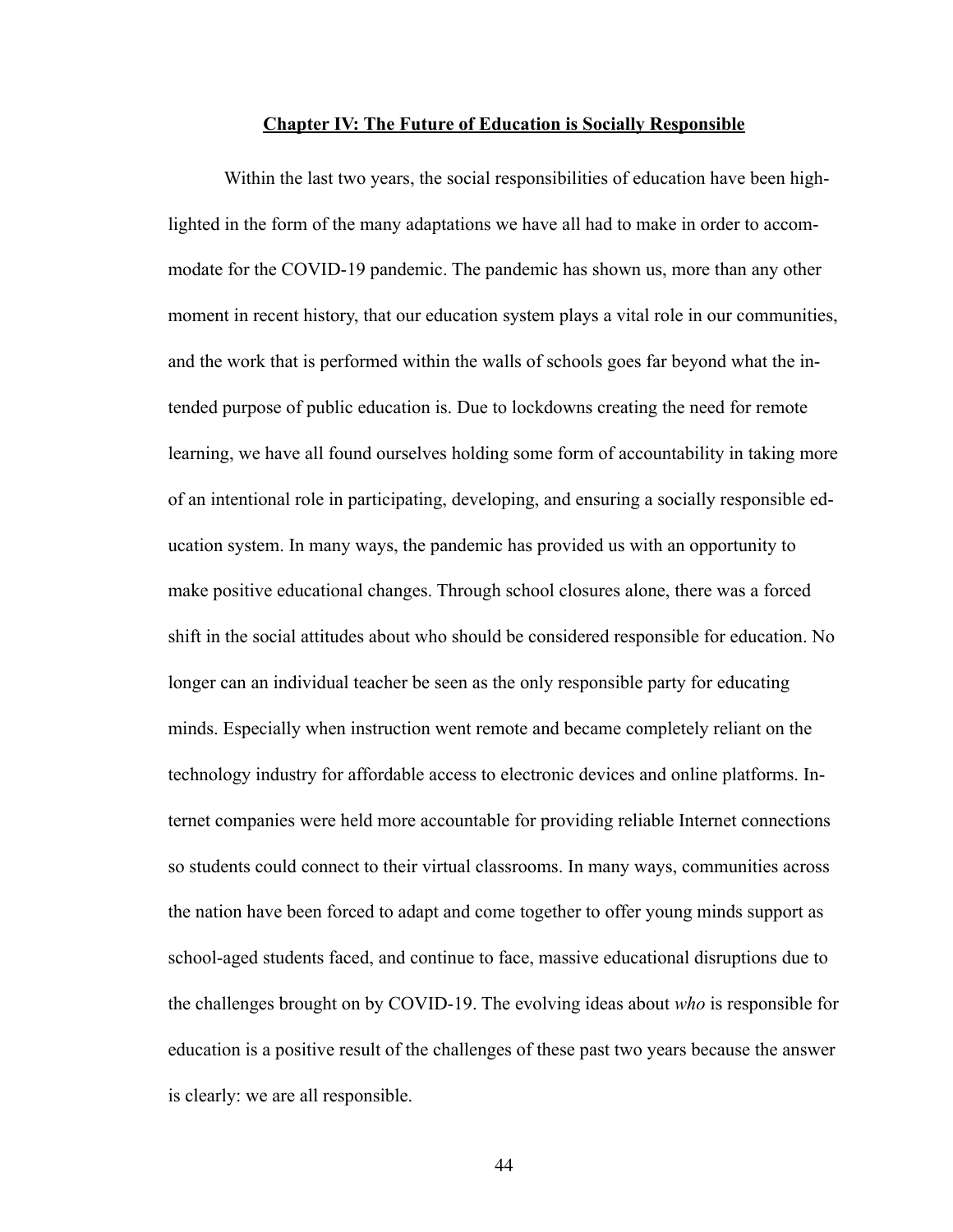Yet, despite some of the positive social shifts the pandemic has provided, it also exposed the many disparities and inequities that continue to be engrained within our educational system. These disparities are not unknown or new to those who interact with schools on a consistent basis. "…[The] structure of dominance and the socially reproductive function of schools tells us that schools may [and often do] reinforce and reproduce social hierarchies that undermine the development of people who occupy a lower societal status" (Morris, 2016, p.188). The inherent design of our education system has supported and perpetuated classist disparities since its initial construction (Dewey, 1900, 1902, 1990). What COVID-19 did was highlight and expose, on a national scale, one of the largest educational challenges, predominantly affecting disadvantaged, historically minority communities: economic instability. "Students who attended schools that were majority Black or Hispanic were six months behind where they normally would have been in math...low-income schools ended...behind their typical performance…, compared with...schools where families were financially better off [and predominantly white]" (Mervosh, 2021). Although economic disparities have always affected students' access to stable, affordable, and equitable education, COVID-19 exposed just how large the equity gaps are when access to stable Internet and affordable technology became the leading platforms of education (Egede, Walker, 2020). No longer could social problems be hidden from the broader public behind the walls of school buildings and left for teachers and administrators to figure solutions out with minuscule budgets. "Structural inequalities (underfunded schools, fewer records to support positive educational outcomes, less access to quality education), past negative school experiences, and…children's cur-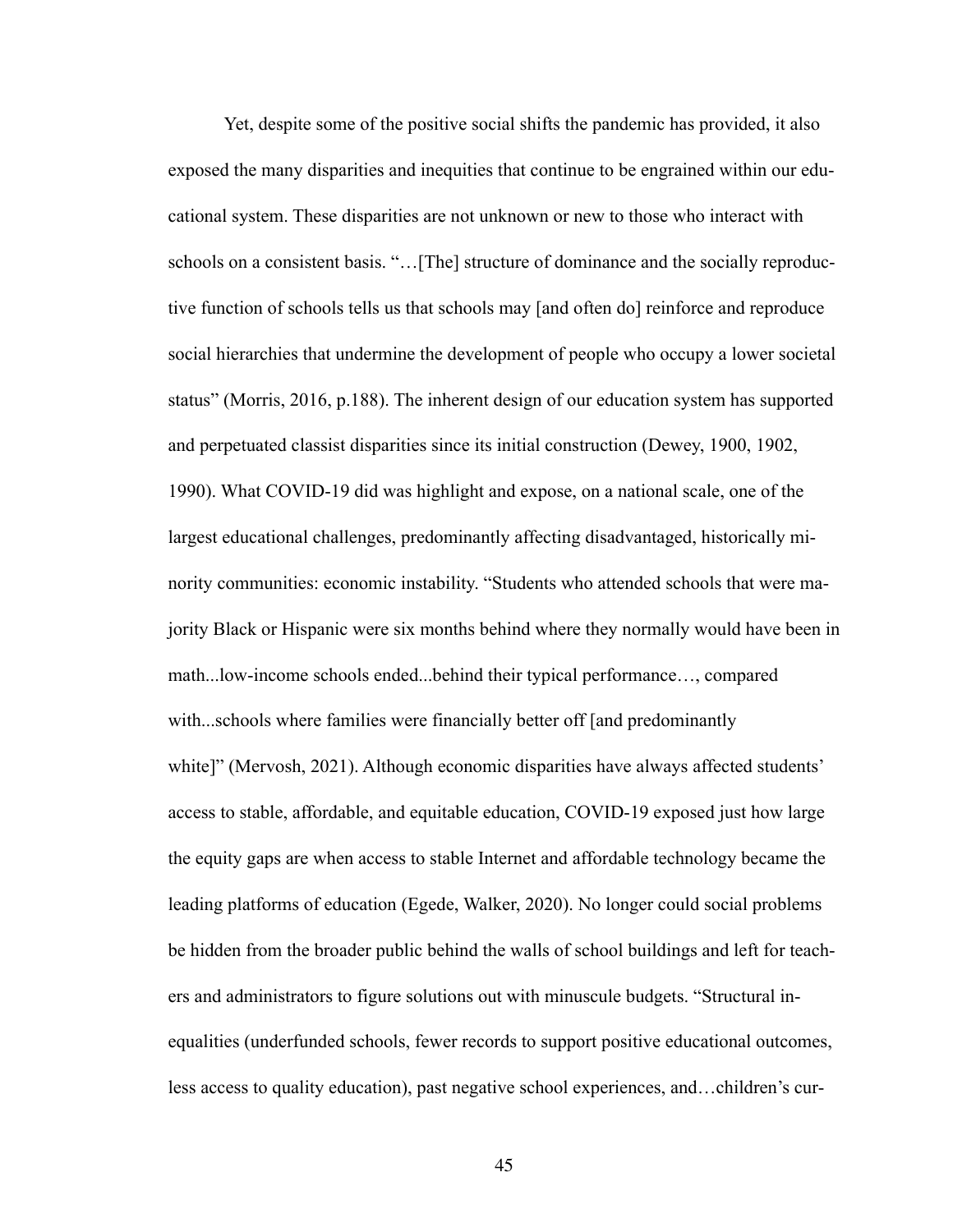rent experiences…negatively impact [students] ability to be a high performer" (Morris, 2016, p. 48). These structural inequities (Morris, 2016) never went away once COVID-19 hit, rather they were exacerbated by it.

 For so many Americans, these structural and economic inequities within education, as in many fields, are often determined by race. "Structural racism shapes the distribution of social determinants of health and social risk factors…The Covid-19 pandemic clearly illustrates the intersections of structural racism, [and] social risk factors…The history of inner cities has left Black Americans with few economic and educational opportunities…and has exposed [the Black community] to social risks…[and a] lack of financial resources resulting from years of structural racism…" (Egede, Walker, 2020, p. 1). The Black community's ability to adapt to a COVID-19 stricken world has been drastically compromised, not based on an unwillingness to change, but due to structural oppression constraining people's abilities to access the tools needed for change. For the Black community operating within oppressive systems is not new. Operating in oppressive systems, which are being clobbered by a global pandemic, however, threw a wrench into already challenging systems.

 By just understanding the clear educational and social inequities based on historical economic asphyxiation, it is a reasonable reaction that communities across the nation reverted back to brick and mortar schools once the threat of the virus felt less daunting and more manageable. It is not unreasonable for school personnel to want to revert back to a system, no matter how biased, in order to access even the most minimal of resources, and provide for students in the most consistent way possible. However, the shift back into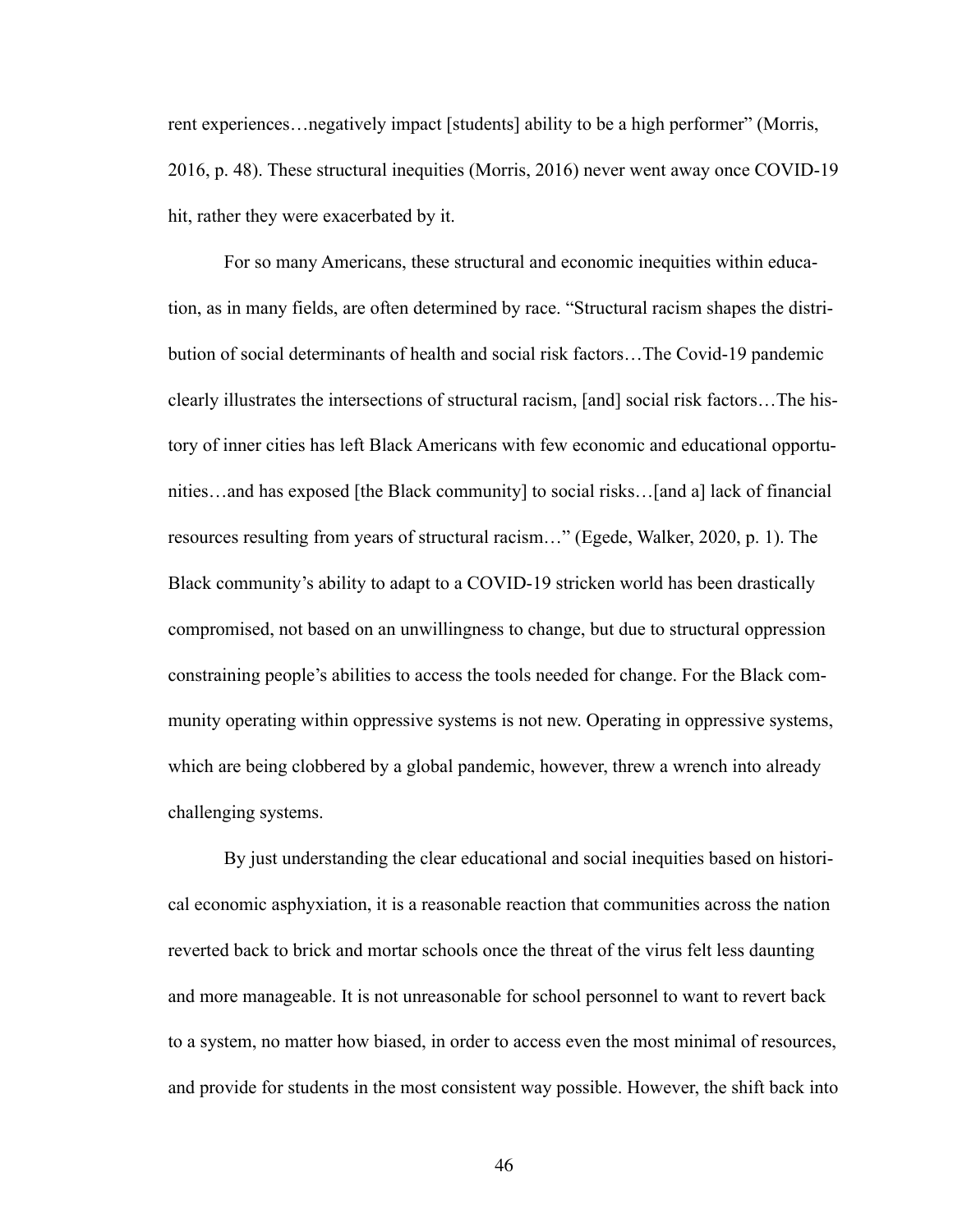the classrooms, although solving some issues related to childcare and absenteeism, has not solved the issues our system faces when it comes to the social responsibilities of education. "Our racial history is part of our present, it is in our structures, its legacies can be felt in the ways schools are organized, in how our neighborhoods are laid out, in the composition of our family trees…" (Lewis, Diamond, 2015, p. 6). In many ways, our dominant social culture has reverted back to seeking the stability and simplicity that ignorance often provides.

#### *Critical Race Theory and Our Responsibility to Socially Just Education*

 Due to the increased challenges that underserved communities across the nation have had to deal with in the last two years, it is no surprise to find that our nation has woken up to the reality of facing two pandemics. One: a global virus killing and attacking indiscriminately. The other, a disease as old as the nation itself: racism. The resounding cry, "I can't breath" is embedded within the roots of a nation's history wrought with racial exploitation and indifference. One pandemic is brand new to not just the United States, but also the world. The other is a lethal reality that has been present and persistent in the lives of minority communities for generations. A disease that ebbs and flows with the interests of those determining the dominant social narrative. In this new wave, one virus courses through communities indiscriminately taking lives, and the other more intentionally targets a specific population. Interestingly enough we can see in real-time how one is adapting and reflects on how the other continues to mutate. However, despite the COVID-19 variants showing how this virus is changing to become more potent, the con-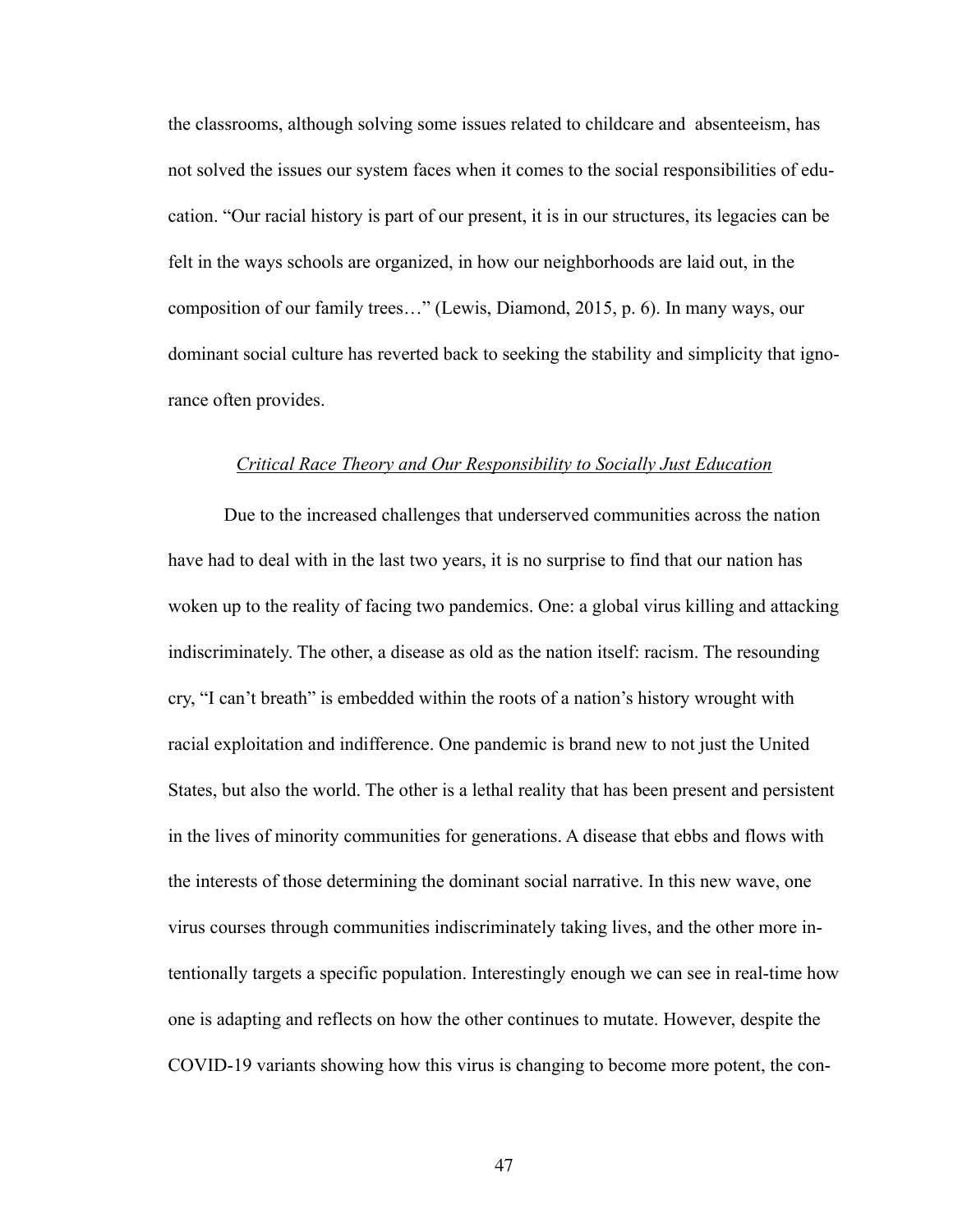stant fluctuation in the presentation of racism is serving us an old narrative of colonialist power structures.

 The pandemic has allowed for a revision of our ideas about educational responsibility. The idea that we are all educators does not just play to the benefit of one political party, no matter how socialist of an idea it may seem. With this new understanding of education, there has been an influx of unqualified cooks entering the kitchen. Much like COVID-19, racism within the United States has yet again come out with a new variant in the form of revising the curriculum taught to American students. Today, "'[y]ou have a combination of state legislatures that are interfering with the work of professional educators in a politically tendentious way, combined with a national organization that wants to water down the education of American children'" (Schuessler, 2021, p. 1). Limiting curriculum, altering historical facts, and watering down a history rife with violence is not new to American education. These patterns can be seen throughout American history. The newest wave of academic whitewashing has come in the form of removing critical race theory (CRT) from the curriculum (Schuessler, 2021). Communities across the nation have swept through classrooms with the specific goal of removing anything that could cause controversy so that education can remain palatable mainly to one specific demographic (Schuessler, 2021). Over twenty states have begun to restrict and even remove materials educating students about racism under the guise of it being too controversial (Schuessler, 2021).

 The removal of CRT from educational curriculum provides a perfect example of how "... education policies and practices in the United States [continue to] contribute to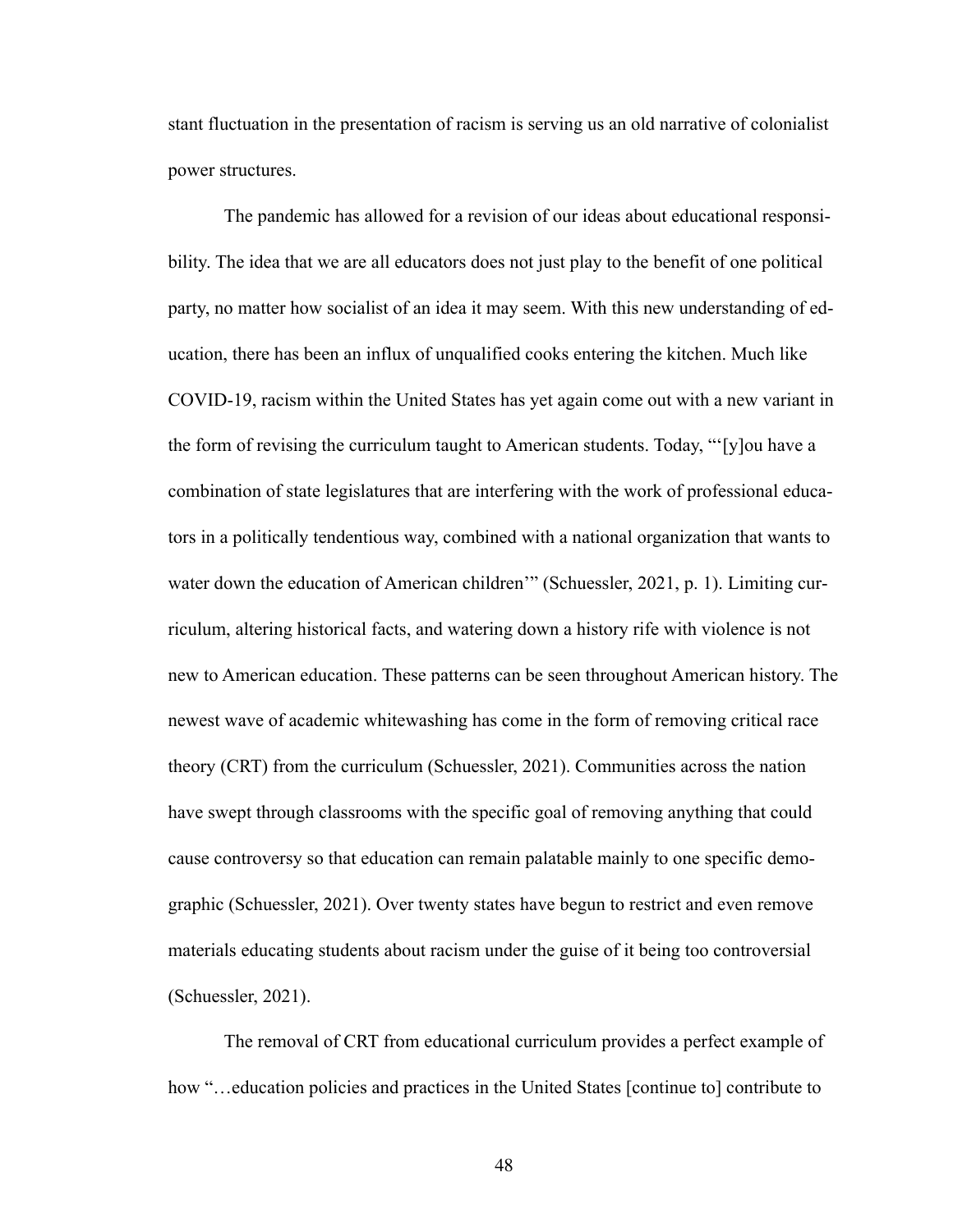inequitable educational outcomes for students of color…[resulting in]…larger inequitable social and political systems that [are] premised [in] the subordination of people of color…" (Dixson, 2018, 233). The threat of removing CRT from public education only reinforces the interconnected nature of education, racial tensions, inequity, and a social system perpetuating historical oppression (Dixson, 2018). We are just experiencing the modern twist of a continuously prejudiced society. Unfortunately, the revision of the curriculum and removal of CRT is predominately based on a misunderstanding. This misunderstanding has many believing that CRT increases racism more than it provides pathways of connection. However, this is not the case. "There is a general consensus among historians of the United States that racism has been central to the evolution of American institutions and American culture…but teaching that doesn't mean that you are teaching students to hate [one another]. It means you are teaching students to understand [each] other]" (Schuessler, 2021, p. 1). What CRT is intended to do is:

> *…[recognize] that racism is endemic to American life… [express] skepticism toward dominant legal claims of neutrality, objectivity, colorblindness and meritocracy…[challenge] ahistoricism and insist on a contextual/historical analysis of the law…adopt a stance that presumes that racism has contributed to all contemporary manifestations of group advantaged and disadvantaged…[insist] in [the] recognition of the experiential knowledge of people of color and our communities of origin in analyzing law and society…[it] is interdisciplinary…[it] works towards the end of eliminating racial oppression as part of the broader goal of ending all forms of oppression.*

> > (Dixon & Rousseau, 2006, p.9)

With this as the basis for understanding CRT, it is easier to see that what it provides is the ability to better understand systemic oppression past, present, and future. This is not a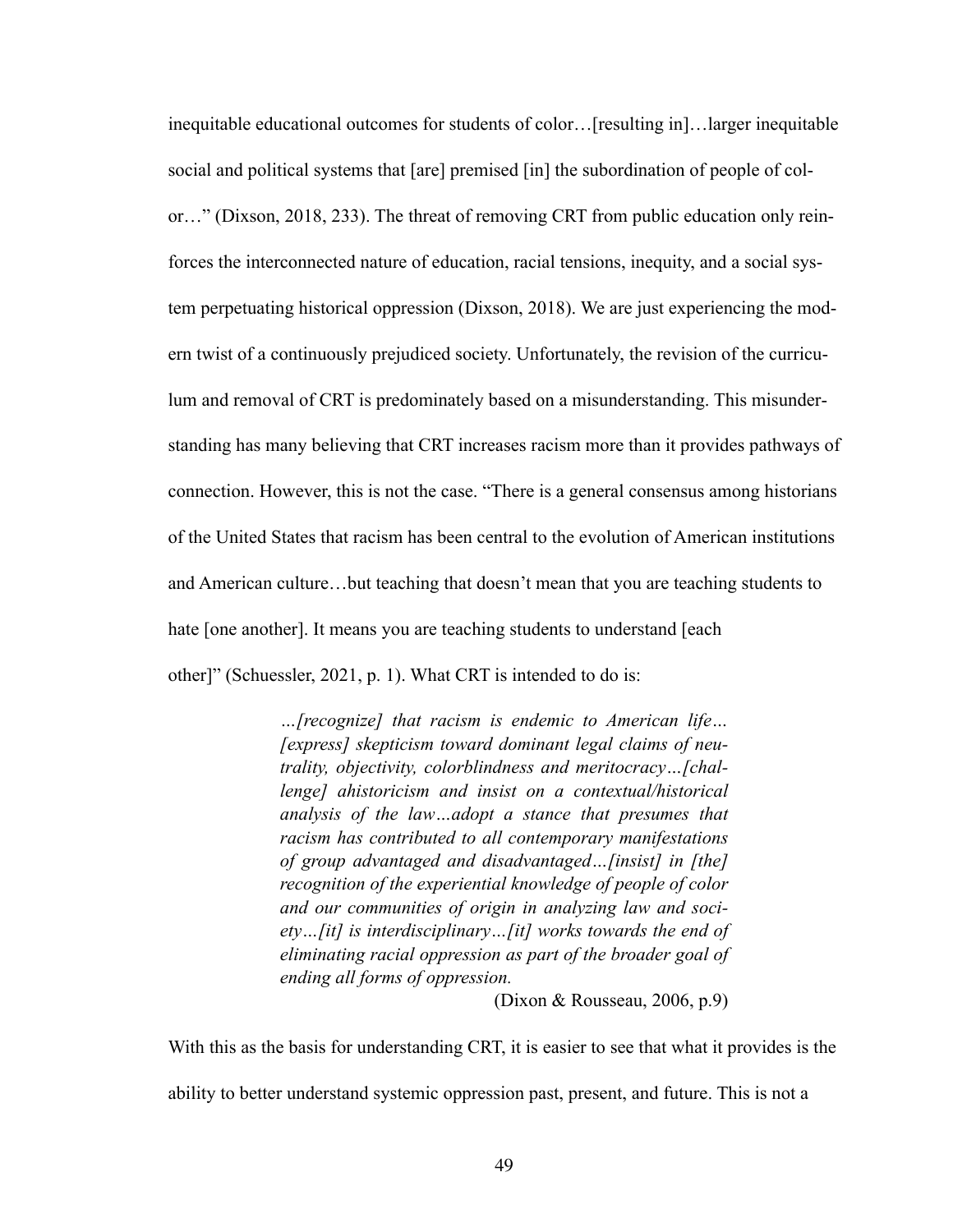lens that should be neglected, as it is a valuable method for students. Yet if, or rather when, CRT is removed from public classrooms and treated as a social disease, what happens is it eliminates Black students' access to not only an equitable education but also the potential of living in a more just society (Dixson, 2018).

 What we teach in our classrooms plays out on our streets, in our courtrooms, and in statehouses. It impacts the social narrative constructed around certain communities. Taking CRT out of the classroom is the removal of critical thought and the possibility of creating and mending socio-cultural bridges. By removing CRT we lose the ability to question the social, cultural, and historical foundations that we all have to navigate every day (Dixson, 2018). It is the removal of self-reflection. More importantly, the removal of CRT allows for, "[the] dominant group to [tell] stories that are designed to 'remind [itself] of its identity in relation to outgroups and provide a form of shared reality in which its own superior position is seen as natural'" (Dixson, Rousseau, 2006, p. 11). Once again, the implications of the loss of a "sympathetic touch" (Du Bois, 1935, p. 328), has become overwhelmingly apparent as Black students attempt to navigate identity politics in conjunction with historical foundations of discrimination.

> *For African Americans, the fight for equality began in hush harbor during slavery with enslaved Africans learning to read and write…In contemporary times, the struggle for equity is waged in city centers, not only to learn to read and write but also for the very right to attend a high-quality and well resourced school with expert teachers…Related to this fight for educational equity are the fights for safe and affordable housing, gainful employment with a livable wage, access to health care, and rather ironically, considering the rhetoric of racial progress…protection from police violence.*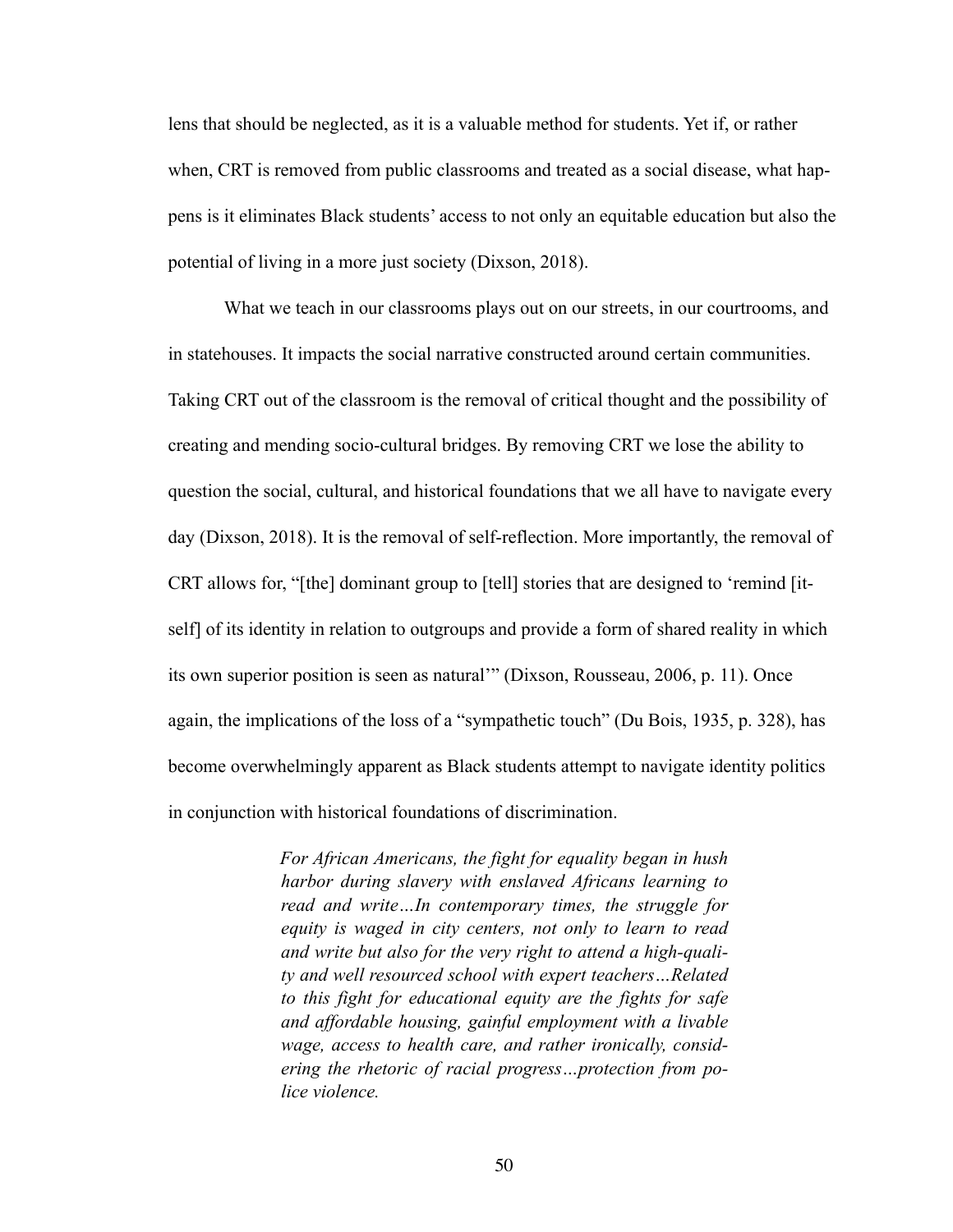The erasure of a community continues in a classic historical pattern, as social issues are being denied an existence, therefore the need to address social inequity, especially as it pertains to education, becomes obsolete.

 It should be obvious that racial tensions do not disintegrate with neglect, but rather increase levels of harm. "Decades after legal battles were fought to dismantle legalized racial segregation in education, African American students are still disproportionately enrolled in schools without access to quality resources, credentialed teachers, rigorous course offerings, and extracurricular activities" (Morris, 2016, p. 69). Cultural understanding, or a "sympathetic touch" (Du Bois, 1935, p. 328), is still only bestowed upon those who hold the elusive, and self-prescribed pedestal of socio-cultural dominance. The language has changed to be more politically acceptable to our modern, socially conscious ears. The presentation has changed so it is no longer overt. Yet, the realities of racism and neglect have remained strong in every aspect of our society, because they are embedded in how we educate our communities. A society cannot rid itself of social ills if the system designed to educate citizens refuses to recognize that it is sick in the first place. What CRT provides is the ability to teach and educate people to self-reflect. What we need to become more comfortable with is understanding that "… it is important to remember that implicit bias is often inconsistent with a person's stated values, so [we as individuals] may believe that [we treat everyone] the same even while aspects of [our] engagement are reflecting latent biases" (Morris, 2016, p. 51). Without CRT helping to reveal raciallybiased histories and attitudes, false narratives surrounding American history are spun and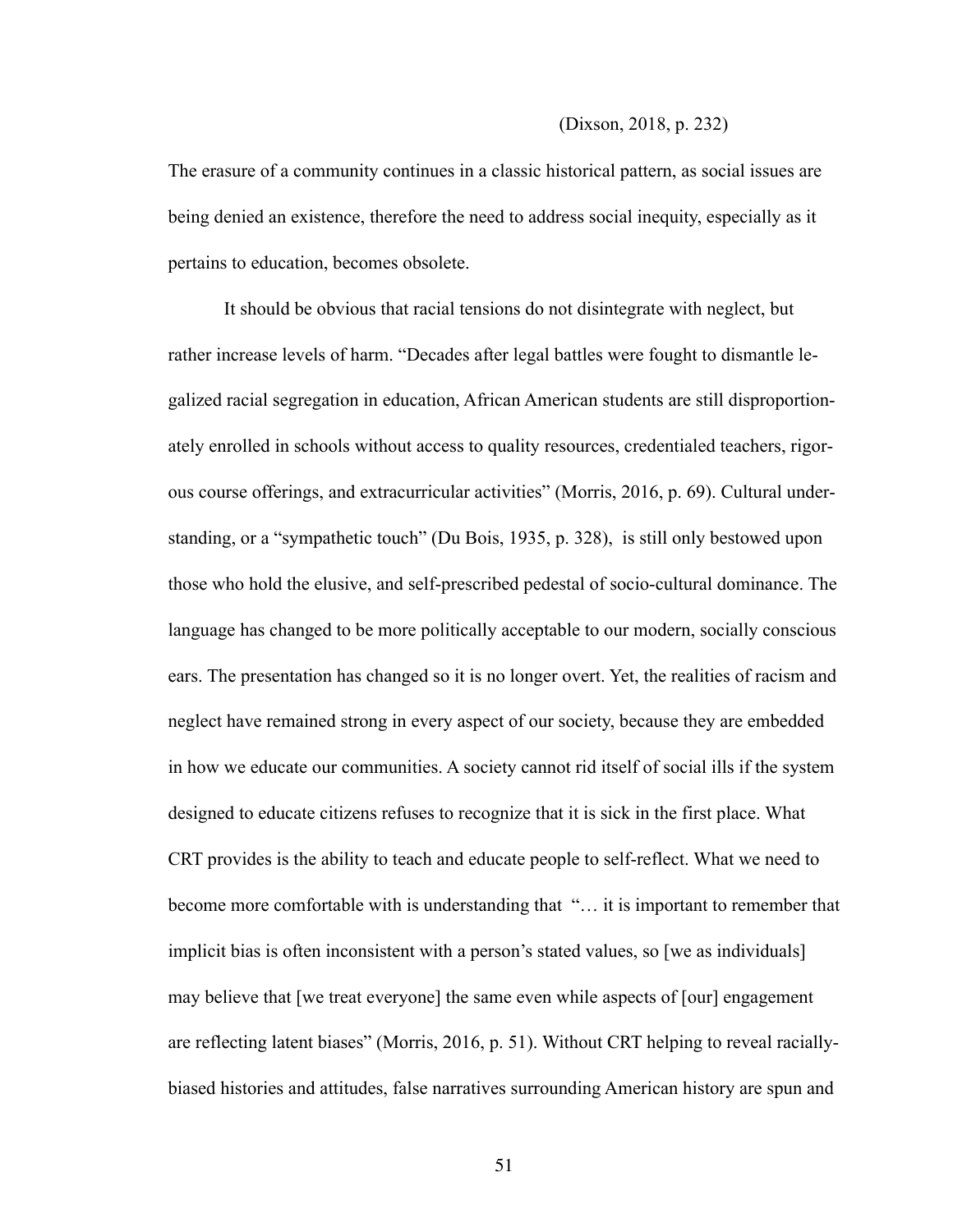continue to perpetuate systems of oppression. Without CRT as a teaching tool a "…distortion of American history [continues, and] serves a more insidious purpose of rendering all demands for equity by African Americans as unwarranted claims for special treatment and unearned favors" (Dixson, 2018, p. 236). Without the ability to think, examine, and uproot historical narratives born out of discrimination we continue to perpetuate cycles of modernizing racism. We cannot educate ourselves, as a society, if we refuse to acknowledge that which we are willingly ignorant of.

 Societies cannot function to their full potential and progress without a strong and equitable educational foundation. "Schools serve a greater social function than simply developing the rote skills of children and adolescents. As Black [students] become adolescents, the influence of schools is critical to their socialization" (Morris, 2016, p. 51). This same statement can be made about members of other marginalized communities. Schools are enforcing, socializing, and reflecting dominant cultural narratives. Re-examining our social foundation provides us with perhaps the most effective path towards creating an equitable and stable public education system. It also provides a full circle where once schools have been stabilized and the playing field leveled out, our communities begin to reflect similar patterns. It is time for individuals to recognize their responsibility to systems of education through self-reflection. When curriculum seeking to investigate historical levels of trauma and discrimination is stripped from the conversation, we need to begin to ask ourselves *who* education is serving, and *what* its ultimate purpose is. I cannot stress enough the importance of expanding our view of the term *educator* and how it should be understood, not as a profession, but as a call for social responsibility.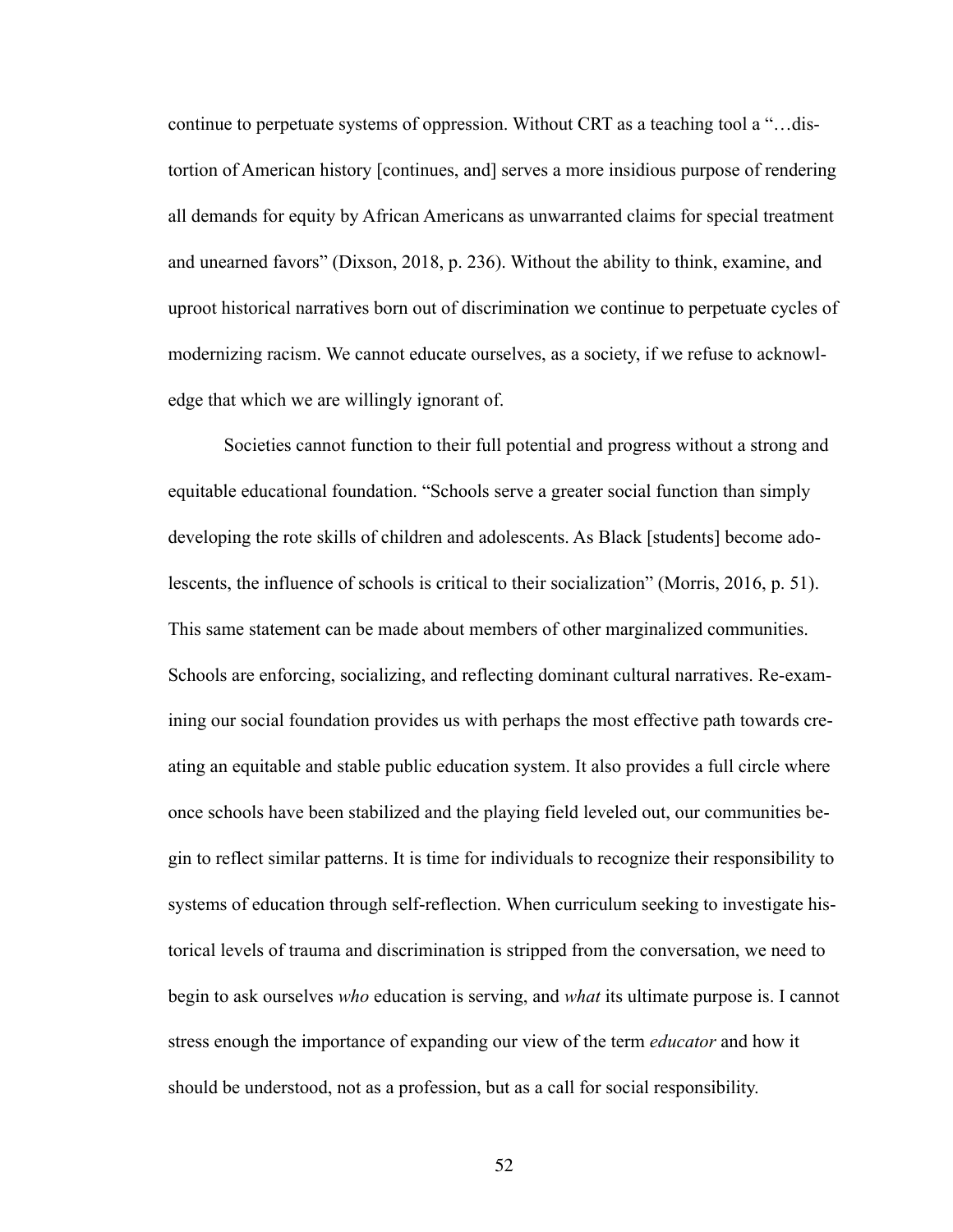An underlying issue with suggesting that CRT be removed from the curriculum is the fact that it is often predominantly the minority communities themselves that not only experience the disenfranchisement but are also keenly aware that it exists. "Compared to African Americans, Whites…view the education achievement gap as less of a policy concern. White respondents are 12 percentage points less likely than African Americans to think that the achievement gap is 'very important'…White citizens are less likely to identify that the education achievement gap exists, less likely to think it an urgent or fixable problem…there seems to be a distinctively racial considerations that drive White public opinion about educational opportunity" (Hartley, 2014, p. 20). The willingness to rewrite history comes at the detriment of not only creating a false narrative of American history but fuels divisions in society itself. For example, "[t]he Texas Board of Education,… has sought to rewrite history…by recasting U.S. chattel slavery as a 'work program' and enslaved Africans as 'voluntary workers'…it is significant that the official curriculum in the State of Texas is not only revisionist but wholly inaccurate…this curriculum will have far-reaching impact[s] on generations of students who will believe that American slavery was a benign work program for immigrants" (Dixson, 2018, p. 236). The message being sent to the Black community by states seeking to remove CRT from their school's curriculum is clear. You are under attack. At the same time, the "...move from rigidly enforced racial exclusion to much more subtle processes means that racial dynamics and the mechanisms of racial exclusion are now harder to see and thus harder to challenge" (Lewis, Dimond, 2015, p. 8). It shows just how comfortable some communities are with the continuation of historical oppressions that continue to threaten the very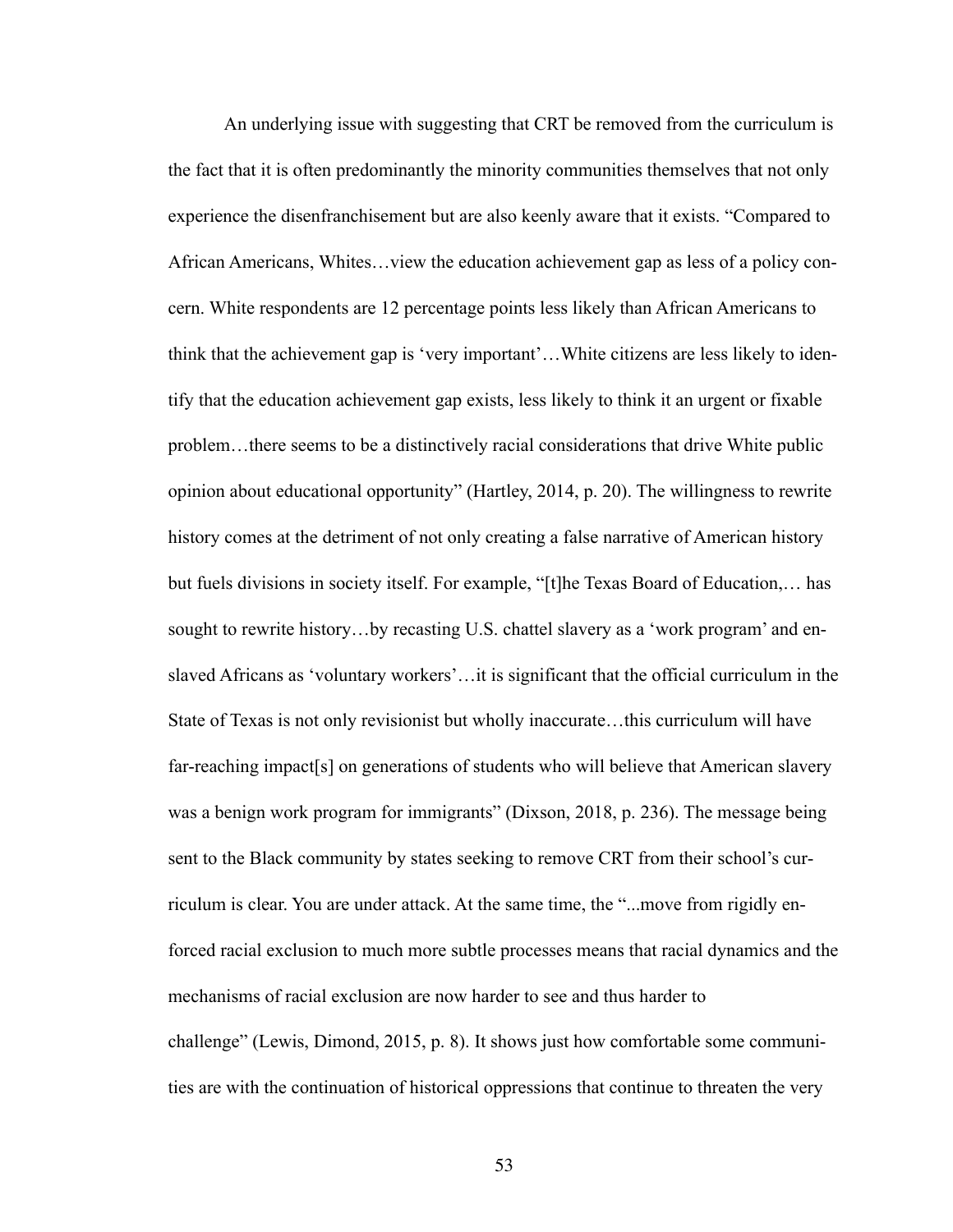lives that have been marginalized by similar laws. This is unfolding today, as social justice moments push for not just equality but equity, and the resulting backlash from the dominating American culture has been to erase teaching about the negative impacts and often lethal consequences enforced by the United States on minority communities.

 The removal of CRT from our curriculum allows for the literal whitewashing of American history to spare the feelings of those who do not have to deal with the constant modernization of subjugation and continuous systematic oppression. Removing CRT is removing critical thinking about how slavery can be taught to protect and support White fragility, it will be taught in a manner where students are told that those enslaved were happy about working for free. We need a narrative that reads: *human beings in America were enslaved by other humans based on the color of their skin and assigned what was perceived as racial inferiority by those who sought to own them. Due to this Black American's have had and are still going through the process of reclaiming their ability to access their rights to humanity, which has been historically dealt out to them at the convince of the historically slave-owning class and self-proclaimed dominant race.*

#### *The Social Responsibilities Embedded in Education*

Socially responsible education is the recognition that the decisions being made by policymakers, influenced by voters, and enforced by politicians influence access to equitable education and the creation of a just society. To change a structure that underserves a large percentage of students, we need to push for an examination and redistribution of the social responsibilities schools have been charged with to create a more equitable education system. "What can (and should) be developed and nurtured in educational settings,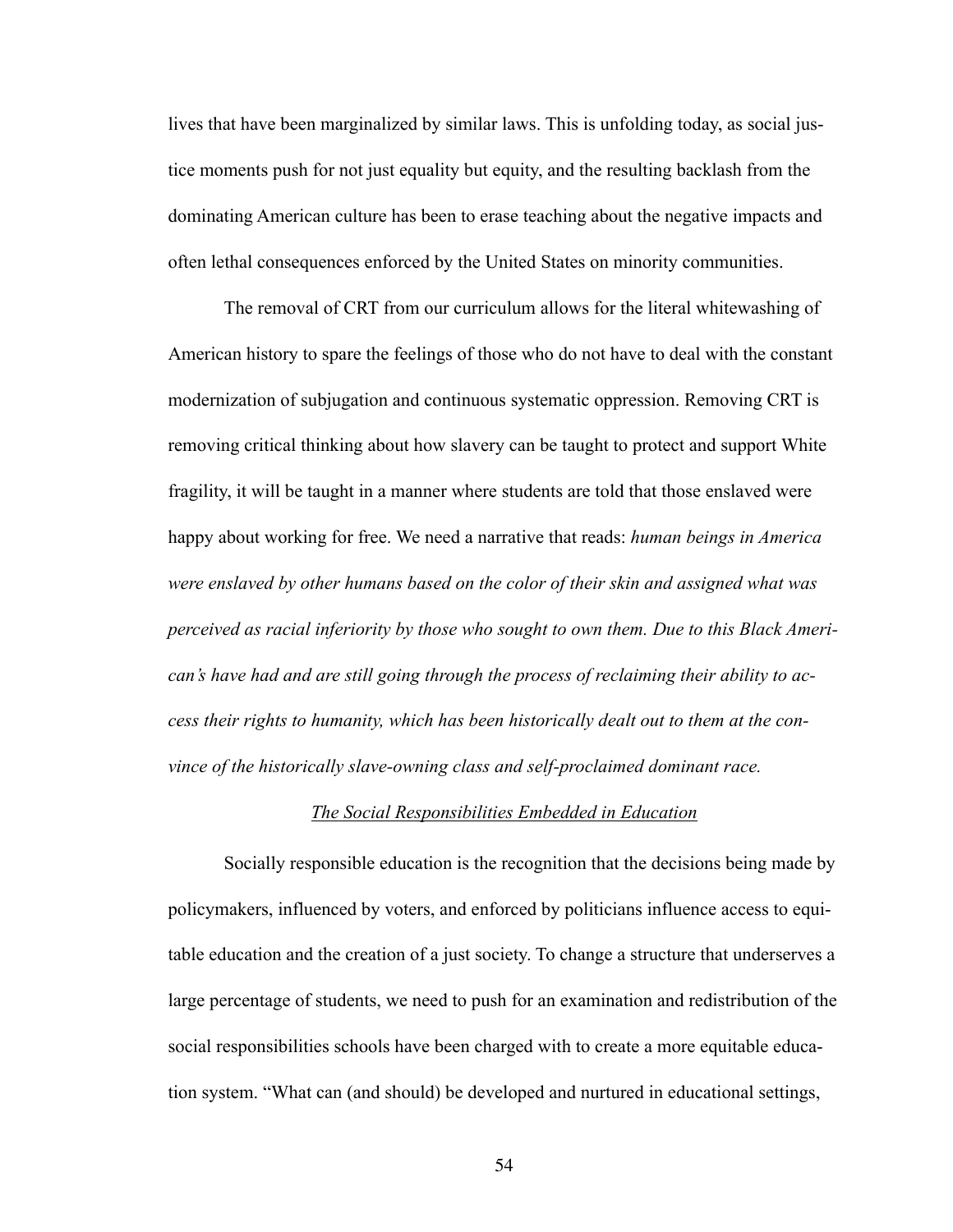but almost never is, is a deeper awareness of the numerous social factors — related to race, gender, sexuality,..., or other identities — that have the power to ...shape [students] …" (Morris, 2016, p. 86). With schools being a multifaceted social reflection we stand in a unique position to completely revise, readapt, reinvent, or even completely dismantle so many of the dysfunctional systems we have been bound to. Changing systems, uprooting racism, or even dismantling institutions built by, but not for, minorities, sounds like a nice revolutionary stance for the modern abolitionist. However, tearing down a system comes more from an intellectual, social, and cultural shift rather than the physical destruction of spaces. It is dismantling socially reinforced beliefs about the superiority and subsequently the inferiority of certain members of our communities. It is acknowledging a history that has disadvantaged so many and recognizing that the current dominant narrative is not the only story in what is a multifaceted history.

 Race is a contentious topic in America. We discuss it often. We argue about it with the singular goal of attempting to prove our point over others' opinions. However, this way of entering a conversation will never be met with any type of forward positive momentum. One way to engage in socially uncomfortable conversations is to introduce them within schools. To educate people on how to listen without judgment and speak without signing blame. Unfortunately, the lack of socialization surrounding controversial topics within our schools helps perpetuate the superiority and inferiority complex that then seeps within our social systems. As our education system mimics our society, we need to be more cognizant of how our school environments are reflecting larger social systems. We need to recognize that there is a need for re-socialization within education systems so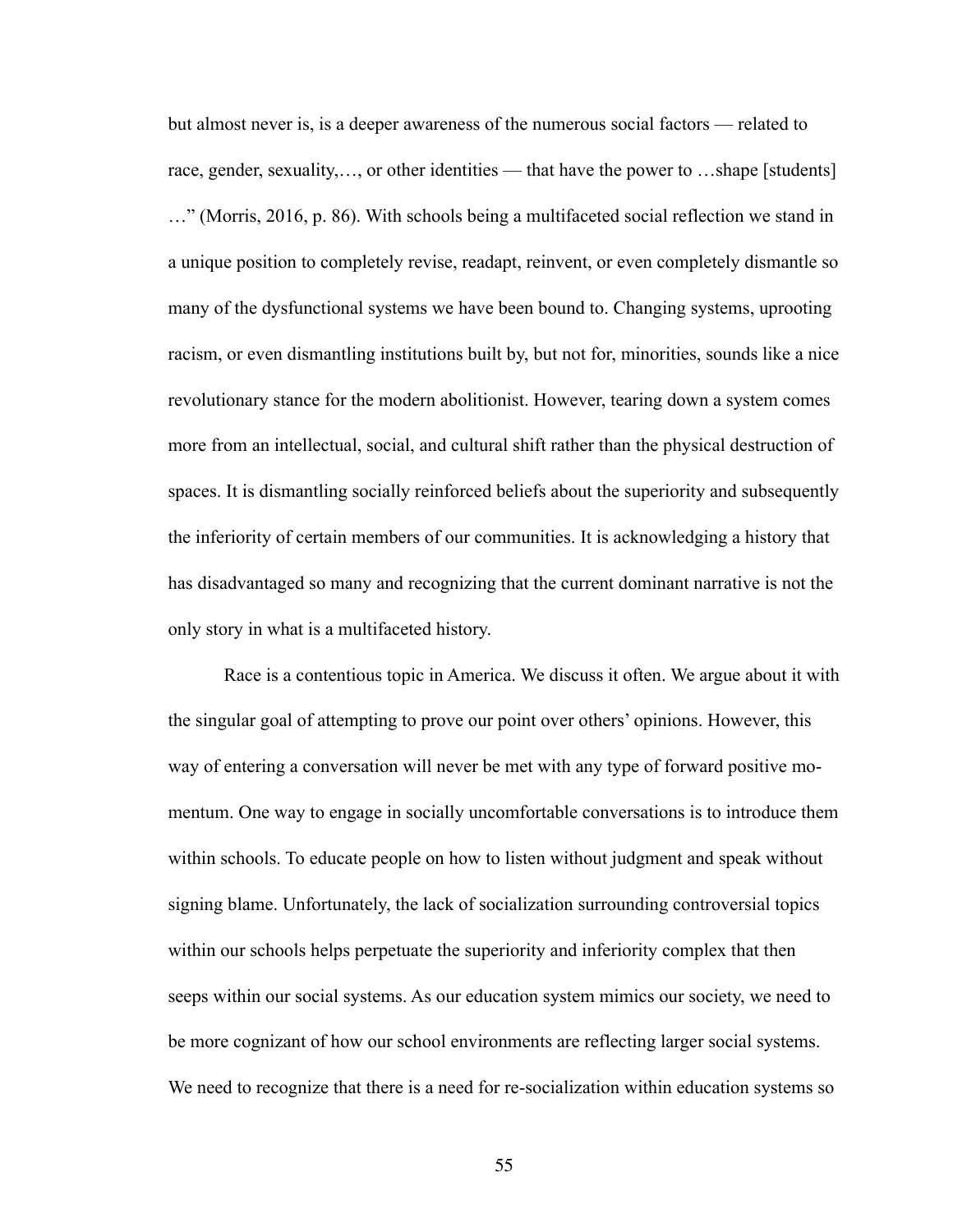we can, "…develop schools that our [minority students] don't describe as 'jails' or 'prisons.' This terminology has become so ingrained in their consciousness and experiences [it is hard for them to consider] what a school that is not governed by discipline looks and feels like" (Morris, 2016, p. 192). The normalization of associating minority students with criminalization perpetuates stereotypes about minority communities and their place in the broader society. Especially when these stereotypes are not examined as part of a complex historical web of discrimination. For example:

> *According to the [FBI]…White males between the ages of thirteen and eighteen are the most likely to initiate school based shootings. However, schools in which the student population is largely composed of youth of color have the highest degree of implementing metal detectors, security officers, SROs, and other police forces…The increased surveillance of Black youth in particular has led to increased contact with law enforcement, and in some cases, the juvenile court, for actions that would not otherwise be viewed as criminal, even if they violated school rules — such as refusing to present identification, using profanity…, or 'misbehaving.'*

> > (Morris, 2016, p.75- 77)

Despite the evidence suggesting that minority students, specifically Black students, are not the biggest threat to the broader society, they are still treated as criminals before they have even broken any laws. "These practices,..., lead to disproportionate disciplining of minority students, especially for low-level behavioral offenses" (Simson, 2014, p. 6). Policies relating to school discipline "…are not only ineffective in creating an environment conducive to the academic and social development of all [students] but also contribute to…systematic problems that disproportionately affect minority communities and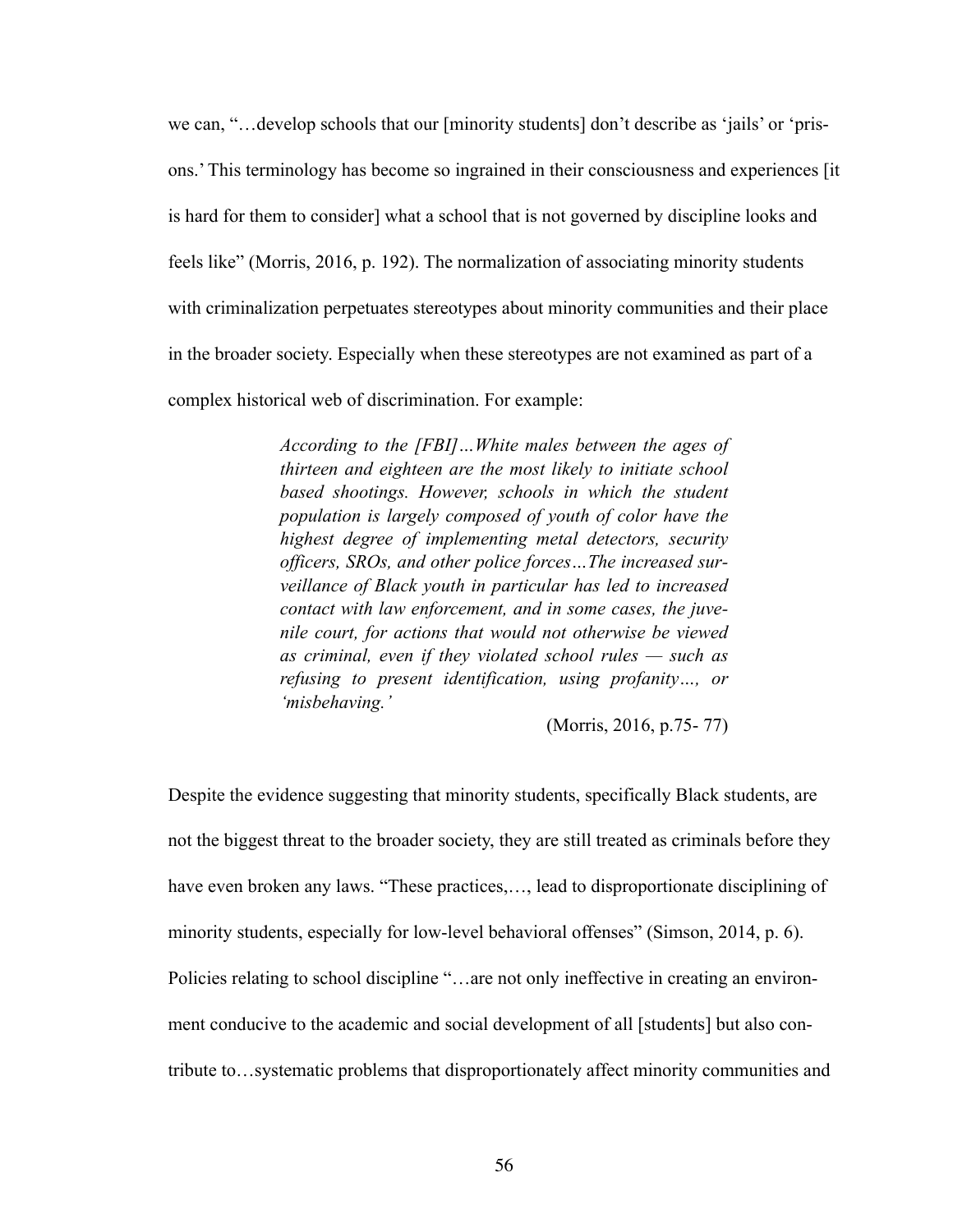African American youth in particular" (Simson, 2014, p.6). What is happening is that historical patterns of prejudice "…and implicit biases arising from a long history of racial prejudice and dominance continue to infuse seemingly objective standards of what is considered appropriate behavior as well as the practices- such as punitive school discipline - that are used to enforce such standards" (Simson, 2014, p. 6). It is almost as if our laws and the way we handle student behaviors have been designed specifically to break those living in Black bodies.

 Schools are microcosms of our collective society. We are teaching students what they are worth. We are teaching them where their places and positions are in society. More importantly, students are being taught how to treat their peers based on socially reinforced narratives of perceived and perpetuated narratives of race and criminalization. This is all predicated on the social conditioning housed within educational environments. Unfortunately, our educational system, much like our social system, is predicated on assigning worth based on race. "A sizable body of literature documents considerable inequities in the distribution of teacher quality….[The] New York State education workforce database [was used] to examine the distribution of teacher qualifications throughout the state…they found that low-qualified teachers in New York are much more likely to teach in schools with higher proportions of poor, minority, and low-performing students, particularly in urban areas (Goldharber et al., 2015, p. 294). As we assign lower-quality teachers to the most underserved demographics, as a society how can we expect to create equitable social conditions?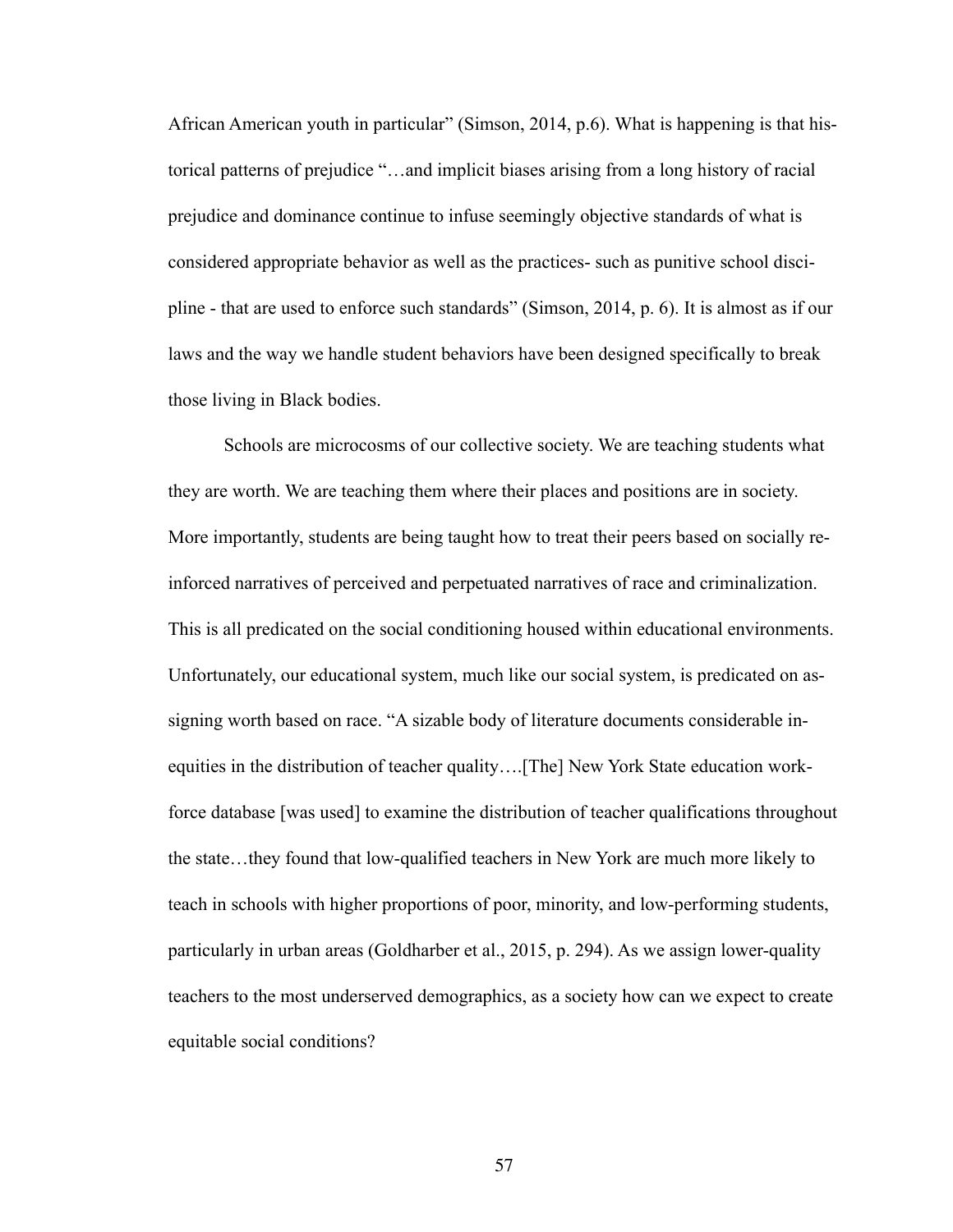Yes, it is true that many districts across the nation have been making attempts to correct many of the social, educational, and economic inequities found within their classrooms. However, for those who are continuously marginalized, those in power are not reflective of those in need of support. "Policy elites…[have] gained a disproportionate authority over educational reform" (Tyack & Cuban, 1995, p. 8). We need new educational tools if the so-called "policy elite" (Tyack, Cuban, 1995 p. 8) is to understand diverse perspectives. CRT is one invaluable tool for revealing the structures of dominance as a way of shedding light on patterns of historical oppression. Not all "policy elites" dig in their heels (Tyack, Cuban). In some cases, districts attempt to incorporate equitable instruction but miss the mark due to a lack of understanding, or perhaps comfort in not confronting their own biases. "…[R]esearch suggests…[that]…contextual forces often work to put pressures on school leaders to continue inequitable practices…[there is] a disconnect between the 'value' given to equity and inclusion, and what actions are taken on the part of school leaders to ensure the two occur" (Welton et al., 2015, p. 697).

#### *A Call to Action: Our Responsibility as Educators*

 "While clearly race has consequences for our individual understandings of self, it matters much more — with deep and broad consequences for the very organization of social institutions…[Race] has been a fundamental organizing principle since before this country's founding…" (Lewis, Diamond, 2015, p. 5). What we need is the understanding, connection, and critical examination of how our education system has been designed to disenfranchise minority communities. In examining the educational system, it can be seen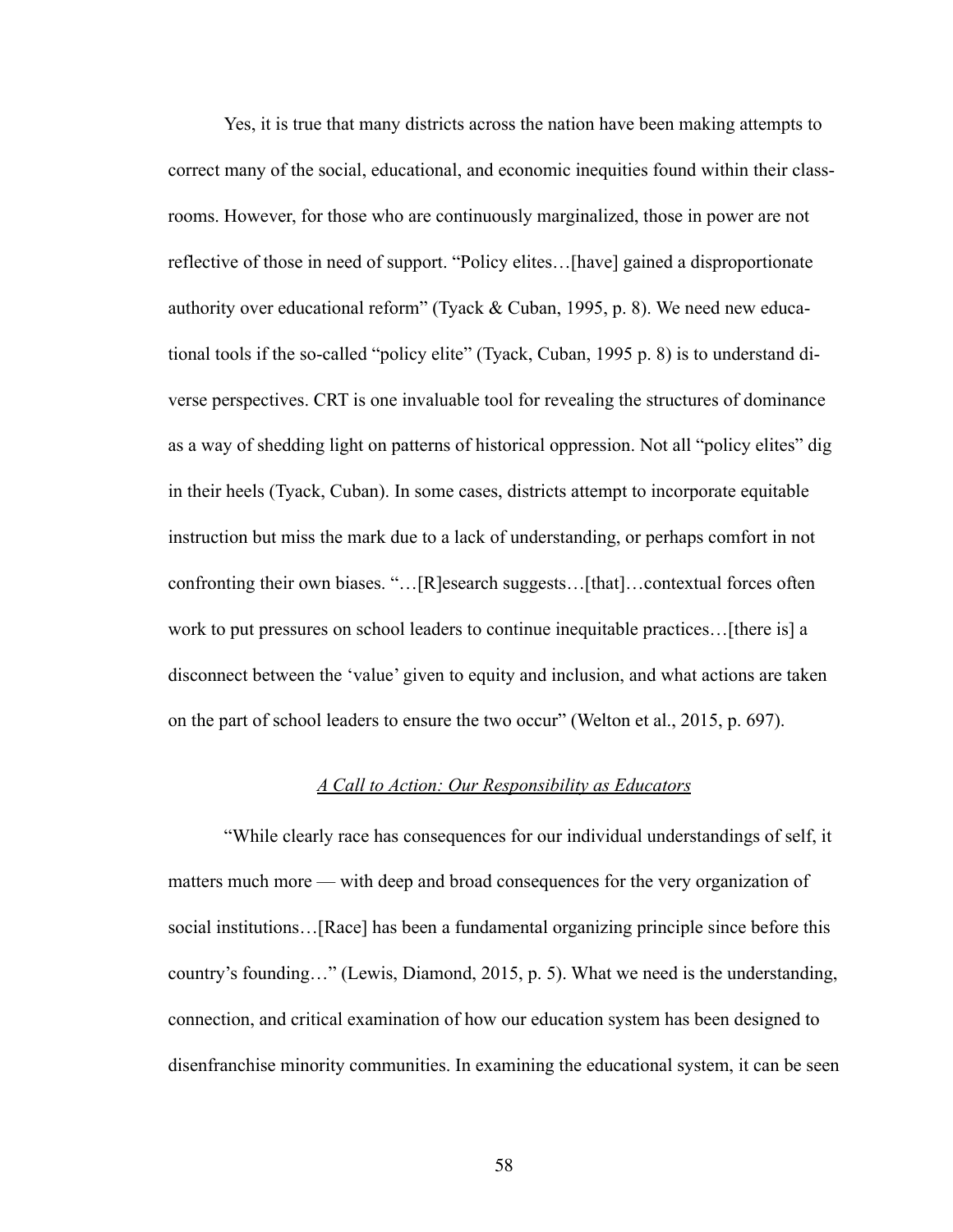that there have been massive forward movements towards change but also moments of regression. Right now, with COVID-19 disrupting every industry and exposing the deep furrows of inequity, we need to change our patterns of understanding about how to design an equitable society. For instance, "… the formal and legalized structures for maintaining separate schools ended decades ago, [but] they were never replaced by a truly integrated educational system that could provide high quality educational opportunities to all" (Lewis, Diamond, 2015, p. 8), so this is one place we could potentially begin to shift archaic systems of education to meet the needs of our modern reality. Education was never made equal nor equitable, as integration provided only the erasure of one set of social, historical, and cultural understanding with the forced assimilation to perceived dominance. This is what must change. This is what we can change.

 If we are all to take charge and consider ourselves educators, then every one of us can begin that work by re-educating ourselves on how we have been socialized. "Our racial history is part of our present, it is in our structures, its legacies can be felt in the ways schools are organized, in how neighborhoods are laid out, in the composition of family trees..." (Lewis & Diamond, 2015, p. 6). It is time that we see and acknowledge how integrated and ingrained race is within all aspects of our lives. It is time to reorganize how we approach systems like education, bringing to this process a deeper understanding of how systems of power have historically marginalized some voices and allowed for the writings of a dominate narrative about who is allowed to have access to success. There is a good chance that many people recognize that this is what is needed to make a more equitable society. However, what is needed now is a greater investigation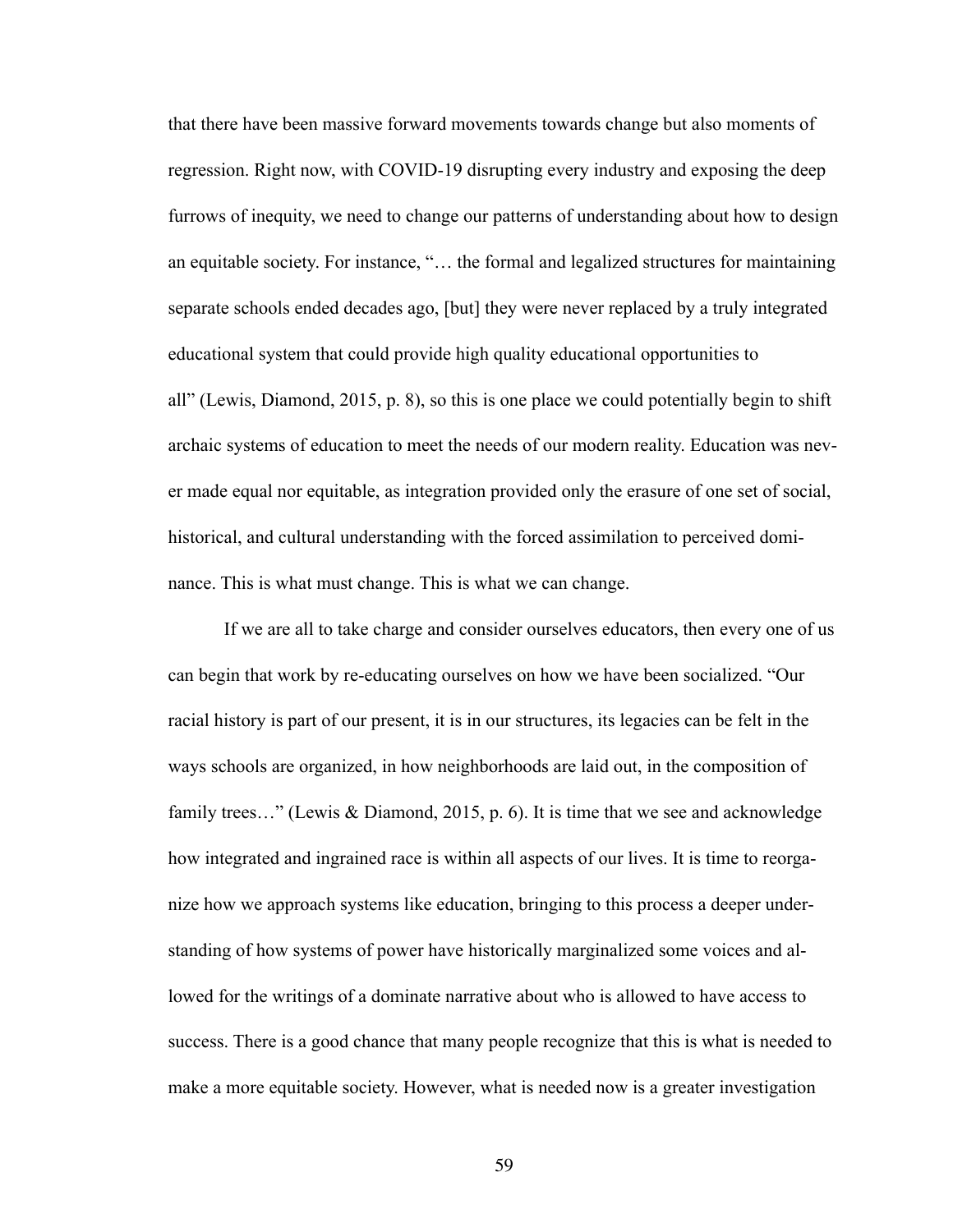into educational methods, the reeducation of social norms, and the humility in understanding that, for many, historical trauma is now playing out as exhausted anger.

 Our call to action is to re-educate, re-socialize, and remain unwavering in our charge as educators. To shift not only other perspectives but simultaneously unpack our own biases, to be willing to confront our own prejudices by simply acknowledging that they exist, that we are aware of them, and doing our best to not allow them to negatively impact the lives of those around us. It is time for us to actually live up to being the home of the brave by standing up and being willing to take on social change as educators so that we can create a society that is truly the land of the free for all. Moving forwards, hopefully towards a more equitable society, we need to recognize that in order to get there we need to reevaluate how we construct educational systems, and that comes with intentionally holding space within education to create change. One place tangible change can be made is by redistributing who has access to quality education. "As policymakers encounter mounting evidence that the most disadvantaged students are much more likely than their peers to face low-quality teachers, they will need to define their 'ideal' distribution teacher quality" (Goldharber et al., 2015, p. 305). As a society part of our responsibility is to ensure that those who have taken up the charger to educate within classrooms are qualified to do so and are fulfilling their responsibilities. Part of community-centered education is ensuring that all members of society are aware of who is teaching the most vulnerable and ensuring that all students have educational advocates both within their classrooms and in their broader community.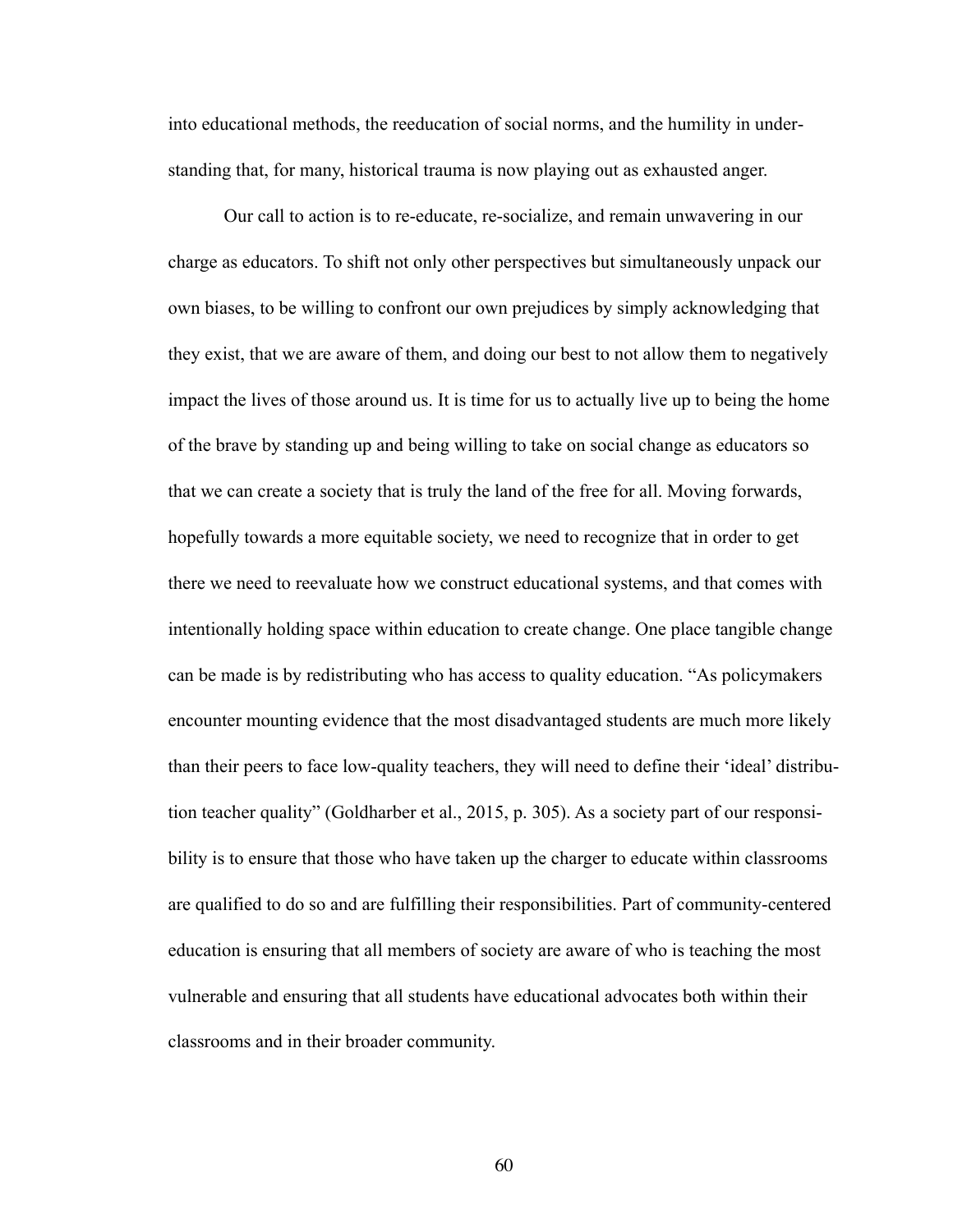#### **References**

Anderson, J.D. (2015). A long shadow: the American pursuit of political justice and education equality. *Educational Researcher, 44*(6), p. 319-335. DOI: 10.3102/0013189. Retrieved from: [https://bb.uvm.edu/bbcswebdav/pid-3615826-dt-content-rid-66765729\\_1/courses/](https://bb.uvm.edu/bbcswebdav/pid-3615826-dt-content-rid-66765729_1/courses/202101-14935/Anderson.A%252520Long%252520Shadow.pdf) [202101-14935/Anderson.A%20Long%20Shadow.pdf](https://bb.uvm.edu/bbcswebdav/pid-3615826-dt-content-rid-66765729_1/courses/202101-14935/Anderson.A%252520Long%252520Shadow.pdf) 

- Bell, D. (1992). *Faces at the Botton of the Well.* Basic Books. Retrieved from: [https://bb.uvm.edu/bbcswebdav/pid-3615826-dt-content-rid-66735275\\_1/courses/](https://bb.uvm.edu/bbcswebdav/pid-3615826-dt-content-rid-66735275_1/courses/202101-14935/facesatbottomofw00bellrich.pdf) [202101-14935/facesatbottomofw00bellrich.pdf.](https://bb.uvm.edu/bbcswebdav/pid-3615826-dt-content-rid-66735275_1/courses/202101-14935/facesatbottomofw00bellrich.pdf)
- Brecht, B. (2017, June 2). *Brechts Gedicht "Lob des Lernens" (1932)*. Deutsches Institut für Erwachsenenbildung Leibniz-Zentrum für Lebenslanges Lernen e.V. Medium: https://www.die-bonn.de/default.aspx.
- Cecelski, D.S. (1994). *Along Freedom Road: Hyde County, North Carolina, and the Fate of Black Schools in the South.* The University of North Carolina Press. Retrieved from:[https://www.google.com/books/edition/Along\\_Freedom\\_Road/](https://www.google.com/books/edition/Along_Freedom_Road/)  MTnqCQAAQBAJ?hl=en&gbpv=1
- Colman, J. (1968). The concept of equality of educational opportunity. *Harvard Educational Review. 38*(1). Retrieved from:<https://bb.uvm.edu/bbcswebdav/> pid-3147482-dt-content-rid-46200634\_1/courses/202001-14097/ coleman%20%281968%29.%20Concept%20of%20Equality.pdf
- Dewey, J. (1900, 1902, 1990). *The School and Society, The Child and the Curriculum.*  The University of Chicago Press.
- Dixson, A.D. (2018). "What's going on?": a critical race theory perspective on black lives matter and activism in education. *Urban Education. 53*(2). DOI: 10.1177/004208591774715. Retrieved from: https://journals-sagepub com.ezproxy.uvm.edu/doi/pdf/10.1177/0042085917747115
- Dixson, A.D., Rousseau, C.K. (2005). And we are still not saved: critical race theory in education ten years lager. *Race Ethnicity and Education, 8*(1). DOI: 10.1080/1361332052000340971. Retrieved from:<https://blogs.brown.edu/> amst-2220j-s01-2017-fall/files/2017/10/And-we-are-still-not-saved-critical-race theory-in-education-ten-years-later.pdf
- Du Bois, W.E.B. (1935). Does the negro need separate schools? *Journal of Negro Education, 4*(3), 328-335[. https://doi.org/10.2307/2291871](https://doi.org/10.2307/2291871)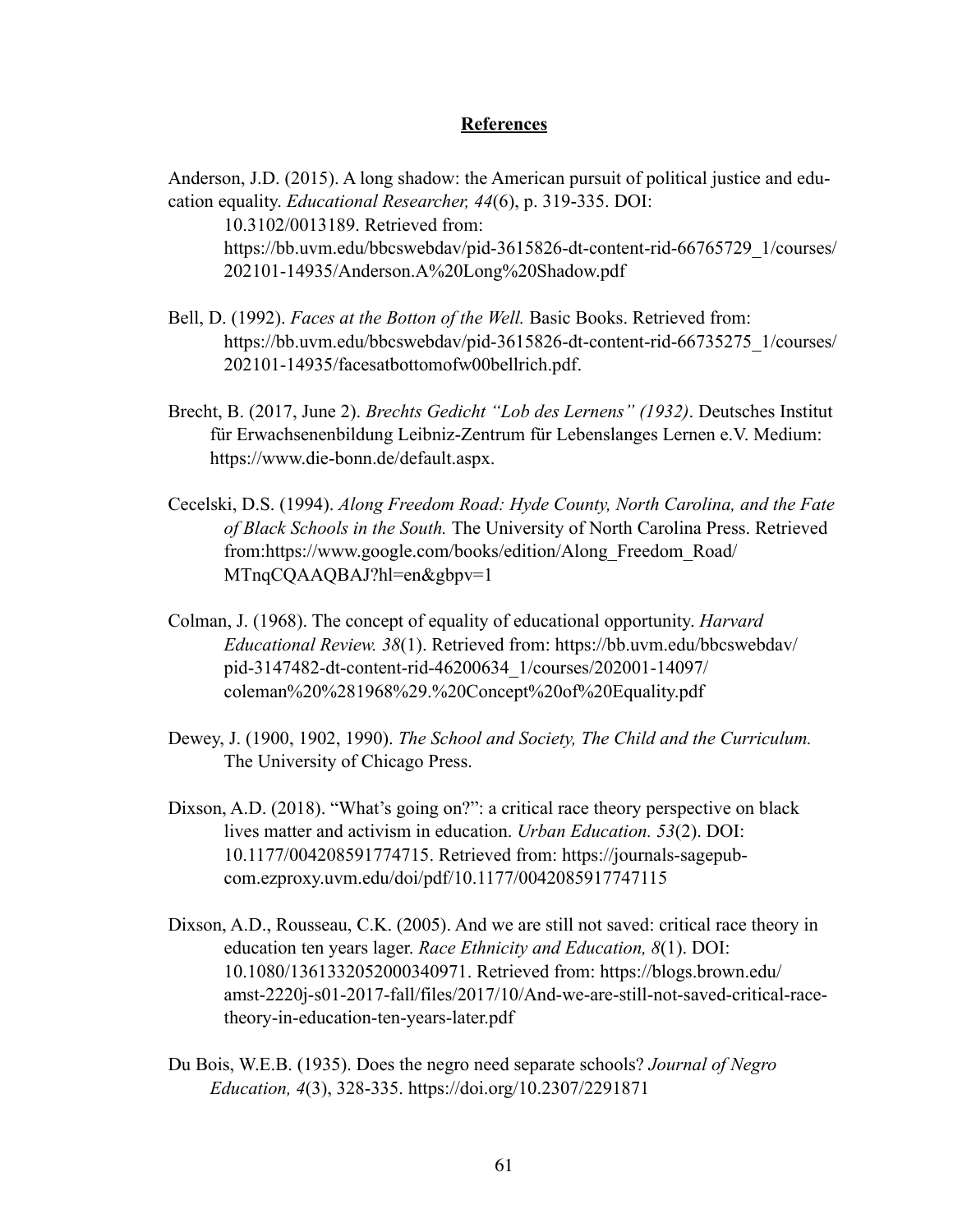Du Bois, W.E.B. (1903, 2012). *The Souls of Black Folk.* Signet Classics.

Egede, L.E., Walker, R.J. (2020). Structural racism, social risk factors, and covid-19 — a dangerous convergence for black americans. *The New England Journal of Medicine, 383*(77).<https://www.nejm.org/doi/full/10.1056/NEJMp2023616>

Frankl, V. (2006). *Man's Search for Meaning.* Beacon Press.

- Goldharber, D., Lavery, L., Theobald, R. (2015). Uneven playing field? Assessing the quality gap between advantaged and disadvantaged students. *Educational Researcher. 44*(5). DOI: 10.3102/0013189X15592622. Retrieved from: https:// [bb.uvm.edu/bbcswebdav/pid-3147487-dt-content-rid-46200640\\_1/courses/](http://bb.uvm.edu/bbcswebdav/pid-3147487-dt-content-rid-46200640_1/courses/)  202001-14097/goldhaber%202015.pdf
- Hannah-Jones, N. (2017, September 6). *The resegregation of Jefferson County.* The New York Times*.* Retrieved from[: https://www.nytimes.com/2017/09/06/magazine/](https://www.nytimes.com/2017/09/06/magazine/the-resegregation-of-jefferson-county.html) [the-resegregation-of-jefferson-county.html](https://www.nytimes.com/2017/09/06/magazine/the-resegregation-of-jefferson-county.html)
- Hartney, M.T., Flavin, P. (2014). The political foundations for the black-white education achievement gap. *American Politics Research. 42*(1). Retrieved from: https:// journals-sagepub-com.ezproxy.uvm.edu/doi/pdf/10.1177/1532673X13482967
- Landson-Billings, G. (2017). "Makes me wanna holler": refuting the "culture of poverty" discourse in urban schooling. *The Annals of the American Academy, AAPSS.*  DOI: 10.1177/000271621771893. Retrieved from:<https://bb.uvm.edu/> bbcswebdav/pid-3615826-dt-content-rid-66835385\_1/courses/202101-14935/ Ladson%20Billings%20%20Makes%20Me%20Wanna%20Holler%20.pdf
- Lewis, A.E., Diamond, J.B. (2015). *Despite the Best Intentions: How Racial Inequality Thrives in Good Schools.* Oxford University Press.
- Martin, L.L., Varner, K.J. (2017). Race, residential segregation, and the death of democracy: education and the myth of postracialism. *Democracy & Education 25*(1).
- Mervosh, S. (2021, July 28). *The Pandemic Hurt These Students the Most.* The New York Times. Retrieved from: [https://www.nytimes.com/2021/07/28/us/covid-schools-at-home-learning](https://www.nytimes.com/2021/07/28/us/covid-schools-at-home-learning-)study.html
- Morris, M. W. (2016). *Pushout: The Criminalization of Black Girls in Schools.* The New York Press.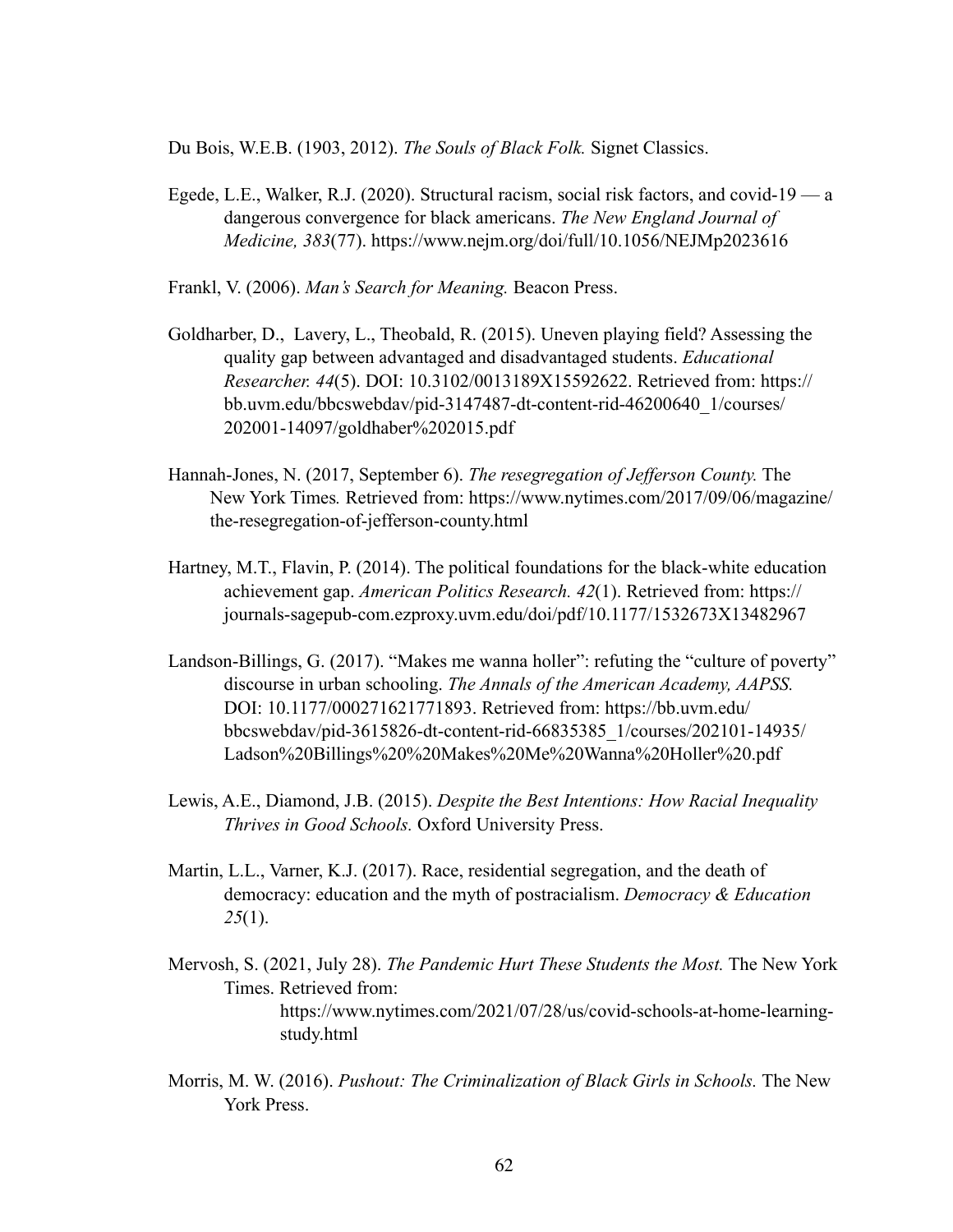- National Archives. (2021). *Brown V. Board of Education.* National Archives and Records Administration. https://www.archives.gov/education/lessons/brown-vboard#background
- Nhat Hanh, T. (2007). *Living Buddha, Living Christ.* Riverhead Books: An imprint of Penguin Random House LLC.
- Rooks, N. (2017). *Cutting School: Privatization, Segregation, and the End of Public Education.* The New Press.
- Rothstein, R. (2017). *The Color of Law: A Forgotten History of How Our Government Segregated America.* Liveright Publishing Corporation.
- Schuessler, J. (2021). Scholarly groups condemn laws limiting teaching on race. *The New York Times*. Retrieved from[: https://www.nytimes.com/2021/06/16/arts/](https://www.nytimes.com/2021/06/16/arts/) critical-race-theory-scholars.html
- Simson, D. (2014). Exclusion, punishment, racism, and our schools: a critical race theory perspective on school discipline. *UCLA Law Review & Discourse. 61*(506, \*562). Retrieved from[: https://bb.uvm.edu/bbcswebdav/pid-3615826-dt-content](https://bb.uvm.edu/bbcswebdav/pid-3615826-dt-content-) rid-66828369\_1/courses/202101-14935 Simson.Exclusion %20Punishment %20Racism%20and%20Our%20Schools. PDF
- Tillman, L.C. (2004). (UN)Intended Consequences? The Impact of the Brown v. Board of Education Decision of the Employment Status of Black Educators. *Education and Urban Society. 36*(3). DOI: 10.1177/0013124504264360. Retrieved from: https:// www.researchgate.net/profile/Linda-Tillman-2/publication/249682316\_UnIntended\_Consequences/links/55bf64b008ae092e96665ac7/UnIntended-Consequences.pdf
- Tyack D., Cuban, L. (1995). *Tinkering Towards Utopia: A Century of Public School Reform.* Harvard University Press.
- Welton, A.D., Diem, S., Jellison Holme, J. (2015). Color conscious, cultural blindness: suburban school district and demographic change. *Education and Urban Society. 47*(6). DOI: 10.1177/0013124513510734.
- Wexler, N. (2019). *The Knowledge Gap: Hidden Cause of America's Broken Education System—and How to Fix it.* Avery (An imprint of Penguin Random House LLC).

Woodson, C.G. (1933, 2009). The Mis-Education of the Negro. *The Journal of Pan*